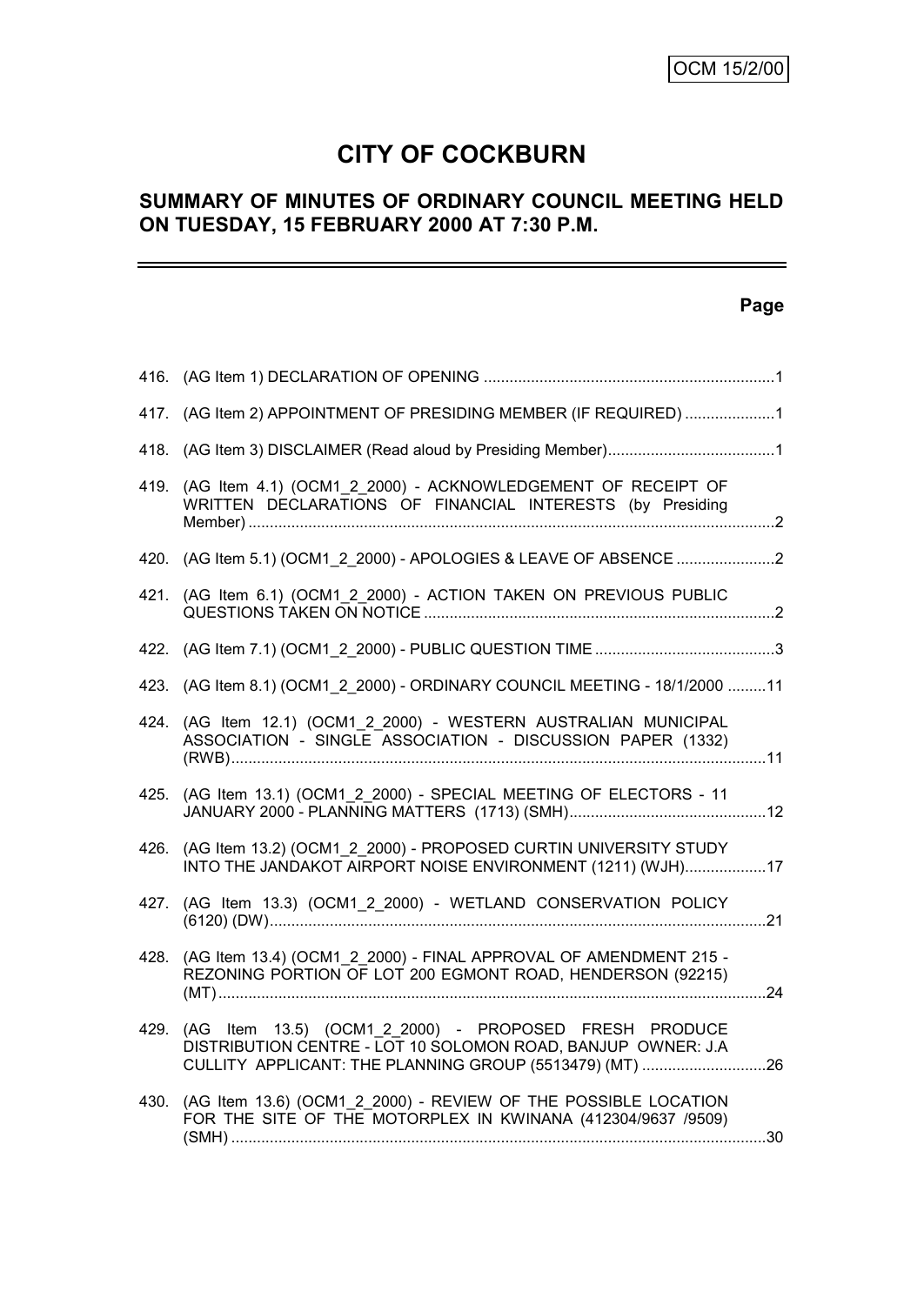|      | 431. (AG Item 13.7) (OCM1_2_2000) - PROPOSED ROUGH FILL AND<br>RECYCLING FACILITY - PORTION LOT 1 ROCKINGHAM ROAD,<br>HENDERSON OWNER: COMSE NOMINEES APPLICANT: MASTER PLAN                |  |
|------|---------------------------------------------------------------------------------------------------------------------------------------------------------------------------------------------|--|
|      | 432. (AG Item 13.8) (OCM1_2_2000) - ACCESS EASEMENT - INITIATION OF<br>LEGAL ACTION - PART LOT 3, 1 ROCKINGHAM ROAD, HAMILTON HILL -                                                        |  |
|      | 433. (AG Item 13.9) (OCM1_2_2000) - FINAL ADOPTION OF AMENDMENT NO.<br>194 - DISTRICT ZONING SCHEME NO. 2, R24309 COCKBURN ROAD,                                                            |  |
|      | 434. (AG Item 13.10) (OCM1 2 2000) - PROPOSED LEGAL ACTION -<br>UNAUTHORISED DEVELOPMENT - LOT 897, CNR MARVELL AVENUE AND<br>ROCKINGHAM ROAD, MUNSTER - OWNER: RAESIDE PTY LTD (3314397)   |  |
|      | 435. (AG Item 13.11) (OCM1_2_2000) - PROPOSED SERVICE STATION<br>REDEVELOPMENT - LOT 897, CNR MARVELL AVENUE AND<br>ROCKINGHAM ROAD, MUNSTER - OWNER: RAESIDE PTY LTD (3314397)             |  |
|      | 436. (AG Item 13.12) (OCM1 2 2000) - FINAL APPROVAL OF AMENDMENT NO.<br>214 TO DISTRICT ZONING SCHEME NO. 2, LOT 12, 379 ROCKINGHAM<br>ROAD, SPEARWOOD OWNER: VARIOUS APPLICANT:GREG ROWE & |  |
| 437. | (AG Item 13.13) (OCM1_2_2000) - PROPOSED LEGAL ACTION (HAY<br>BALING PLANT) - LOT 30; 42 HOWSON WAY, BIBRA LAKE -<br>OWNER/APPLICANT: MILNE FEEDS PTY LTD (4309104) (SR) (SOUTH)            |  |
|      | 438. (AG Item 14.1) (OCM1_2_2000) - LIST OF CREDITORS PAID (5605) (KL)53                                                                                                                    |  |
|      | 439. (AG Item 14.2) (OCM1_2_2000) - DEBT WRITE OFF - MR M I LEE -                                                                                                                           |  |
|      | 440. (AG Item 14.3) (OCM1_2_2000) - COOLBELLUP SPORTING ASSOCIATION                                                                                                                         |  |
|      | 441. (AG Item 14.4) (OCM1 2 2000) - DEBT WRITE-OFF - MAYPORT NOMINEES                                                                                                                       |  |
|      | 442. (AG Item 15.1) (OCM1 2 2000) - IMPLEMENTATION SCHEDULE FOR<br>RECYCLING PROJECTS AND ASSOCIATED COSTS (4909) (6109) (BKG)59                                                            |  |
|      | 443. (AG Item 15.2) (OCM1_2_2000) - PASSES FOR ENTRY TO HENDERSON                                                                                                                           |  |
|      | 444. (AG Item 15.3) (OCM1_2_2000) - CONSTRUCTION OF A WASTE                                                                                                                                 |  |
|      | 445. (AG Item 15.4) (OCM1_2_2000) - ADJUSTMENT TO 1999/2000 WORKS                                                                                                                           |  |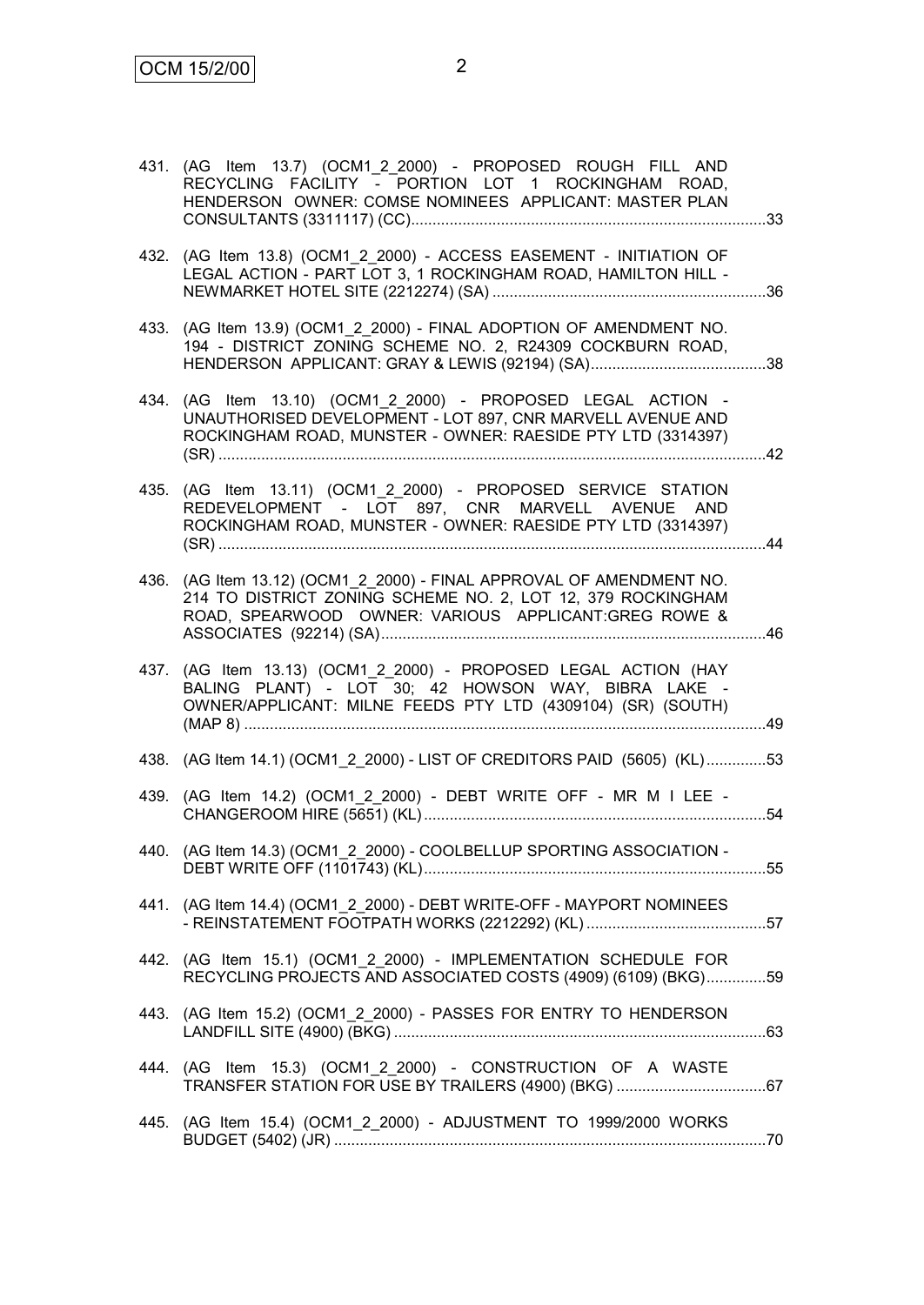| 446. (AG Item 16.1) (OCM1_2_2000) - BEALE PARK FACILITIES MANAGEMENT  |  |
|-----------------------------------------------------------------------|--|
| 447. (AG Item 22.1) (OCM1_2_2000) - CHIEF EXECUTIVE OFFICER -         |  |
| 448. (AG Item 23.1) (OCM1_2_2000) - RESOLUTION OF COMPLIANCE (Section |  |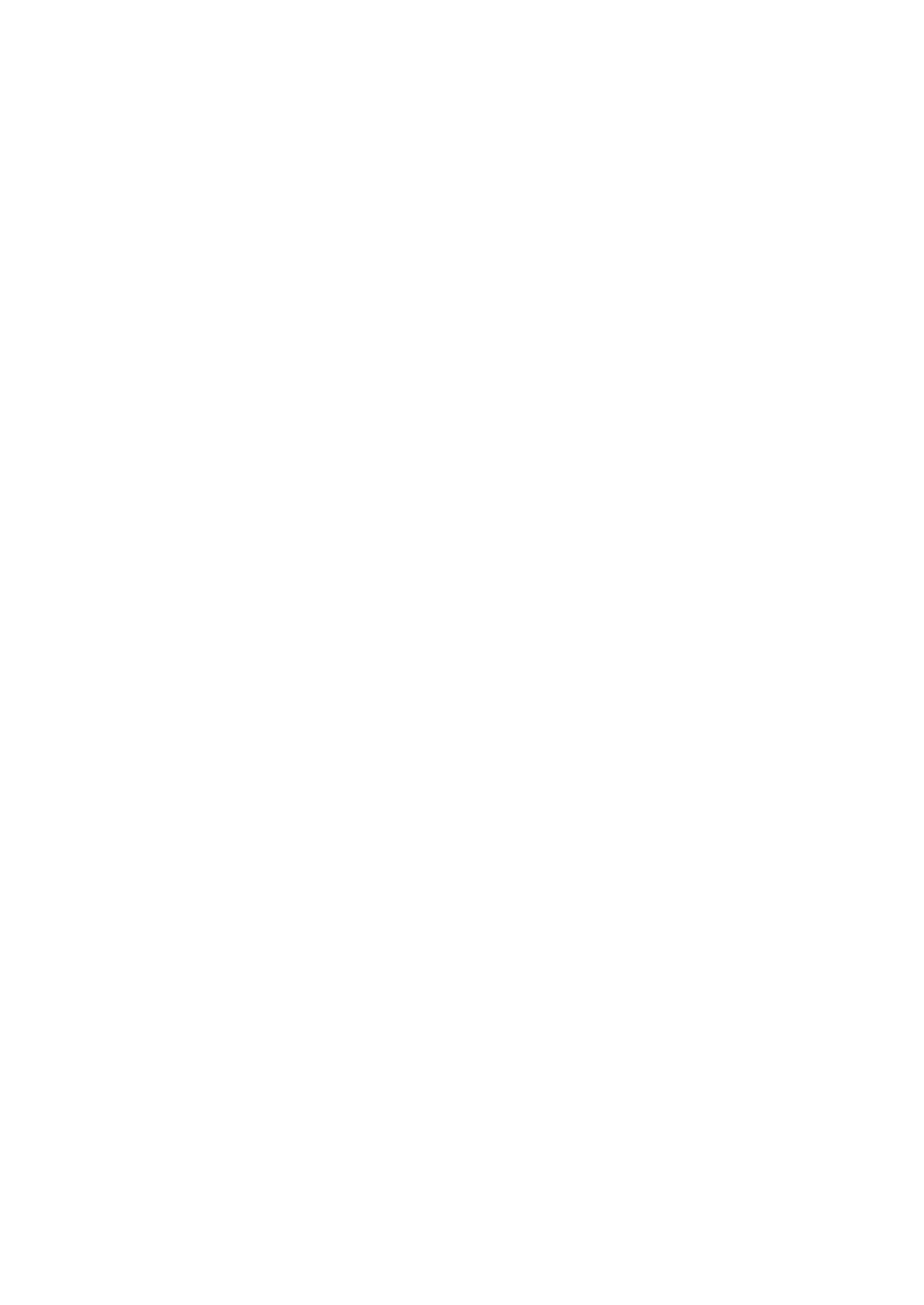# **CITY OF COCKBURN**

# **MINUTES OF ORDINARY COUNCIL MEETING HELD ON TUESDAY, 15 FEBRUARY 2000 AT 7:30 P.M.**

#### **PRESENT:**

#### **COUNCIL MEMBERS**

| Mr J F Donaldson | $\blacksquare$           | <b>Chairperson of Joint Commission</b> |
|------------------|--------------------------|----------------------------------------|
| Ms J L Smithson  | $\overline{\phantom{a}}$ | Joint Commissioner                     |
| Mr M A Jorgensen | $\sim$                   | Joint Commissioner                     |

#### **IN ATTENDANCE**

| Mr R W Brown    |                 | <b>Chief Executive Officer</b>                                |
|-----------------|-----------------|---------------------------------------------------------------|
| Mr D M Green    | $\sim$          | <b>Director Community Services</b>                            |
| Mr A T Crothers | $\sim 10^{-10}$ | Director, Finance & Corporate Services                        |
| Mr S M Hiller   | $\sim$          | Director, Planning & Development                              |
| Mr J Radaich    | $\sim$          | Acting Director, Engineering & Works                          |
| Mrs B Pinto     | $\sim$          | Secretary to Director, Finance & Corporate<br><b>Services</b> |
| Miss R Edwards  | $\sim 10^{-10}$ | <b>Public Affairs Officer</b>                                 |

### **416. (AG Item 1) DECLARATION OF OPENING**

The Presiding Member declared the meeting open at 7:30 pm.

### **417. (AG Item 2) APPOINTMENT OF PRESIDING MEMBER (IF REQUIRED)**

Nil

**418. (AG Item 3) DISCLAIMER (Read aloud by Presiding Member)** Members of the public who attend Council Meetings, should not act immediately on anything they hear at the Meetings, without first seeking clarification of Council's position. Persons are advised to wait for written advice from the Council prior to taking action on any matter that they may have before Council.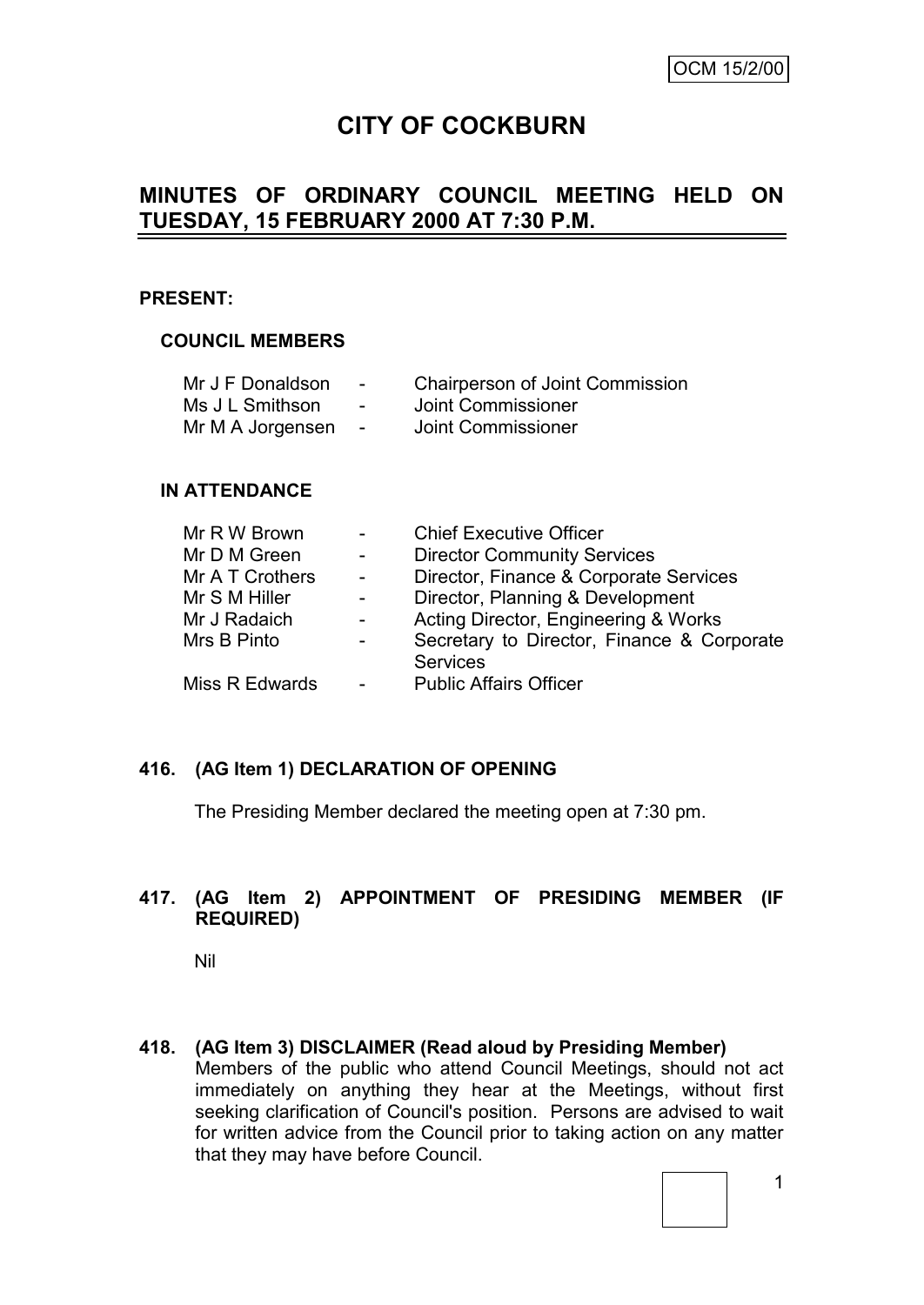# **419. (AG Item 4.1) (OCM1\_2\_2000) - ACKNOWLEDGEMENT OF RECEIPT OF WRITTEN DECLARATIONS OF FINANCIAL INTERESTS (by Presiding Member)**

Cmr Donaldson advised that he had received written advice from:

- (1) Cmr Smithson Agenda Item 13.1
- (2) Mr J Radaich Agenda Item 14.3
- (3) Mr R Brown Agenda Item 22.1

which will be read at the appropriate time.

#### **420. (AG Item 5.1) (OCM1\_2\_2000) - APOLOGIES & LEAVE OF ABSENCE**

Mr B Greay **Annual Leave** 

#### **421. (AG Item 6.1) (OCM1\_2\_2000) - ACTION TAKEN ON PREVIOUS PUBLIC QUESTIONS TAKEN ON NOTICE**

**Mr Stephen Lee - Public Question Time - 21 December 1999**  requested if Council was able to ascertain or find reference to a Council decision that no further landfill sites be established in Cockburn which he thought was a decision of a Special Council Meeting.

A response dated 13th January 2000, advised that according to Council's records, there has been no decision taken in the past preventing the establishment of waste disposal sites in the district. It also confirmed advice given by the Chief Executive Officer at the meeting, that the Works and Parks Committee recommended in January 1995, that the Director formulate a strategy to prevent a Regional Waste Disposal Site being established within the City of Cockburn. Nevertheless, legal opinion is that a Council could not make a decision which would prevent it from exercising its powers under the Act or its Scheme.

**Mrs Mary Jenkins - Public Question Time - 21 December 1999**  asked if there were any community representatives on the Jandakot Airport Consultative Committee.

A response dated 13 January 2000, advised that the community is well represented by a member of the North Lake Residents Association, Jandakot Airport Community Group, Kardinya Ratepayers Association, Jandakot Special Rural Association and Murdoch-Winthrop Community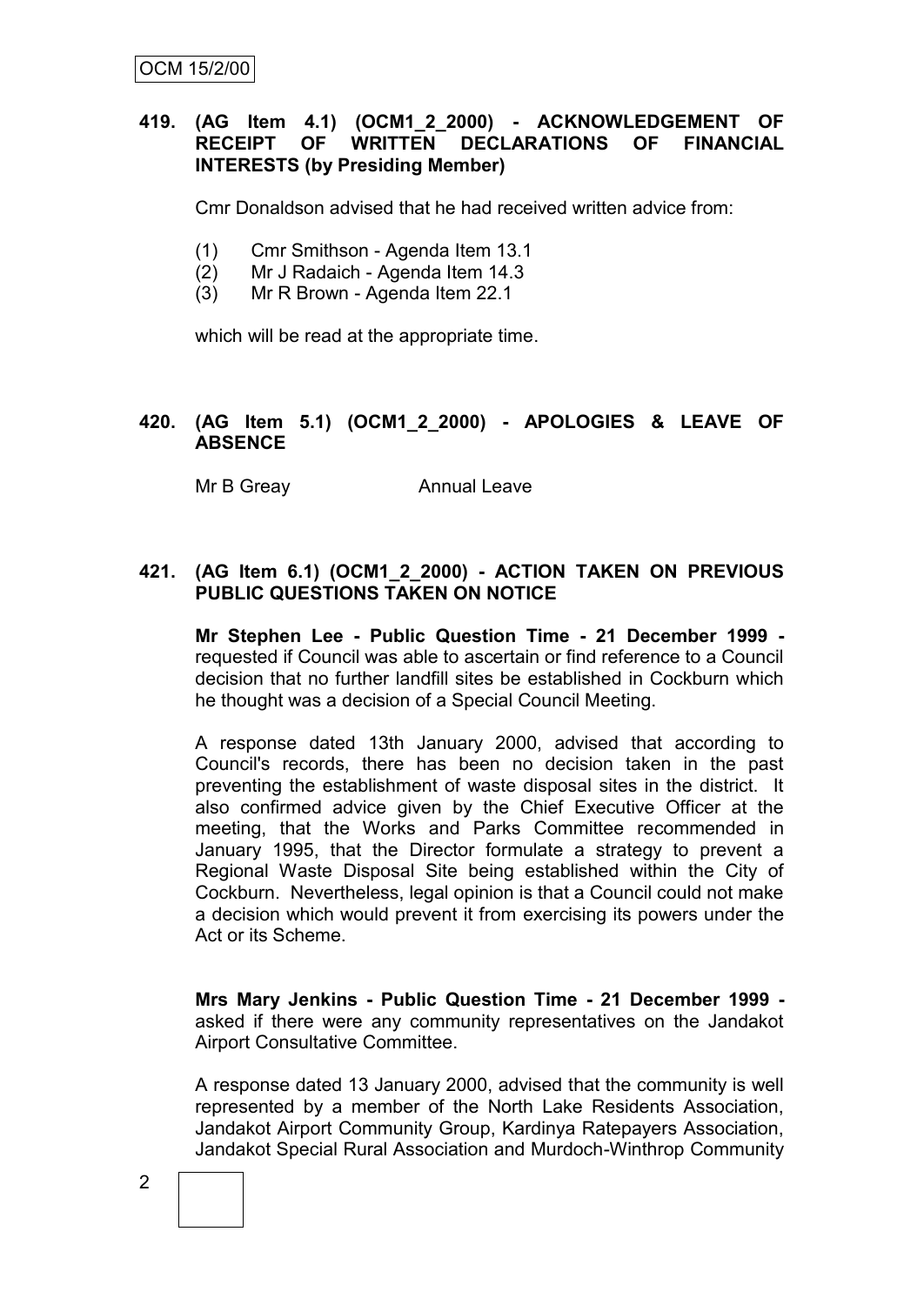Group. In addition, there are two Councillors from each of the Cities of Melville, Gosnells, Cockburn and Canning.

**Mrs Val Oliver - Public Question Time - 18 January 2000 -** queried plans to redevelop some parts of Centenary Hall and wanted to know if and when it would happen and to make sure that community groups have input into the redevelopment of the area.

A letter dated 25 January 2000, advised that there are a number of factors that will affect the progress of redevelopment of Len Packham Reserve and the facilities on the adjoining community site that include the Centenary Hall. Council wishes to carry out alterations and additions to the facilities in a rational and cost effective way and part of that process will include seeking input from the local community not only on the redevelopment of the hall, but all facilities on the site.

**Mrs Mary Jenkins - Public Question Time - 18 January 2000**  queried how much had been paid so far for the Administrator's legal fees in relation to the Douglas Inquiry.

A response dated 27 January 2000 advised that the total of legal fees reimbursed to staff as at 18 January 2000 was \$1,150.00, however staff members have received further invoices for legal fees. Council, subject to Policy A1.18 in respect of Mr R. Brown, Mr S. Hiller and Mr S. Ryan, has approved reimbursement of legal fees up to a total of \$6,000 per individual. Reimbursements will be made in accordance with Council's decision when receipts detailing proof of payment are produced.

# **422. (AG Item 7.1) (OCM1\_2\_2000) - PUBLIC QUESTION TIME**

**Ray Lees**, suspended Councillor and ratepayer of the Cockburn wanted clarification from the last meeting regard the fruit and vegetable distribution centre in Wattleup Road. He asked what does the word "locality" mean? Is it the locality of Cockburn? Director, Planning and Development replied that the Commission has never defined what locality means, but it is understood that the locality would mean the local area. This is the definition used as being the immediate locality in which it is located. Mr Lees was still not sure and sought further clarification. Is it the locality of Kwinana, Serpentine-Jarrahdale or is it the locality of the City of Cockburn or locality of surrounding areas? Cmr Donaldson replied that it would be the local area. This clarified Mr Lees question.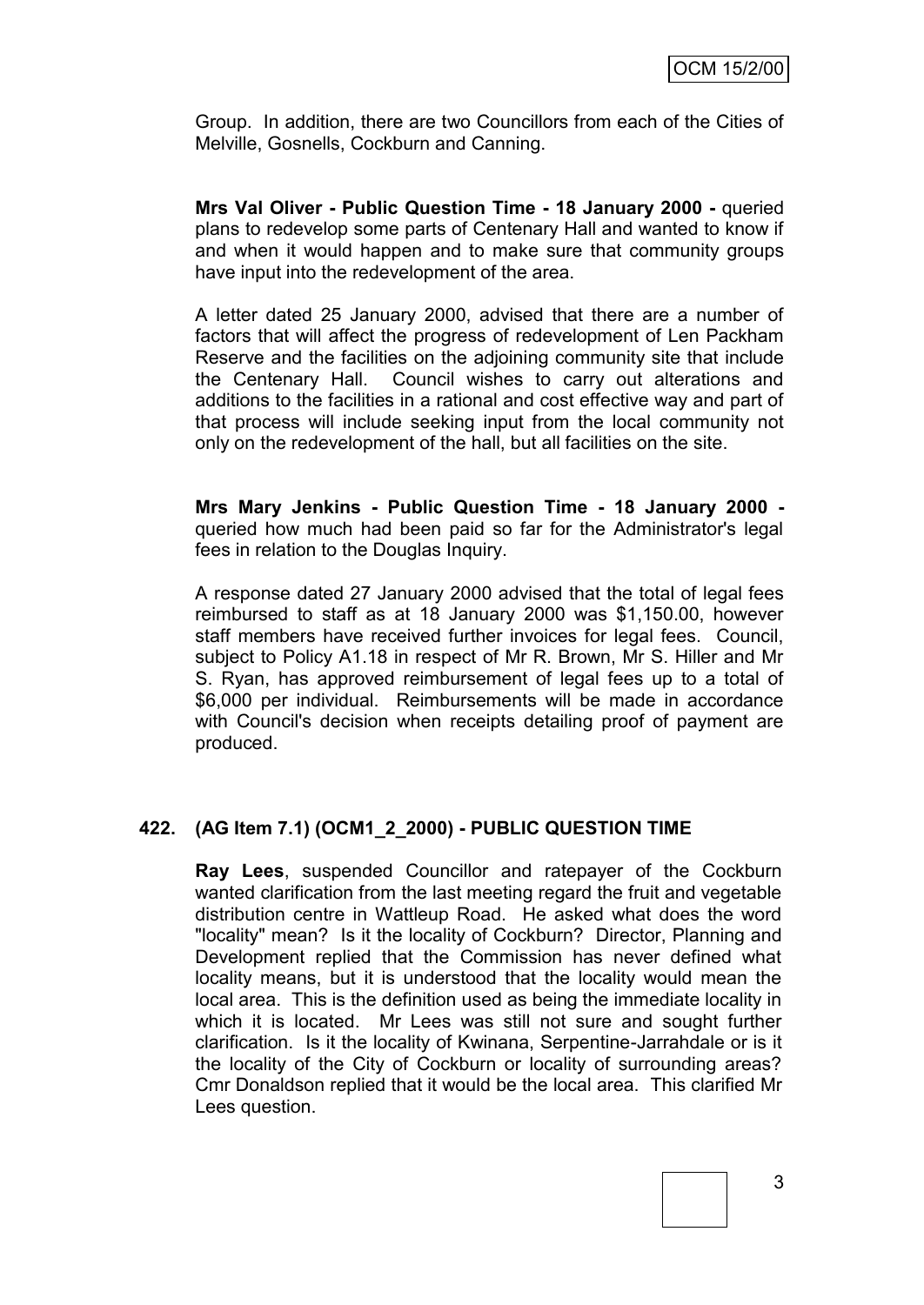**Graham Santich** of 10 Bailey Street, Hamilton Hill had two questions to ask:

- Q1. In view of the acute shortage of public boat ramps in the Cockburn and surrounding local government districts with the resultant over-crowding at the Woodman Point facility, has Council ever or does it intend to request the Department of Transport to urgently extend the number of ramps at the present site or construct another one at a different locality?
- A1. Cmr. Donaldson replied that that particular option is not being considered and should you wish it to be so then you need to communicate with Council to that effect at a later stage which will then be looked at.
- Q2. Would Council consider the reconstruction and seal of approximately 80 metres of road length at the Woodman Point Boat Ramp facility from the Store site to the apron of the public boat ramp?
- A2. Cmr Donaldson replied that it is not Council land but is under the control of the Department of Conservation and Land Management. Such requests should be forwarded to that authority.

**A resident** of 182 Wattleup Road spoke on behalf of her parents and other concerned residents regarding the packaging facility. She said that she had responded to the proposal which they were against and was under the impression that they would be advised as to when it would be dealt with by Council. She was disappointed she could not voice her opinion and be heard. She asked why were they not informed? Cmr Donaldson replied that it is not normal practice to advise people who participate in the process. Agendas are made available to the public prior to any meeting. There is no administrative procedure in place at the moment to broadcast to the public what is on the Agenda.

She also asked how far advanced are the proponents with their approval for this facility? At what stage are they at? What is the procedure for these name changes as there has been several different applications being put forward. Where do they stand? Director, Planning and Development replied that the application was approved last month. At the moment they are restricted to the terms of the Scheme which says they cannot produce or be involved in processing foods that have not been grown locally. For them to deal with vegetable foods that come from other sources, they have to get an amendment to the Scheme. At this stage they have not submitted an application for this. The question was also asked if they apply for an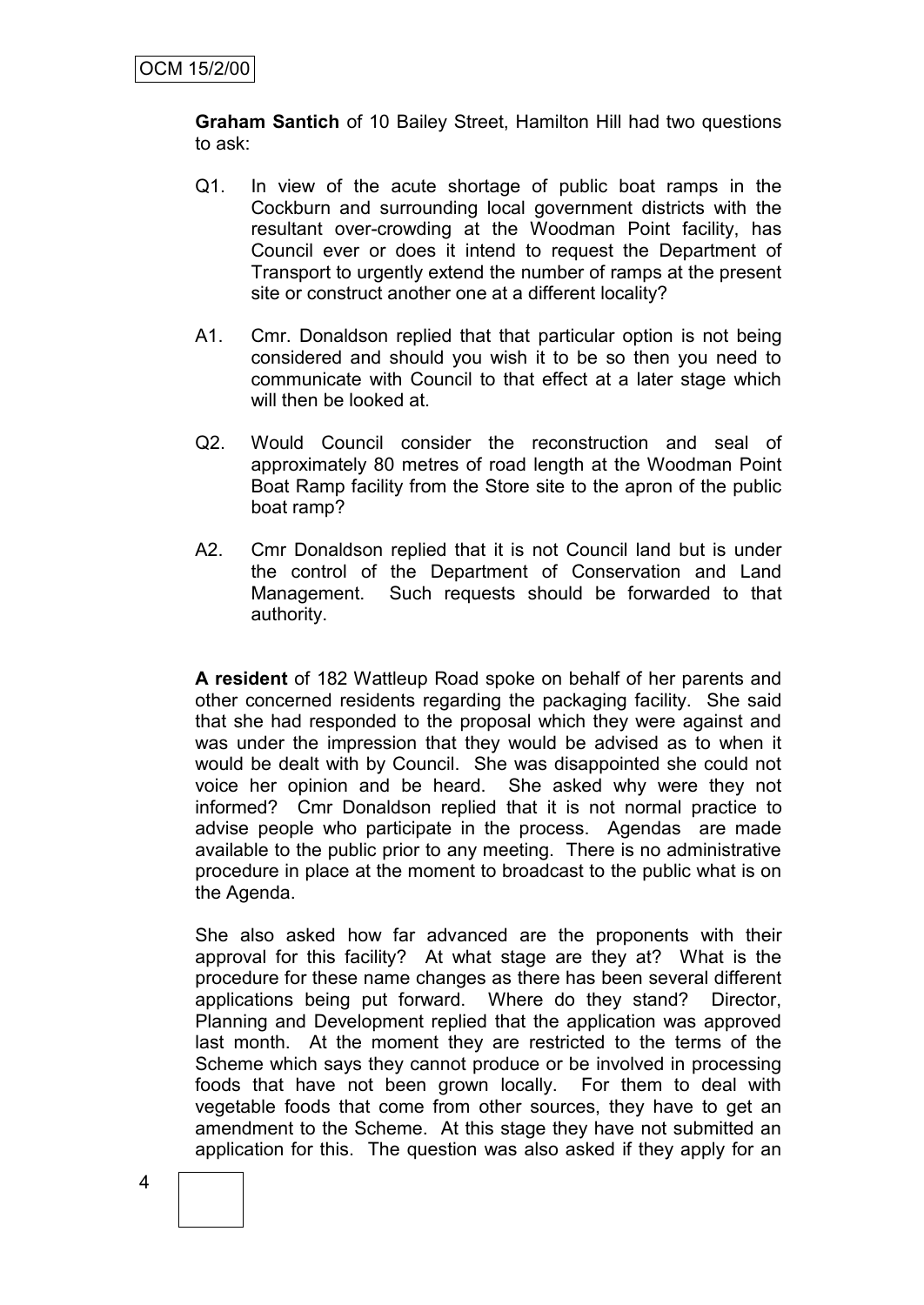amendment will the residents be notified about it? If the Scheme is to be amended it would be advertised and also the adjoining neighbours would be notified as well.

She asked how is it going to monitored? There have been limitations put on the facility whether or not they are going to be working the set timeframes. Director, Planning and Development replied that the only way this facility will be monitored is through complaints, inspections and compliance with certain audits that they may have to submit to Council from time to time.

Cmr Smithson clarified for the record that at the last meeting Council resolved to approve the development application for the warehouse but it was only local produce. Council did get rezoning requests at the same time to allow fresh produce from outside the district and there was a recommendation to support that amendment. Council deferred this at the last meeting and asked for additional information from the proponent to address the issues that Council raised. When this information has been received it will come back to Council for a decision to be made.

**Stephen Lee**, suspended Councillor and ratepayer of the district spoke with regard to an item that appeared on last month's Agenda which related to the location of bus shelters on Rockingham Road. He said he received a number of requests from ratepayers for bus shelters to be located outside the Spearwood Shopping Centre. This request was forwarded to the Engineering Department but he was unsure whether it was placed on the Budget this year. He requested that if it did not, this may be an opportunity to address the issue. He asked if one of these shelters under System 21 could be located outside the Spearwood Shopping Centre? Cmr Donaldson replied that Council will contact Transperth and look at the issue in liaison with them and if it moves forward from there it will certainly be placed on the Budget for consideration.

**Laurie Humphreys**, concerned resident and newly appointed President of the Coolbellup Community Association spoke regarding a facsimile he received from Smithwick Strata Services at the Coolbellup Shopping Centre. The same facsimile was forwarded to the Commissioners in a letter which read as follows:

*On Thursday 3 February 2000 I visited the City of Cockburn in desperation after two telephone calls went unanswered. The purpose of the visit was to advise staff that on the boundary behind the Coolbellup Shopping Centre next to the footpath that leads to the front of the Child Health Care Centre, there was a dead tree that presents a serious hazard through falling branches. My main concern as Strata Manager of the*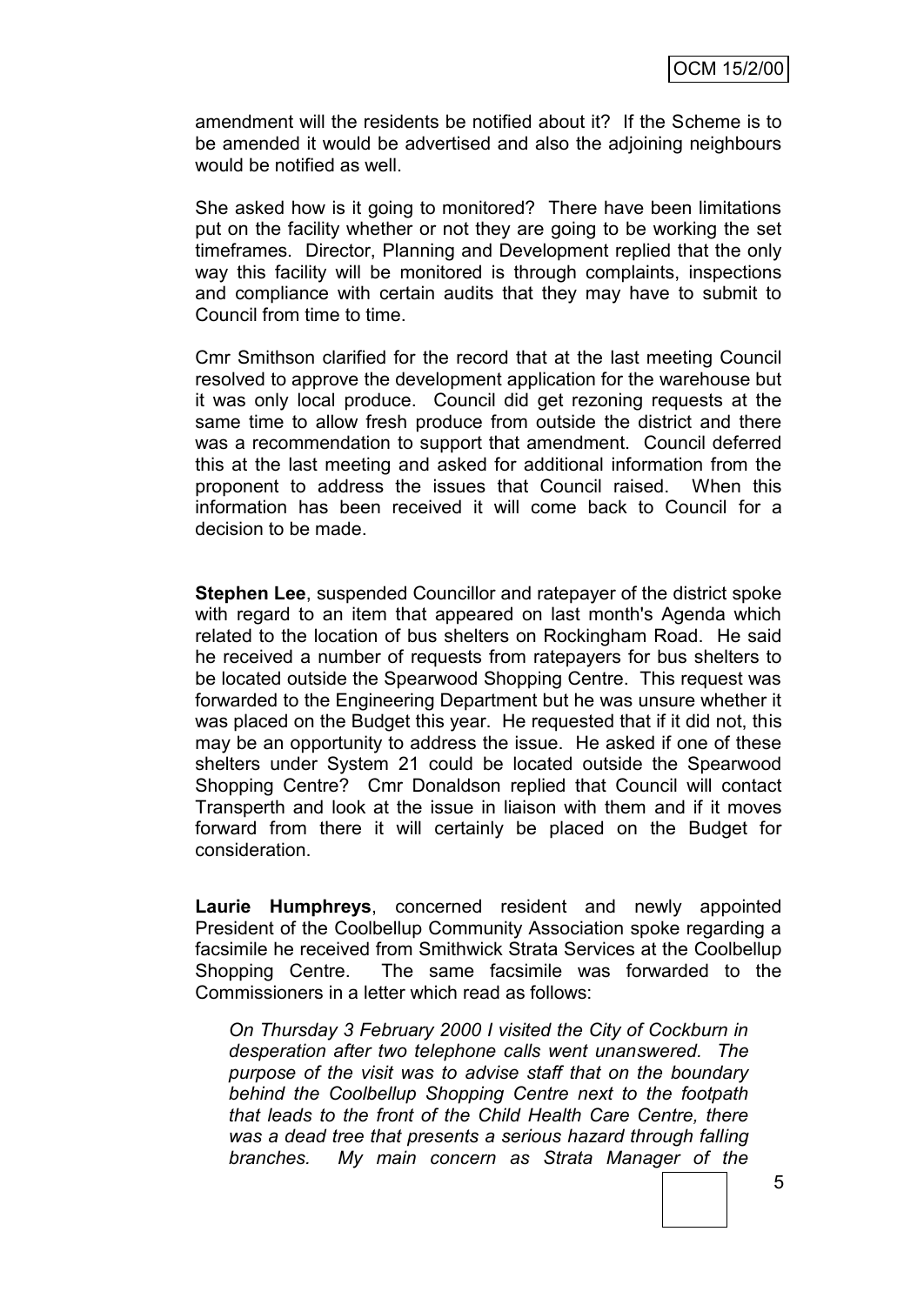*Shopping Centre is that someone is going to get hurt if the tree decided to fall over. I have not been able to establish who the tree belongs to. I spoke to Laurie Murnane who thinks the tree could be the responsibility of the Shopping Centre. I question this assumption. Mr. Murnane promised to investigate the matter and get back to me on this as soon as possible. It is now Tuesday and heard nothing. Everyday the issue is unaddressed and increase the potential hazard.*

*I am also concerned about the syringe problem we are experiencing at the Centre. On a previous visit to the Council I queried about whether it would be possible to have a safe syringe disposal box installed at the Shopping Centre. I was advised that there are only a few available units and the Council did not believe the Coolbellup Shopping Centre warranted such an installation. I was told that this was the Shopping Centre's problem. I disagree with this assessment. A safe deposit of syringes is a community problem arising from drug use in the community. I was told that I could purchase one of these disposal boxes for \$75. However, as principal of 32 owners they pay rates which includes paying garbage collection for which garbage is collected from the Shopping Centre. I feel the Council should make a contribution towards providing this facility. It is for the safety and/or convenience of your ratepayers.*

Mr Humphreys further added that at a Safety Meeting concerns were expressed about syringes at a bus shelter near the Phoenix Medical Centre. It seems to be a major problem and one which is ongoing. His suggestion was that Council contact the Government or whoever supplies these needles free and ask them if they would be able to provide collection boxes in the Centres. We do require a safe disposal container for the safety of our residents.

In relation to the trees, he said he personally inspected them and it appears that the Shopping Centre would not have planted them. They are on the edge of Packham Reserve. They are very much over-grown and requested Council to investigate the matter.

Cmr Donaldson replied that the second question will be taken on notice. With regard to the first question he was advised that the trees are the Shopping Centre's property, however the point raised needs to be considered and Council will certainly look into the matter. With regard to the syringe boxes the Commissioners had discussed this today and determined it is the Shopping Centres responsibility should it wish to do so. Council is prepared to provide a portable syringe box which is available to cleaners so that when they do the cleaning in the area they could dispose of the syringes in these portable boxes which is an alternative to the installation of the syringe boxes.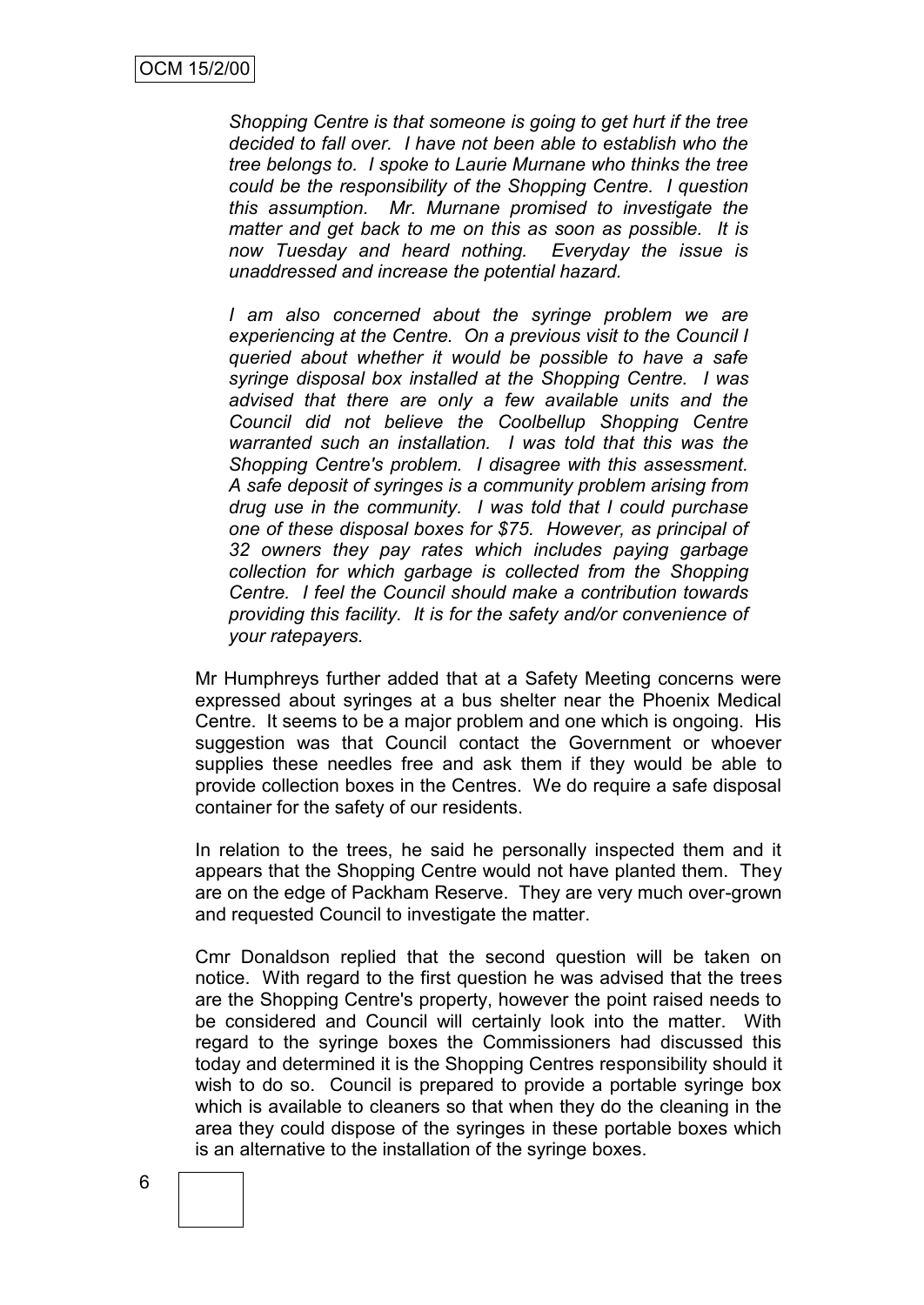**Val Oliver** of Coolbellup spoke regarding footpaths in Cordelia Avenue. She said on the last Budget the footpath from Cordelia Avenue to Prospero Road had been mentioned. So far no work has been done. It is a steep incline both ways and feels this should be done as a matter of urgency. She also asked Council to reinstate the bus shelter on Cordelia Avenue, which was removed sometime last year. Cmr Donaldson replied that this will certainly be looked at and will request the appropriate department of Council to report on it.

She also spoke with regard to business signs. It seems to be that a number of shops put signs out on the footpaths and verges. She asked if this was legal or not? Cmr Donaldson replied that they do not have permission to do this. Council normally acts on complaints received and Rangers then investigate the matter.

**John Cooper** of Coolbellup spoke with regard to tip passes. He said it is important that the wishes of the ratepayers are continually presented to Council. During discussions at the January Council Meeting Cmr Jorgensen pointed out that tip fees would not be introduced for some time. This statement would seem to reinforce the suggestion that the decision to change the tip entry system should not have been made at this time by the caretaker authority of our City. The Commissioners were ill-advised when they made the resolution for change. Any reasons to enforce its tip fees can easily be off-set. He urged the Commissioners of the City to heed to ratepayers' requests and squash any plans to charge direct tip fees whether it be now or in the future. Cmr Donaldson thanked Mr. Cooper for his input.

**Laurie Humphreys** spoke in support of the previous speaker. He said that residents have the right to dispose their rubbish in the right place. He requested the Commissioners to give this matter some urgent attention. He felt Council should be encouraging residents to do the right thing by offering them this free service.

**Ray Lees** also spoke in support of the previous on tip passes. He too felt if these tip passes are being taken away from the ratepayers there will be a problem as is currently the case. An example is Karel Avenue where there are no houses.

Another question he asked was regarding the Beale Park Facilities Management. He said as a suspended Councillor he could not attend these meetings. Therefore he expected that the Commissioners would have attended these meetings or otherwise a designated officer. He asked if the Commissioners actually know how much money is owed to this Council? They are supposed to pay \$150 per week. The

7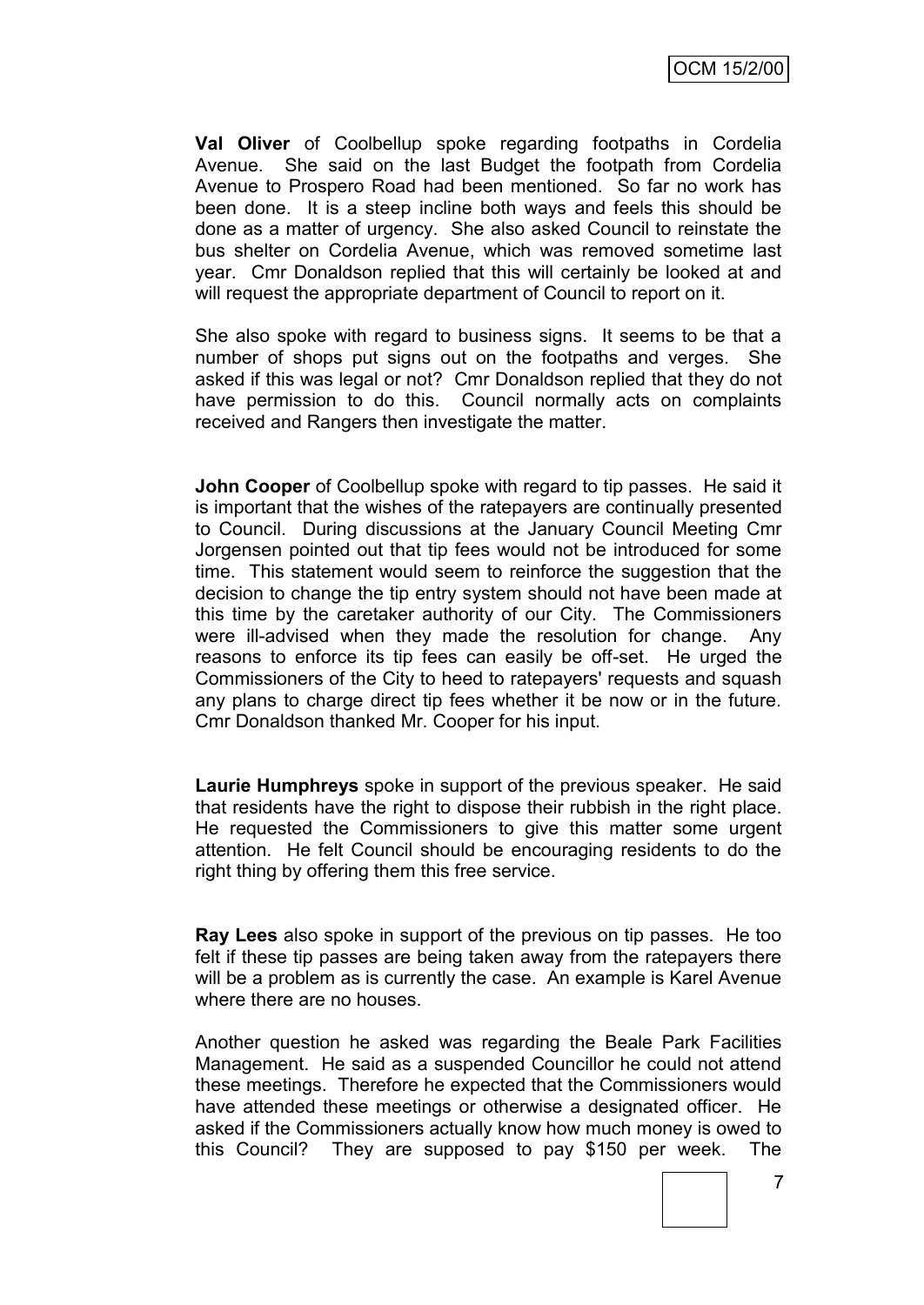Cockburn Soccer Club has not made any payments since 3/8/99 which amounts to around \$3,000. He was unsure whether the building was in good condition. He said about a few years ago, the City wrote off a debt of some \$12,000 from the Cockburn Soccer Club. Other expenses paid for by Council were in the vicinity of \$38,000 for the building. He said he was hoping that the Commissioners have all the facts in front of them before a decision is made. It is ratepayers money. Cmr Donaldson replied that the Commissioners spent a lot of time discussing the matter. The matters raised tonight indicate it hasn't been a satisfactory arrangement. The recommendation before Council seeks to find a way to put an end to an unsatisfactory situation and bring it to head and turn it around.

In relation to the original question of how much is owed Cmr Donaldson said that that matter is not known until a closer scrutiny of their books is undertaken. Mr. Lees asked how would the community know whether the money has been recovered by the City? It is ratepayers money. How do we know if this would be paid before Council puts the Lease Arrangement into operation? Cmr Donaldson replied that there is an amended recommendation before Council tonight, for which there is provision to address this issue.

**Stephen Lee** spoke on a number of issues. Firstly, Item 12.1 - Western Australian Municipal Association - Single Association. He asked how much does it currently cost for membership to WAMA, and also what does it cost if it becomes a single Association? Cmr Donaldson replied that he does not have the figures at the present time but will furnish them in due course.

Stephen Lee also spoke regarding Item 13.1 which deals the Proposed Waste Liquid Treatment Plant in Bibra Lake. He said the report states, "that Council cannot therefore, take a position on this matter given the role of the Commission". It is his belief that Council must take a position in this matter given that it is here to represent its ratepayers. He sought clarification on the above point. Director, Planning and Development replied that the future of the McNiece ruling will be decided by the Commission either by one of the Model Scheme Text changes or by a directive from the Commission as to how these things are to be dealt with in the future. Given that Council will be advised as to the way it deals with the McNiece ruling, as this has statewide implications as the Commission will be dealing with this and it has to be done on a consistent basis. Mr. Lee said he was somewhat confused and referred to Town Planning Scheme No.3 or part of the Scheme Text of Town Planning Scheme No.3 which dealt with an item which was general industry licenced and deals with noxious industries. He asked has Council dealt with it through general industry licenced or is it going to deal with it? Director, Planning and Development responded that the Commission has been dealing with it for the last six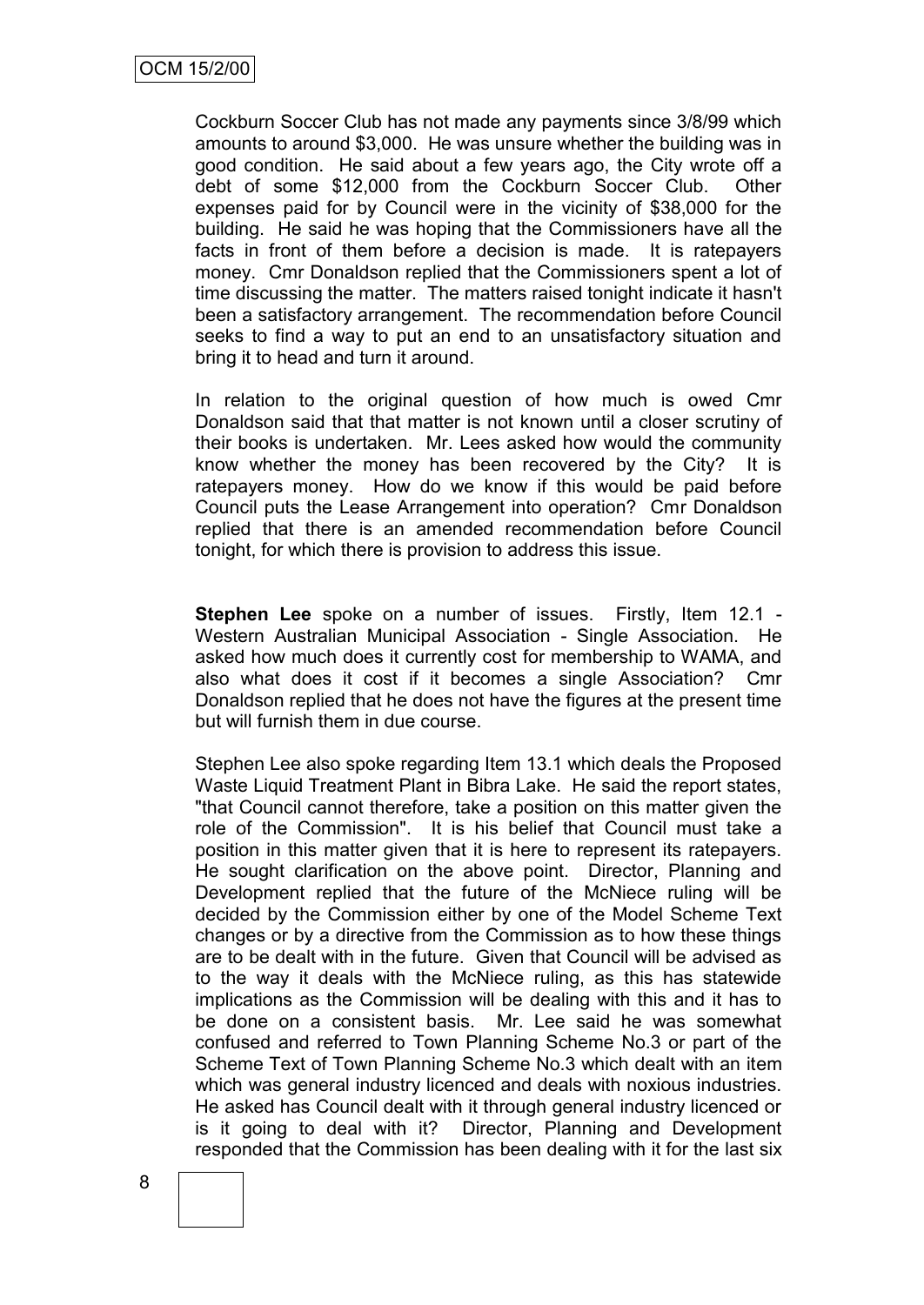months. Council's Scheme has been approved for advertising with a recommendation which will go for public comment. In the mean time the Commission may resolve the matter and that will influence the way in which Council's final Scheme is gazetted.

Mr Lee asked what is a marginal noxious industry? Would the Proposed Waste Liquid Treatment Plant be classified as a marginal noxious industry? Director, Planing and Development replied that within the terms of Council's Scheme it would fall in that category, if it was environmentally acceptable.

On another matter relating to Point (3) - Eclypse Proposed Landfill Site at corner of Russel and Moylan Roads, Wattleup.

AT THIS POINT IN THE MEETING THE TIME BEING 8.07 PM, CMR SMITHSON DECLARED AN INTEREST IN THE MATTER TO BE DISCUSSED AND LEFT THE MEETING

Mr Lee said he finds it ironic that the same authority did not allow a second dwelling on a rural lot greater than 100 sq.m. because of the impact it would have on the amenities of a rural area. Yet it can allow a recommendation for a noxious industry to go ahead in a rural area. He urged Council not to let this proposal go to advertising as this is what the people want.

AT THIS POINT THE TIME BEING 8.10 PM CMR SMITHSON RETURNED TO THE MEETING

Item 13.8 - Initiation of Legal Action - Part Lot 3, 1 Rockingham Road, Hamilton Hill - New Market Hotel. He said he strongly supports the recommendation. He asked whether there were any conditions on the development approval for renovation, refurbishment and general improvements to the building that had to be met? Director, Planning and Development responded that there are. He said that Council needs to look at the timeframe for the work which had to be undertaken and the legal agreement that goes with it. The owners of New Market Hotel can be prosecuted if the terms of the development approval are not complied with.

Item 13.9 p Final Adoption of Amendment No.194 - District Zoning Scheme No.2. Mr Lee asked who were Consultants, Graham Lewis working for? Cmr Donaldson replied that they were working for Landcorp.

Mr Lee spoke in relation to Item 15.1 - Implementation Schedule for Recycling Projects and Associated Costs. Cmr Donaldson responded that the Commissioners have reviewed the recommendation before Council tonight. There is certainly a belief to include a question in the next major study being undertaken by the City, and there is a proposal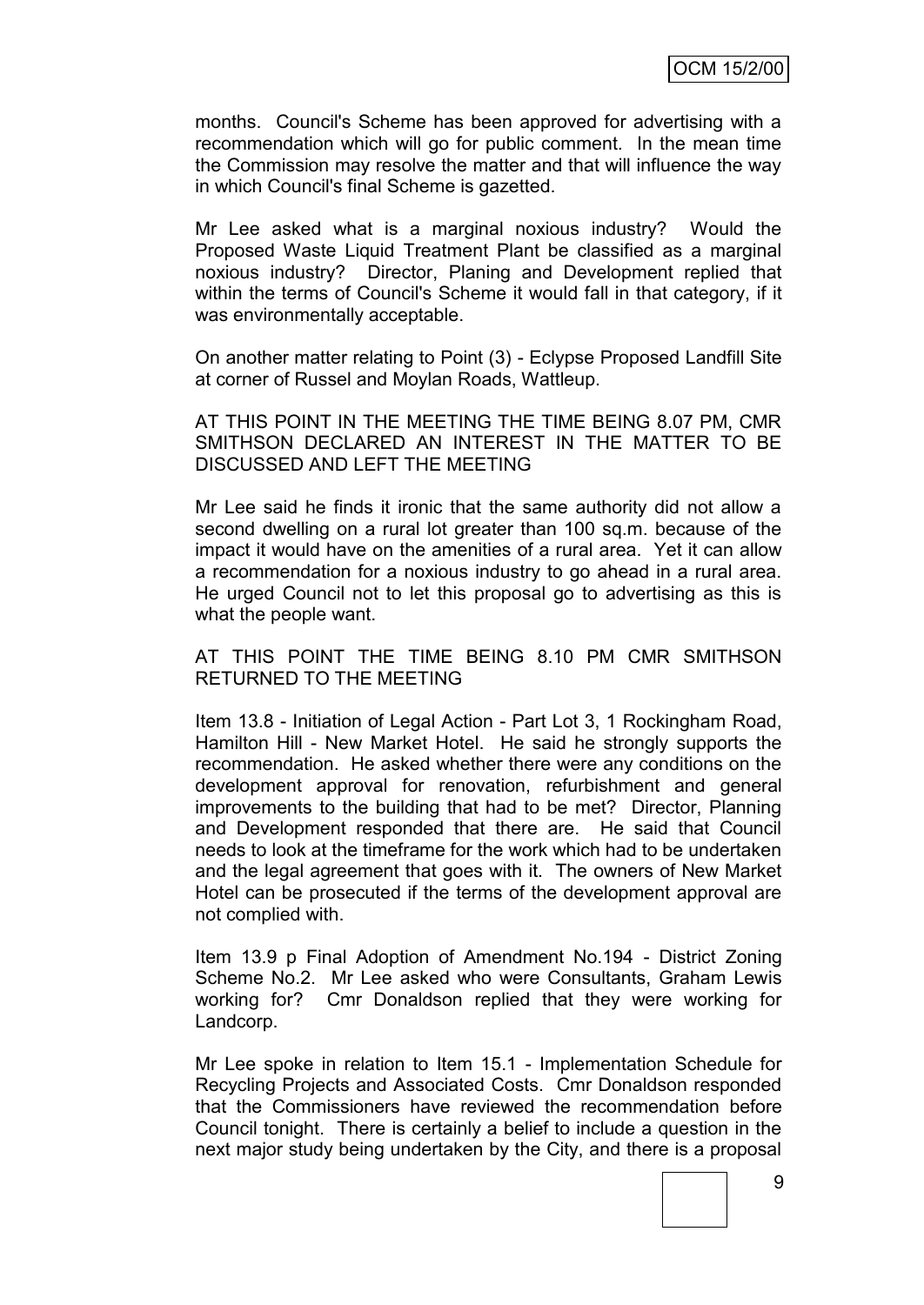that Council put this question in the Community Needs Survey to quantify some of the strong feelings from the community.

Item 15.3 - Construction of Waste Transfer Station for Use by Trailers. He said he did not feel the necessity for a waste treatment plant to be built if there were no concerns with public accessing Council's tip site. He also felt that there was no need for such a plant to be built on a regional level. He believes solutions can be found on site.

AT THIS POINT IN THE MEETING THE TIME BEING 8.16 PM CMR SMITHSON LEFT THE MEETING

**Jacky Hill** of Munster thanked Mr Lee for his comments and supported his views on the Eclypse Proposal, and agrees that this proposal should not go to advertising. As it was earlier mentioned, it will reinforce a lot of the community's feelings that they are not being heard or taken seriously. She felt that by the time the Commissioners are again asked to make a decision on this proposal, they will be better informed than the first time they made the decision to allow it to go for Scheme Amendment.

AT THIS POINT THE TIME BEING 8.17 PM CMR SMITHSON RETURNED TO THE MEETING

**Neil Ockerly** of Yangebup spoke with regard to the Community Needs Survey to be undertaken later this year. He asked how is the survey going to take place? He said he has lived in Cockburn for the last 32 years and a ratepayer for 20 years, but has never seen a survey come around. Will it be mailed out to all residents? Cmr Donaldson replied that certainly it is not a referendum as is the intent of your question. Council will put out a tender for a reputable marketing company to undertake the survey which would be based on a random sample and that sample would be reflective at a very high level of confidence of the general feeling of the population of the City.

Cmr Jorgensen stated that as with the recent survey that was conducted, the community had the opportunity to have input and participate. The objective is to get a representative sample.

**Martin Reeve-Fowkes**, a ratepayer of Yangebup had a query on the Waste Liquid Treatment Plant. He asked that when the Town Planning Scheme No.3 comes in, the community can expect it to come through as a marginal noxious industry. He was hoping when the workshops for the Town Planning Scheme No.3 are held that the public would be invited to participate in discussion. Cmr Donaldson replied that there is a greater breadth of community involvement with regard to Town Planning Scheme No.3 during this three month period.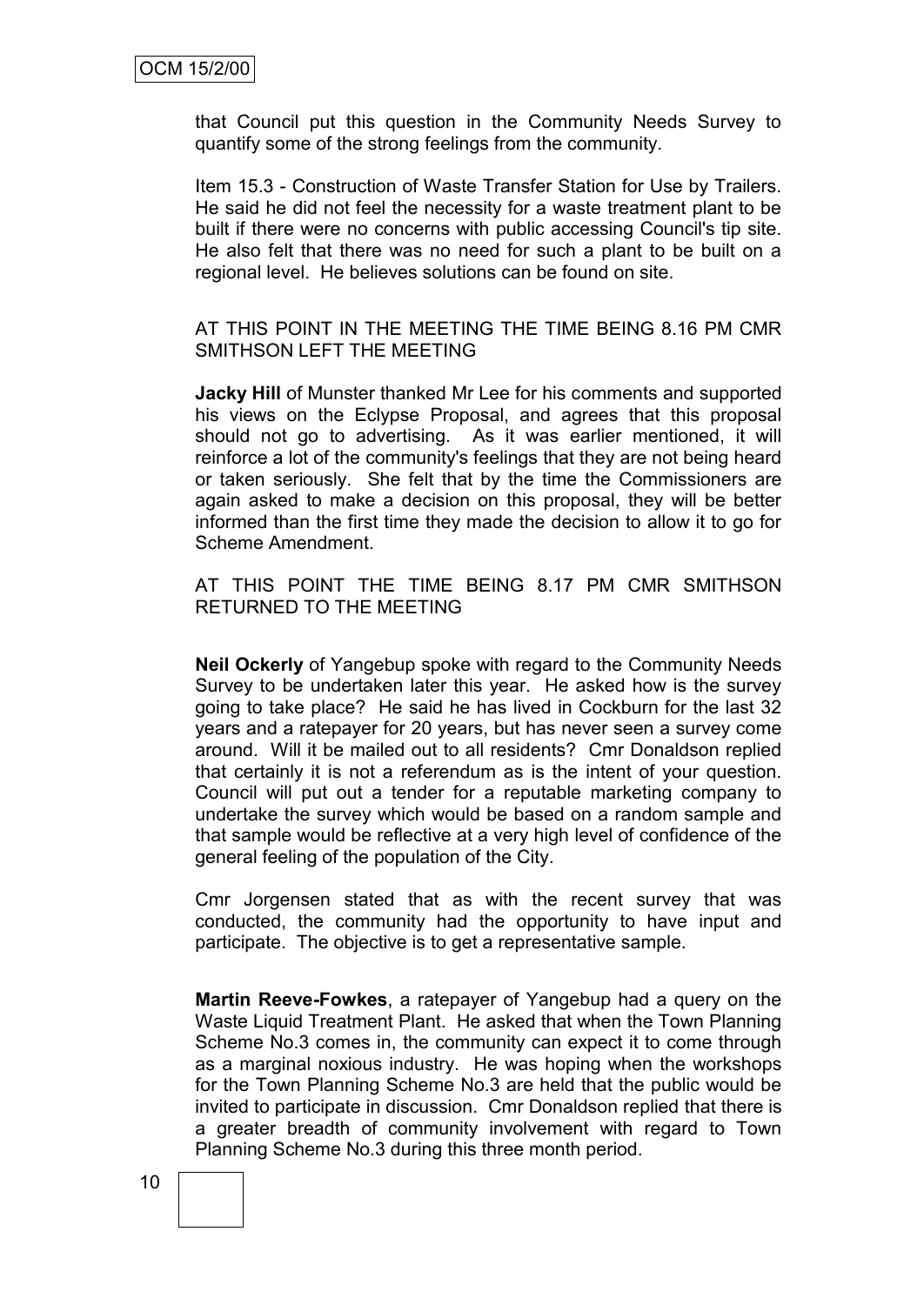#### **423. (AG Item 8.1) (OCM1\_2\_2000) - ORDINARY COUNCIL MEETING - 18/1/2000**

MOVED Cmr Jorgensen SECONDED Cmr Smithson that the Minutes of the Ordinary Council Meeting held on Tuesday, 18 January 2000 be confirmed subject to the eighth paragraph on Page 3 of Public Question Time being amended to read as follows:

*Cmr Smithson responded that legal representation was available to staff and Councillors in accordance with the original policy.*

**CARRIED 3/0**

# **424. (AG Item 12.1) (OCM1\_2\_2000) - WESTERN AUSTRALIAN MUNICIPAL ASSOCIATION - SINGLE ASSOCIATION - DISCUSSION PAPER (1332) (RWB)**

#### **RECOMMENDATION**

That Council advise the Western Australian Municipal Association, that the proposal to establish a Single Association is supported by the City of Cockburn.

### **COUNCIL DECISION**

MOVED Cmr Jorgensen SECONDED Cmr Smithson that the recommendation be adopted.

**CARRIED 3/0**

### **Background**

For a number of years, WAMA and the Local Government Association, have pursued the amalgamation of the Local Government Association and the Country Shire Councils Association into one representative body.

The Country Shire Councils Association has to date, rejected the concept.

#### **Submission**

WAMA have distributed a Discussion Paper titled "A Prospectus For a Single Association of Local Government in Western Australia" dated 3 December 1999. The paper is attached to the Agenda.

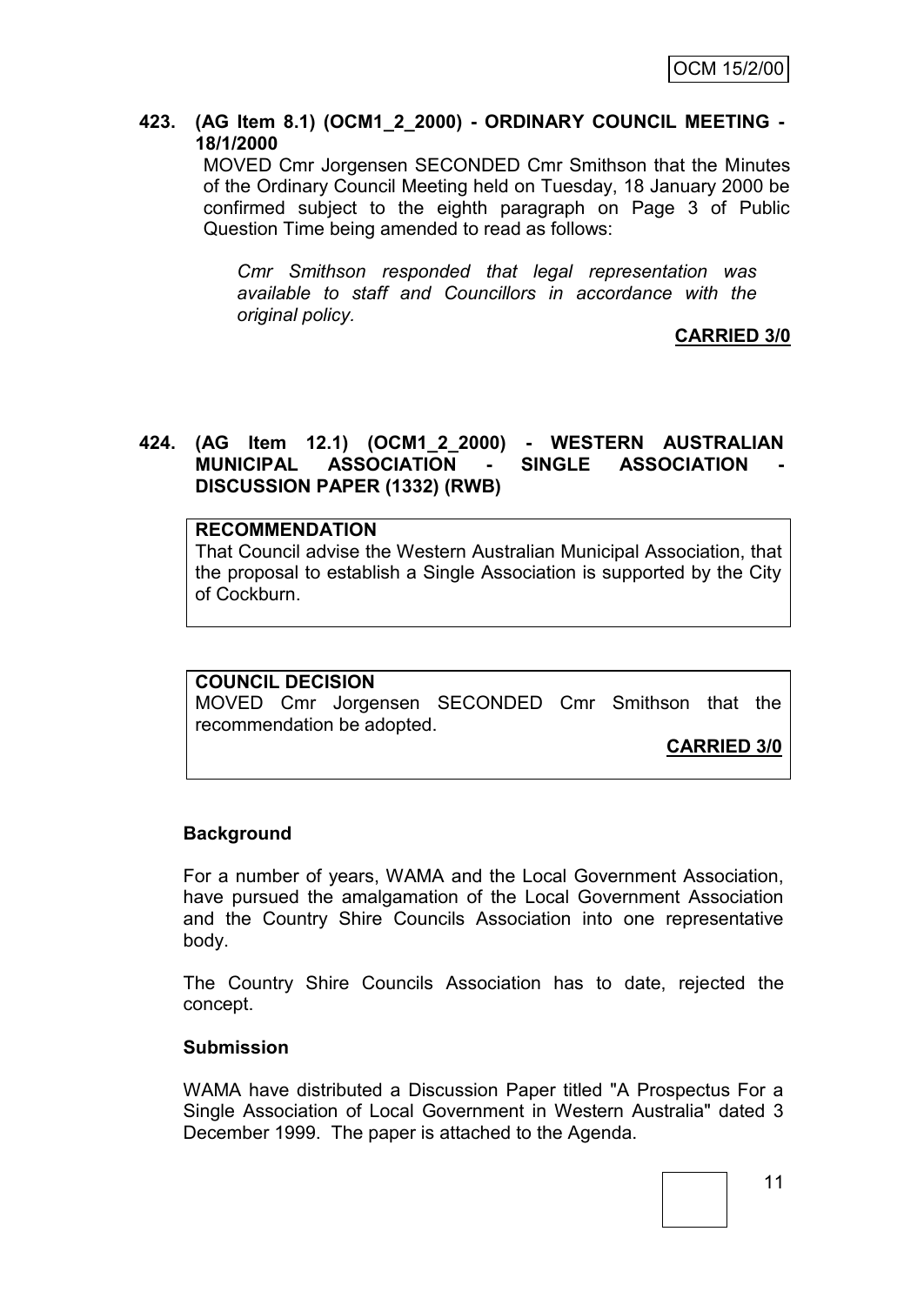Feedback is sought from local governments by 3 March 2000, for inclusion in the March/April 2000 round of Association meetings.

The Discussion Paper has been endorsed by the Presidents and the WAMA Committee for distribution to member local governments.

#### **Report**

Council has consistently supported the concept of a Single Association to represent local government.

The Discussion Paper provides a brief overview on a structure. It is important at this stage, that Council signifies its support for a single association.

#### **Strategic Plan/Policy Implications**

N/A

**Budget/Financial Implications**

N/A

**Implications of Section 3.18(3) Local Government Act, 1995**

Nil

#### **DECLARATION OF FINANCIAL INTEREST**

Cmr Smithson declared a financial interest in Agenda Item 13.1 (part 2). The nature of the interest being that her employer BSD Consultants are the planning consultants for Eclypse Resources on this project.

### **CMR SMITHSON LEFT THE MEETING AT THIS STAGE THE TIME BEING 8.24 PM.**

**425. (AG Item 13.1) (OCM1\_2\_2000) - SPECIAL MEETING OF ELECTORS - 11 JANUARY 2000 - PLANNING MATTERS (1713) (SMH)**

#### **RECOMMENDATION**

That Council receive and note the resolutions passed at the Special Meeting of Electors held on the 11 January 2000 relating to the:-

1. Proposed Liquid Waste Treatment Plant at Bibra Lake;

12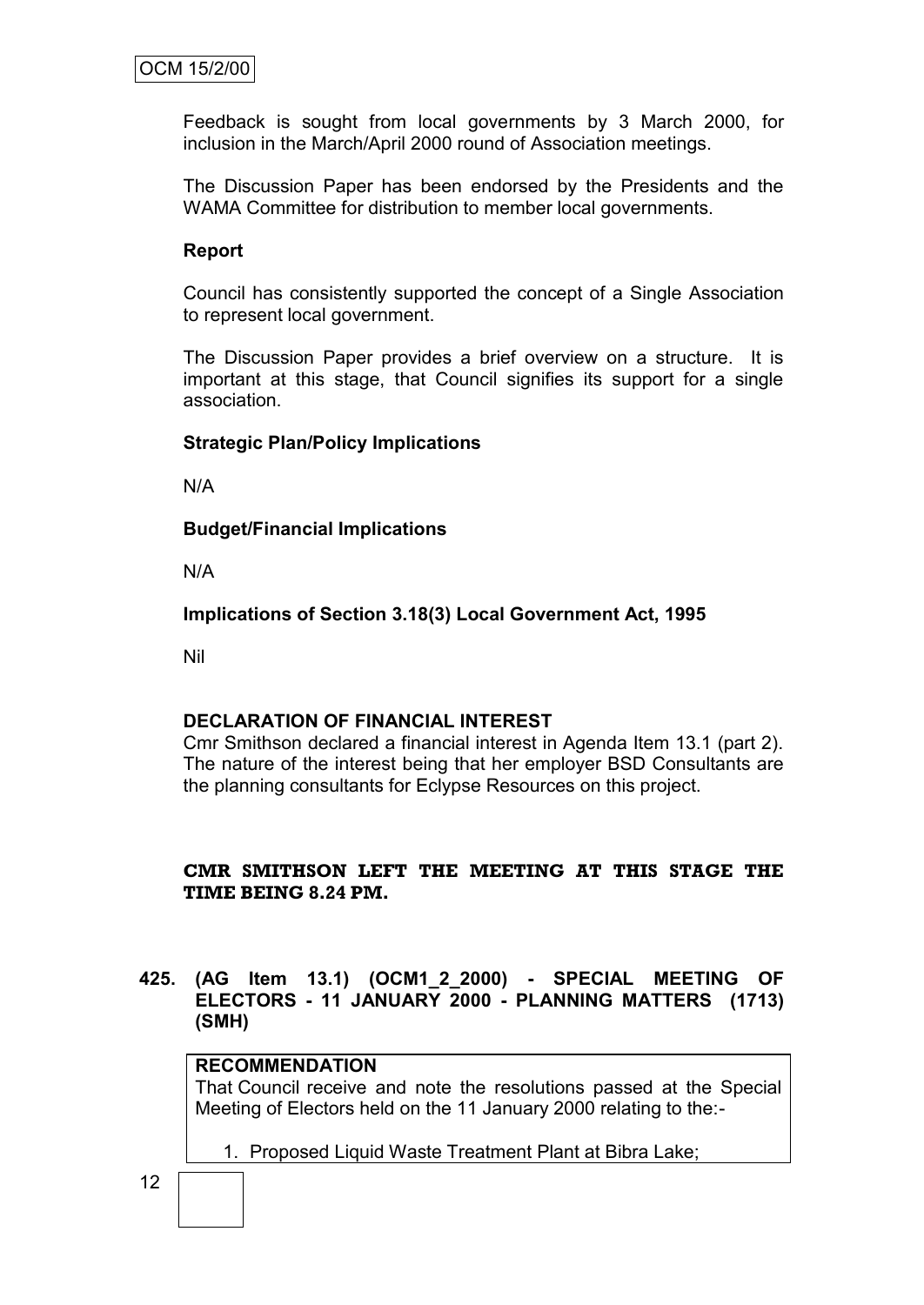- 2. "Eclypse" Proposed Landfill Site on the corner of Russell and Moylan Roads, Wattleup; and
- 3. Retention of Bushland Buffer Zones around Lakes and Wetlands

for the reasons outlined in the officer's report.

# **COUNCIL DECISION**

MOVED Cmr Jorgensen SECONDED Cmr Donaldson that the recommendation be adopted.

**CARRIED 2/0**

### **Background**

On Monday 11th January 2000, the Council called a Special Meeting of Electors at which in excess of 100 people attended.

#### **Submission**

At the meeting, the following resolutions relating to the planning of the district were carried:-

## "(1) **Proposed Liquid Waste Treatment Plant at Bibra Lake**

MOVED Stephen Lee SECONDED Martin Reeve-Fowkes, that we the citizens of Cockburn, request that the Commissioners and officers of the City of Cockburn, do not take any action to weaken the power of the McNiece ruling in protecting the citizens of Cockburn from noxious industry.

### **CARRIED UNANIMOUSLY**

### (3) **'Eclypse' Proposed Landfill Site at Cnr Russell & Moylan Roads**

MOVED Jacky Hill SECONDED Mary Jenkins, that we the citizens of Cockburn, request that Council not rezone the land on the corner of Russell and Moylan Roads from rural to industrial and not promote the land to be used as a tip site.

### **CARRIED UNANIMOUSLY**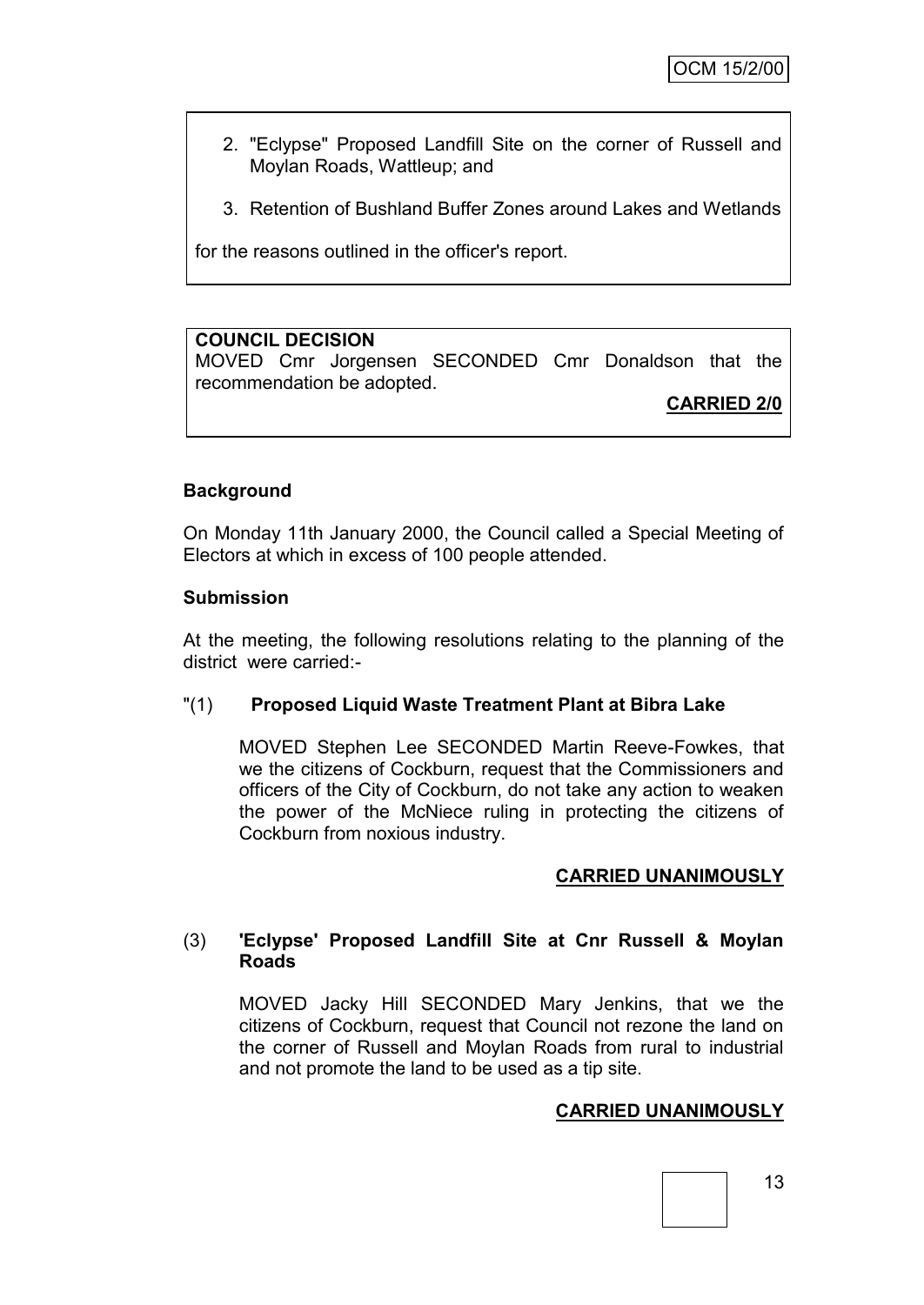#### (4) **Retention of Bushland Buffer Zones Around Lakes and Wetlands**

MOVED Heather Smedley SECONDED Jan Langley, that the Packham Scheme be revisited to assess whether the setbacks should be reviewed.

# **CARRIED**

#### (5) **Retention of Bushland Buffer Zones Around Lakes and Wetlands**

MOVED Felicity McGeorge SECONDED Jim Conway, that the City of Cockburn determine buffer zones around wetlands (including seasonal wetlands) on an individual basis using scientific criteria and taking into account, the long term environmental values of the wetland and surrounding vegetation.

#### **CARRIED UNANIMOUSLY"**

#### **Report**

In relation to each of the planning related resolutions passed by the electors, the following comments are made:-

### (1) **Proposed Liquid Waste Treatment Plant at Bibra Lake**

Firstly, the McNiece ruling in relation to what constitutes a noxious industry, is a matter currently being reviewed by the Ministry for Planning on behalf of the WAPC.

This will probably result in either an amendment to the Model Scheme Text or a directive from the Commission as to how noxious industries are to be defined and dealt with under local schemes.

The Council cannot therefore, take a position on this matter given the role of the Commission.

Secondly, the Council has included a revised set of definitions and provisions in its recently adopted TPS No. 3, to accommodate the "marginal" noxious industries that are normally accommodated in the General Industrial Zone.

The scheme will be advertised for 3 months, probably commencing in February. During this time, the public and other agencies will have the opportunity to comment on the proposals.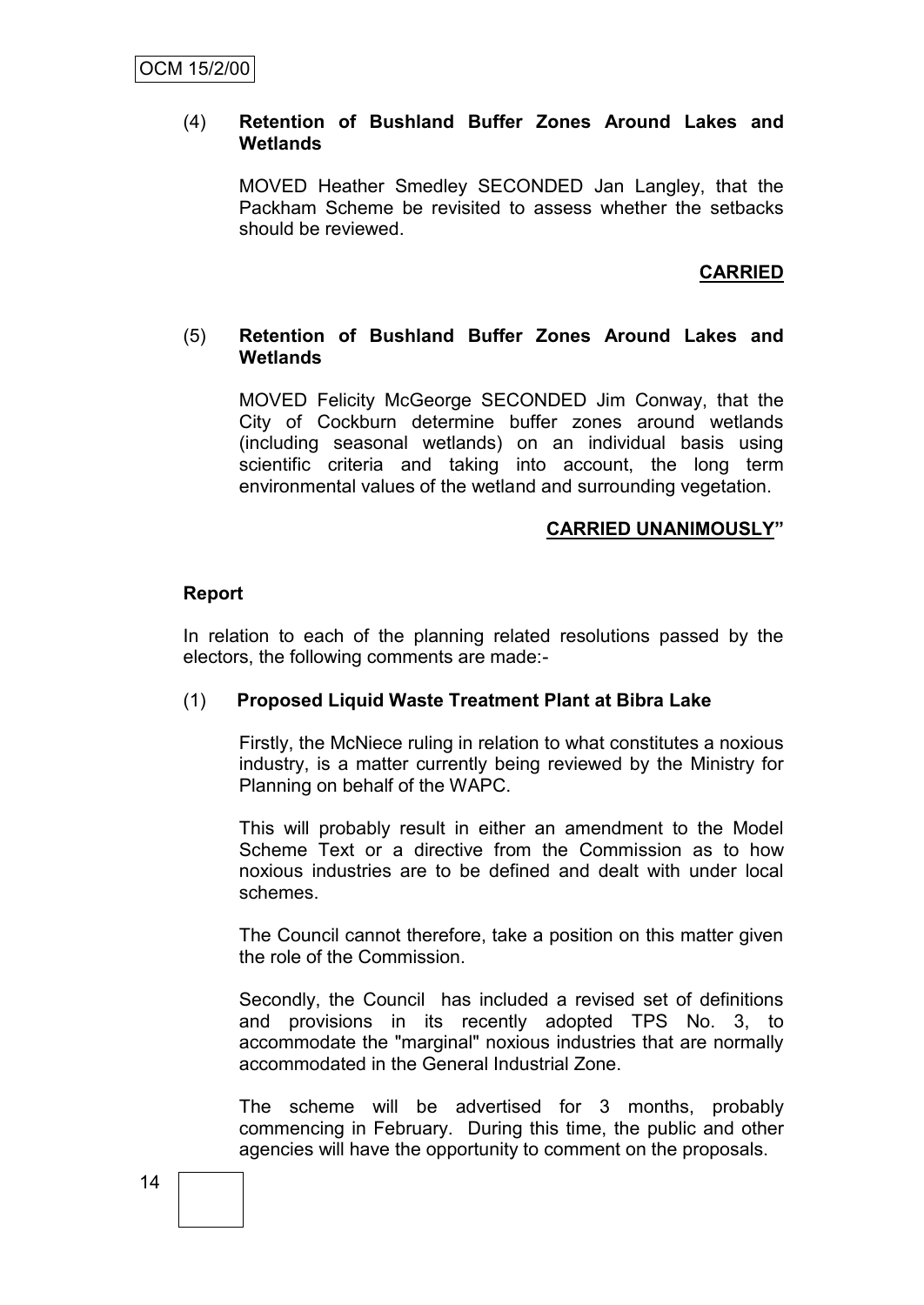The resolution of the Special Meeting should therefore be received.

## (3) **'Eclypse' Proposed Landfill Site at corner Russell and Moylan Roads, Wattleup**

The Council has received an application for a proposal to operate a landfill and green waste recycling site on the land which is a disused limestone quarry.

The Council has initiated the proposal and under the legislation, referred it to the EPA for assessment before advertising.

The Council is now required to seek the approval of the WAPC prior to advertising, should it decide to proceed with the amendment.

If it is advertised, then the public will have ample opportunity to lodge submissions prior to any final decision being taken by the Council and alternatively, the Minister for Planning.

The Council, as a responsible planning authority, must make decisions in the best interest of the whole community based on objective information and advice.

The resolution of the Special Meeting should therefore be received.

### (4) **Retention of Bushland Buffer Zones Around Lakes and Wetlands (Packham)**

The Structure Plan for Packham has been adopted and is the basis for the planning and subdivision of the area. There may be the scope to review the plan north of Mell Road around Watsons, once the Watsons buffer area has been determined by the EPA.

Until a number of inter-related land use planning matters have been resolved in respect to the northern section of the Packham Urban Development Area, the resolution should only be noted.

It is pointed out that the Packham Structure Plan retains the integrity of the Market Garden Swamp Wetland Chain and fringing vegetation. It should also be noted that the Council has not adopted a midge buffer around these swamps as it has elsewhere in the district.

The resolution of the Special Meeting should therefore be received.

15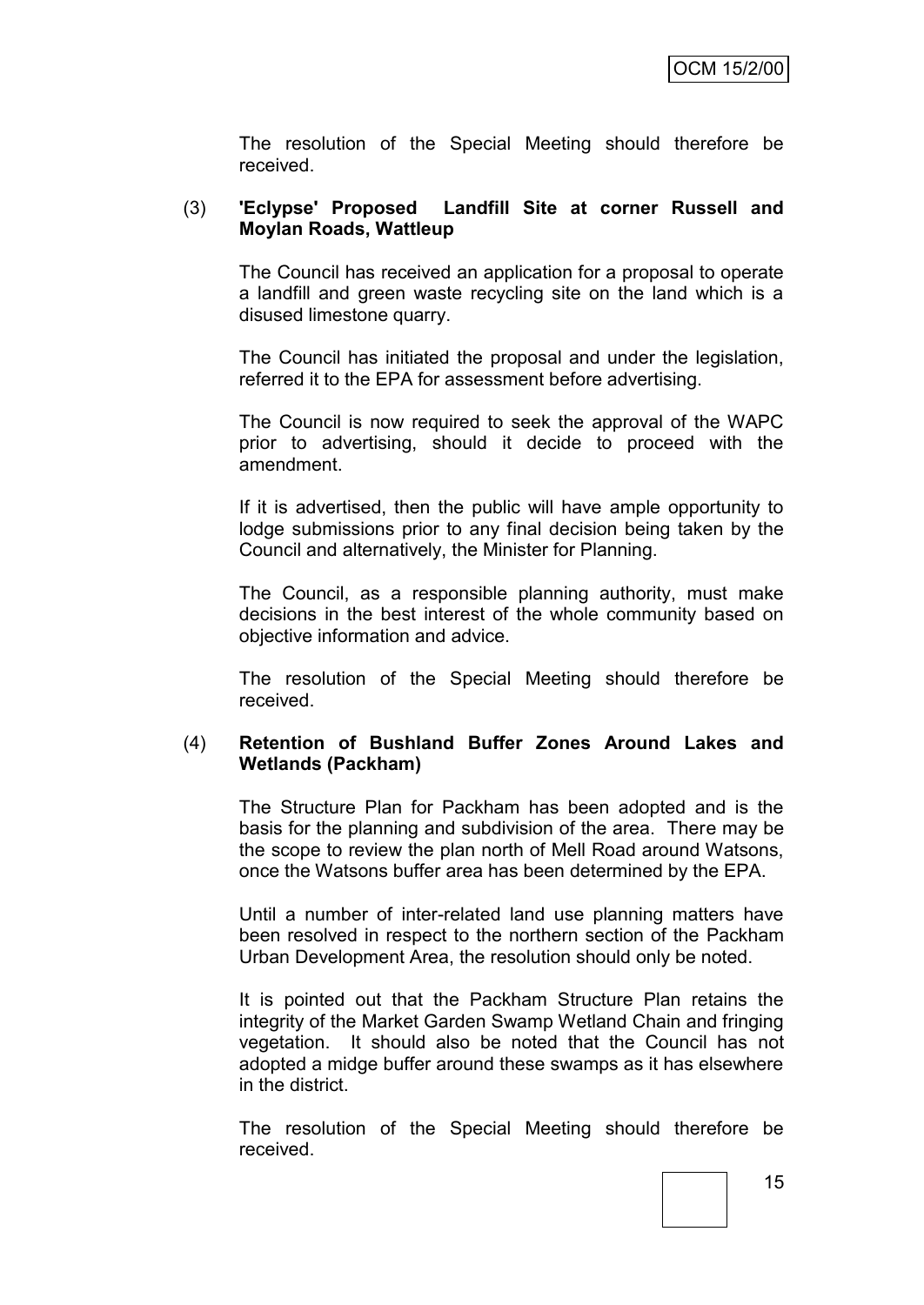### (5) **Retention of Bushland Buffer Zones Around Lakes and Wetlands**

The EPA determines which wetlands are included in its EPP Policy.

The Council is a strong advocate of protecting wetlands and bushlands within the district.

The Council will be considering a policy on Bushland and Wetland protection to reinforce its public position and consistency in approach.

Currently, Council's Environmental Services does use data, information and state policies to determine buffer zones around wetlands in order to protect their long term environmental values.

The City of Cockburn is recognised as one of the leading local governments in respect to the conservation and management of wetlands and bushlands within the Perth Metropolitan Area.

The resolution of the Special Meeting should therefore be received.

#### **Strategic Plan/Policy Implications**

N/A

#### **Budget/Financial Implications**

N/A

#### **Implications of Section 3.18(3) Local Government Act, 1995**

Pursuant to Section 3.18(3)(a), Council is required to integrate and coordinate its services with those provided by the State, in the following manner, in respect to the matters discussed in the Report:-

(1) Proposed Liquid Waste Treatment Plant at Bibra Lake

The review of the McNiece ruling currently being undertaken by the Ministry for Planning will probably involve an amendment to the Model Scheme Text or a directive from the WA Planning Commission on definition and dealing with such matters under local schemes.

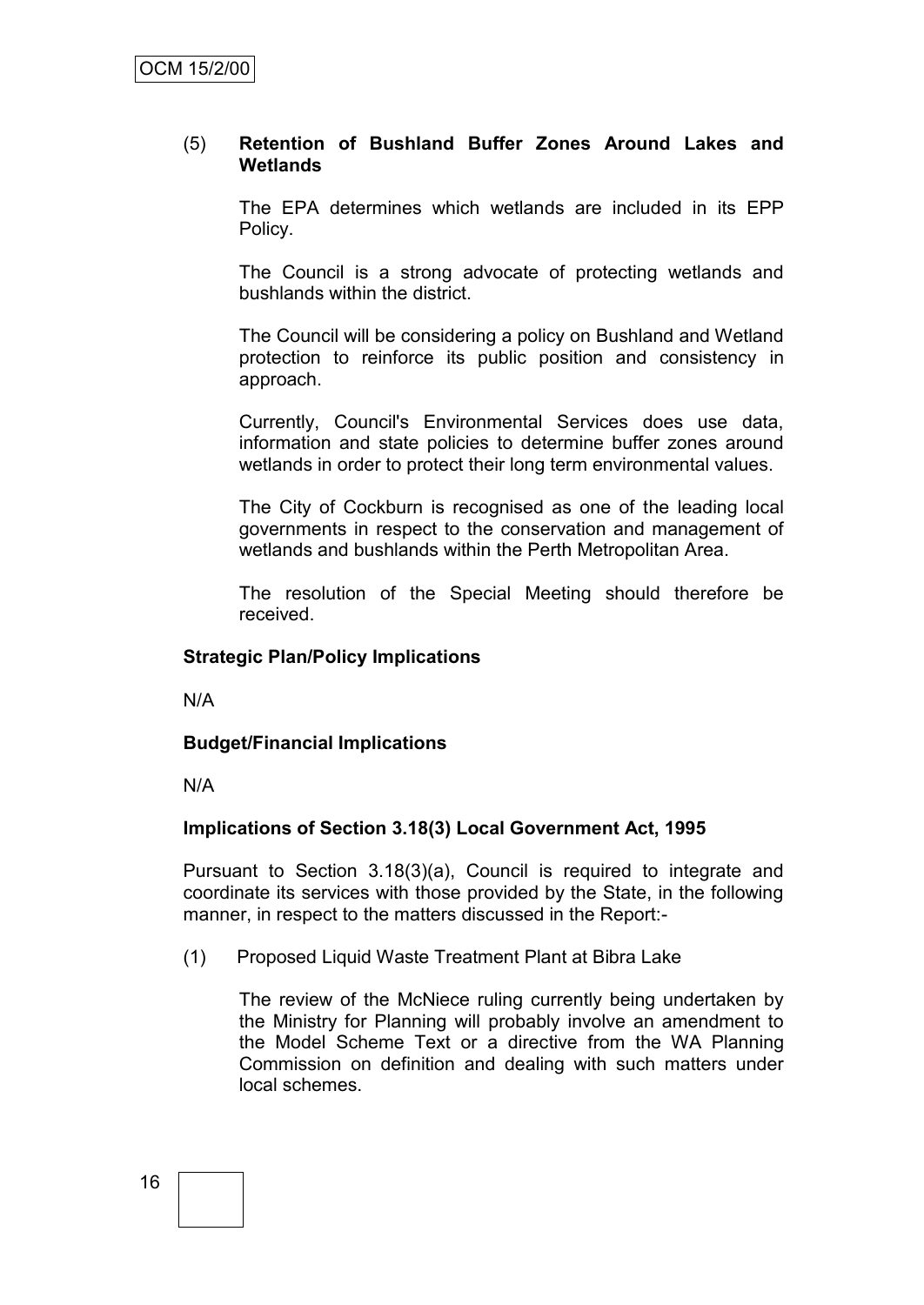(3) 'Eclypse' Proposed Landfill Site - Cnr Russell/Moylan Roads, **Wattleup** 

Because of the nature of the application, Council is required to refer it to the Environmental Protection Authority for initial assessment, prior to considering the zoning amendment.

(4) Retention of Bushland Buffer Zones Around Lakes/Wetlands-Packham

The Watsons buffer area is currently being reviewed and will be finally determined by the Environmental Protection Authority.

(5) Retention of Bushland Buffer Zones Around Lakes and Wetlands

The Environmental Protection Authority ultimately determines which wetlands are included in its Environmental Protection Planning Policy.

#### **CMR SMITHSON RETURNED TO THE MEETING THE TIME BEING 8.25 PM.**

**426. (AG Item 13.2) (OCM1\_2\_2000) - PROPOSED CURTIN UNIVERSITY STUDY INTO THE JANDAKOT AIRPORT NOISE ENVIRONMENT (1211) (WJH)**

# **RECOMMENDATION**

That :

- (1) Council support the proposed Curtin University Study into the Jandakot Airport Noise Environment as detailed in the January 2000 Research Proposal;
- (2) the City of Cockburn's commitment to the study be subject to the acceptance of the January 2000 Research Proposal by Curtin University, following review by Mr. Dick Langford of the Department of Environmental Protection; and
- (3) Council advise Curtin University and Joanne Abbiss accordingly.

### **COUNCIL DECISION**

MOVED Cmr Jorgensen SECONDED Cmr Smithson that the recommendation be adopted.

# **CARRIED 3/0**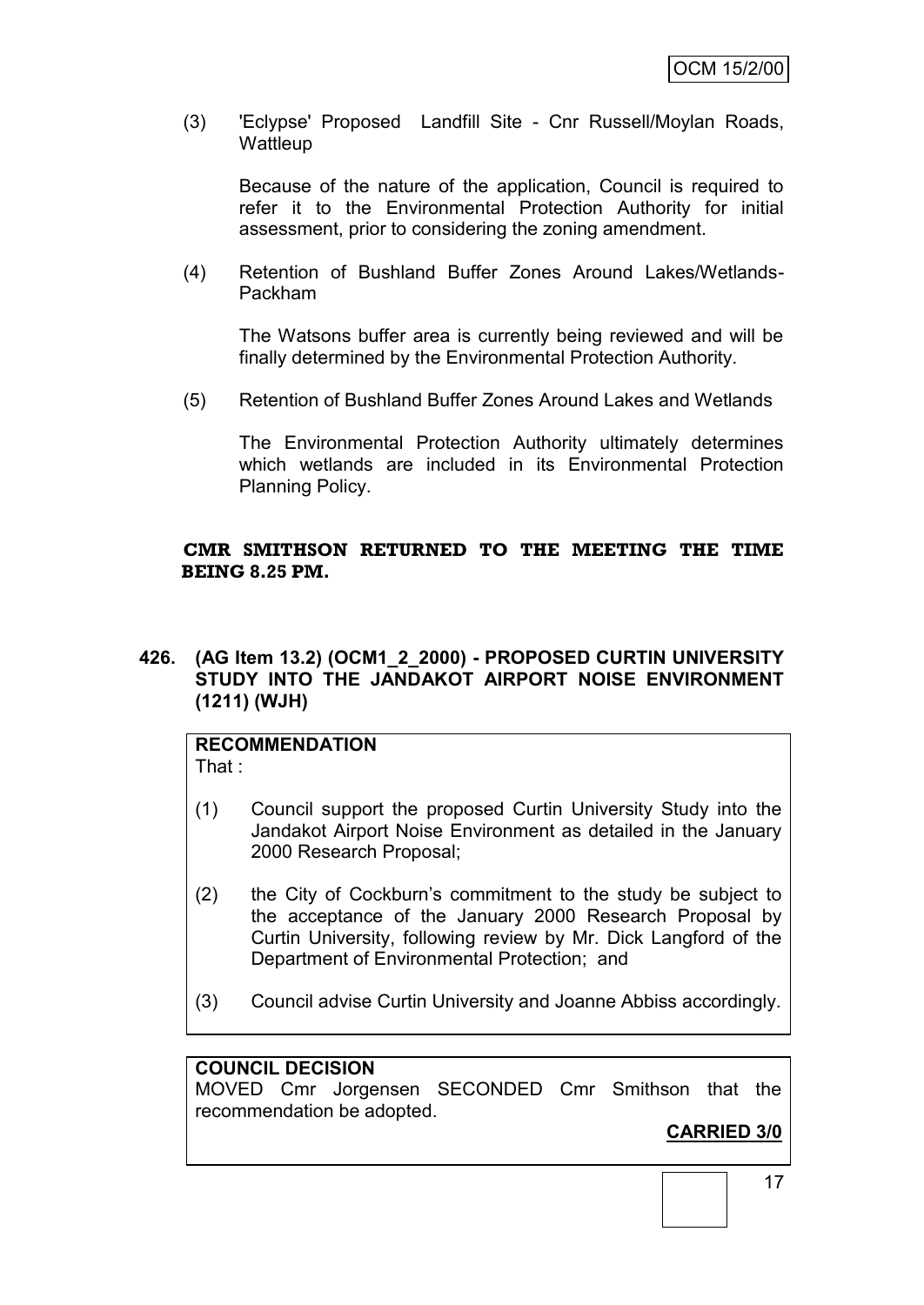# **Background**

At the meeting held on  $24<sup>th</sup>$  August 1999, Council resolved to:

- *"1. give "in principle" support to the proposed Curtin University study as detailed in the letter received on 9th August 1999;*
- *2. will consider supporting the study following receipt of a formal proposal early in 2000 which is to include a methodology, time frame and detailed costings; and*
- *3. advise Curtin University that should the Council fund the study*  with an up front payment it will expect to receive a final report and *recommendations in accordance with the proposal. "*

The study will form the thesis for Joanne Abbiss' Masters by Thesis Program. Joanne is employed as an Environmental Health Officer in Council's Health Service.

#### **Submission**

In accordance with Council's resolution of  $24<sup>th</sup>$  August 1999, a formal research proposal was recently received. A copy of the aims, objectives and expected benefits of the project can be found in the attachments. A full copy of the proposal is available from the Principal Environmental Health Officer.

It is proposed to determine the dose-response (ie: the level of exposure to noise vs reaction) relationship between General Aviation (GA) aircraft noise and community annoyance throughout the City.

In order to achieve this, it will be necessary to carry out measurements of the intensity and frequency of aircraft noise and to conduct a "door-todoor" social survey in order to determine community response to aircraft noise.

Selected, established measures of aircraft noise will be assessed; a new noise index will be devised and tested; and measured sound levels will be compared to legislative limits for environmental noise. It is proposed to conduct the noise sampling over a period of 12 months to account for any seasonal variation and to ensure that periods of low, medium and peak air traffic movements are sampled. Sampling sites will be selected to include landing and take off, circuit training, inward and outwardbound flight paths as well as "control" areas (those areas not subject to aircraft noise).

The proposed social survey will examine what determines community annoyance to GA aircraft noise and will be based on questionnaires from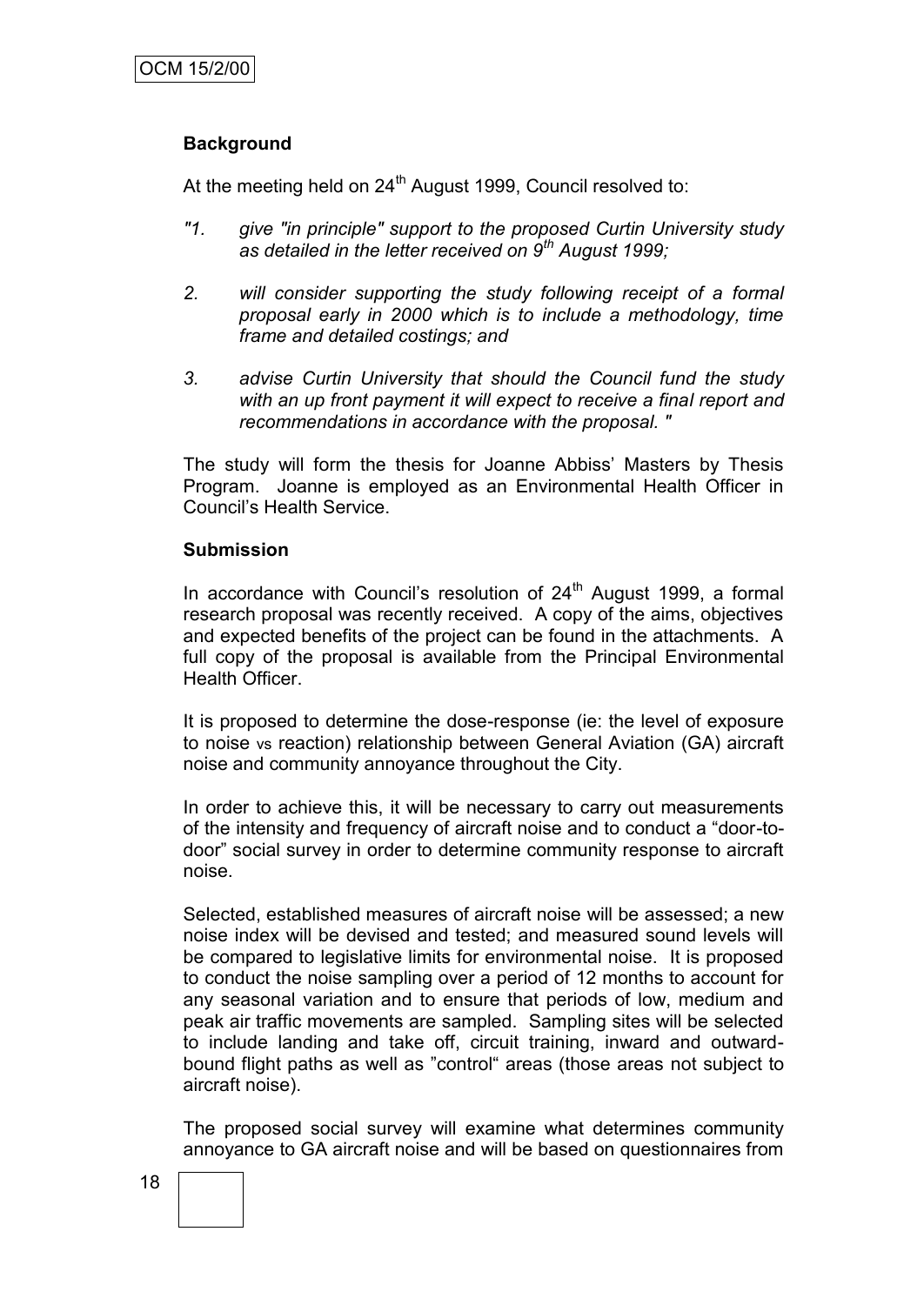previous reputable studies. The survey takes the form of a veiled questionnaire, which will be administered to approximately 300 randomly selected residents by Curtin University undergraduate students. 200 will reside within the Jandakot Airport Control Zone; 70 will reside near flight paths and 30 will be located near "control" sites.

It is expected that the study will be able to provide a simple means of expressing to the community, their probable noise environment and their likely reaction to that environment, by formulating a better expression of the relationship – an expression specific to GA airports.

The estimated budget for the project (see attachments) is \$13,900. As Ms Abbiss will be carrying out the measurements and analysis of the noise levels herself, the most significant cost is that for the social survey (\$6,300). It is proposed that printing and stationery costs will be charged to the Health Services stationery account; that Council's sound level monitoring equipment will be loaned as necessary and that all report writing, noise measurement and data analysis will be done by Joanne in her own time.

A detailed time schedule is included in the attachments. It is intended that a draft questionnaire be trialed in February 2000. Measurements will commence in April 2000 and continue over the following twelve months and analysis will begin in March 2001. Interim reports will be made to Council at regular intervals when milestones are reached. A detailed preliminary report will be made to Council in July 2001 and a final report is timetabled for June 2003.

### **Report**

The proposal is a very thorough document, which is intended to stand up to the rigour of a Master's thesis. It includes a review of relevant literature, a statement of aims, objectives and expected benefits and a detailed argument for the research methodology chosen.

The methodology chosen for the noise measurements and the social survey, are based on previous reputable reports but have the advantage in that they address the criticisms levelled at the previous work.

The outcomes of the study will be highly credible. All work carried out, the initial formal proposal, fieldwork, laboratory work, social survey, interim and final reports, will be subject to the rigours of a Masters Degree by Thesis. Academic Staff at Curtin University and experts from the Department of Environmental Protection, will provide supervision during the course of the study and an independent review of the report will be carried out upon completion.

The City currently employs the Masters candidate, Joanne Abbiss, as a graduate Environmental Health Officer. Joanne was one of the four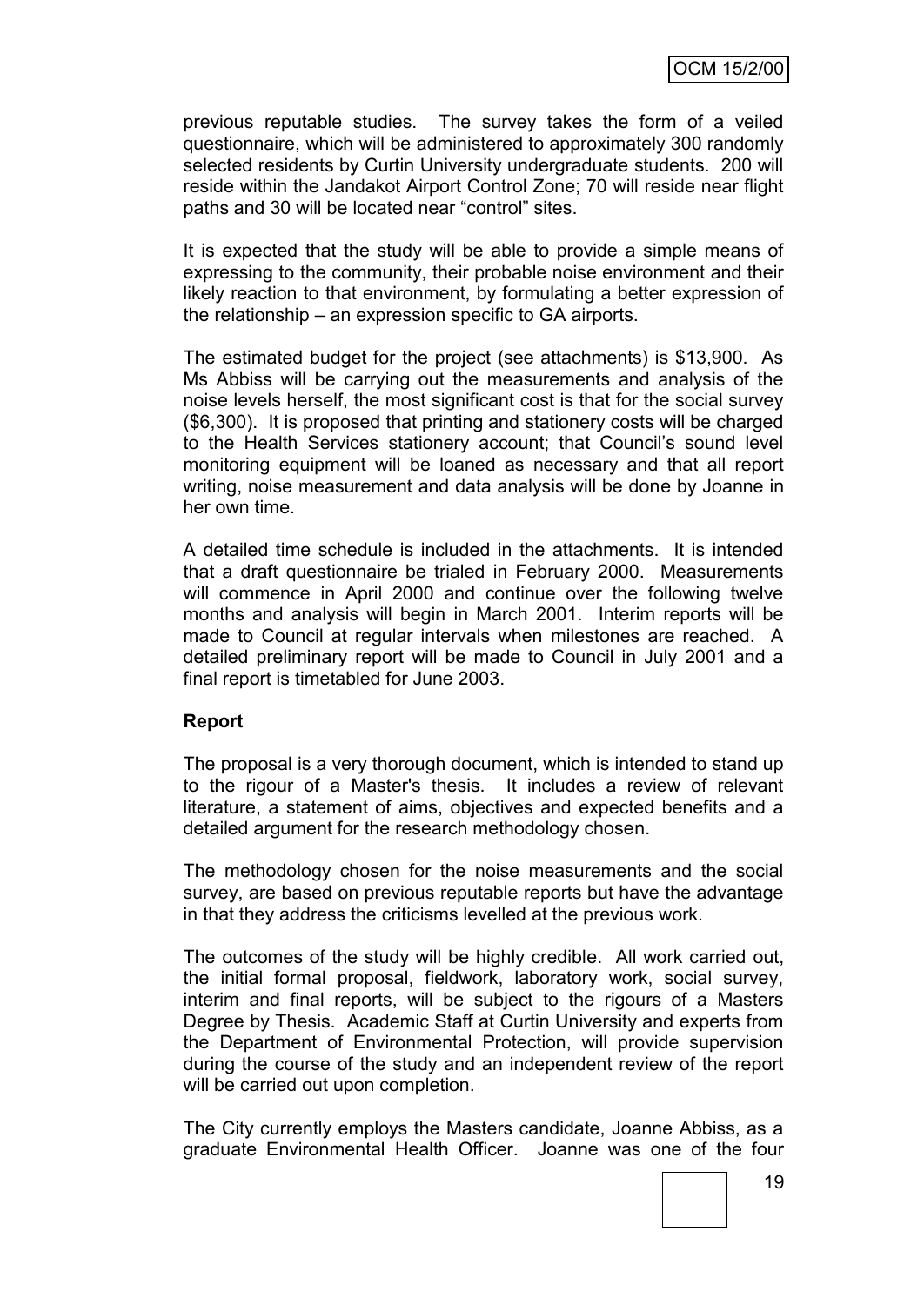undergraduate students who carried out the previous Curtin University study. Joanne is academically talented (name appeared on the Vice-Chancellors list every semester as an undergraduate) and is becoming a proficient practitioner. Joanne's continued involvement in this work will lead to the development of significant in-house expertise in the area of aircraft noise. Aircraft noise is an issue which affects many of the residents in the City. In-house knowledge of this kind is another advantage to be gained from supporting the study.

As previously reported in August 1999, the proposal:

- Closely aligns with the aims of the study proposed by JANAG in 1996;
- Provides for interim reports of useable information to Council and will assist in providing data as recommended by the Flight Path and Procedures review;
- Expands on the JANAG aims by monitoring aircraft noise inside and outside of the circuit training areas;
- Provides some leverage over employing contractors for the funds available;
- Will be highly credible; and
- Will lead to the development of significant in-house expertise.

Dick Langford of the Department of Environmental Protection, has not yet reviewed the proposal nor had it been formally approved by Curtin University. The proposal has been submitted to Council for consideration prior to University approval, in order to expedite the process and ensure that the study timetable can be met. To ensure the integrity of the study, it is prudent to give Council approval subject to Curtin University approval.

### **Strategic Plan/Policy Implications**

Aligns with Development Services Business Unit Objective 2.2 and Strategy 2.2.1/9.

Represents the implementation of the Health Services Action No. 19

### **Budget/Financial Implications**

The proposed budget can be accommodated through Account 200462 - Jandakot Alternate Noise Study (\$13,167 of uncommitted funds available) and Account 200460 - Noise Control Management for the \$733 balance. In addition to the financial contribution, in-kind support

20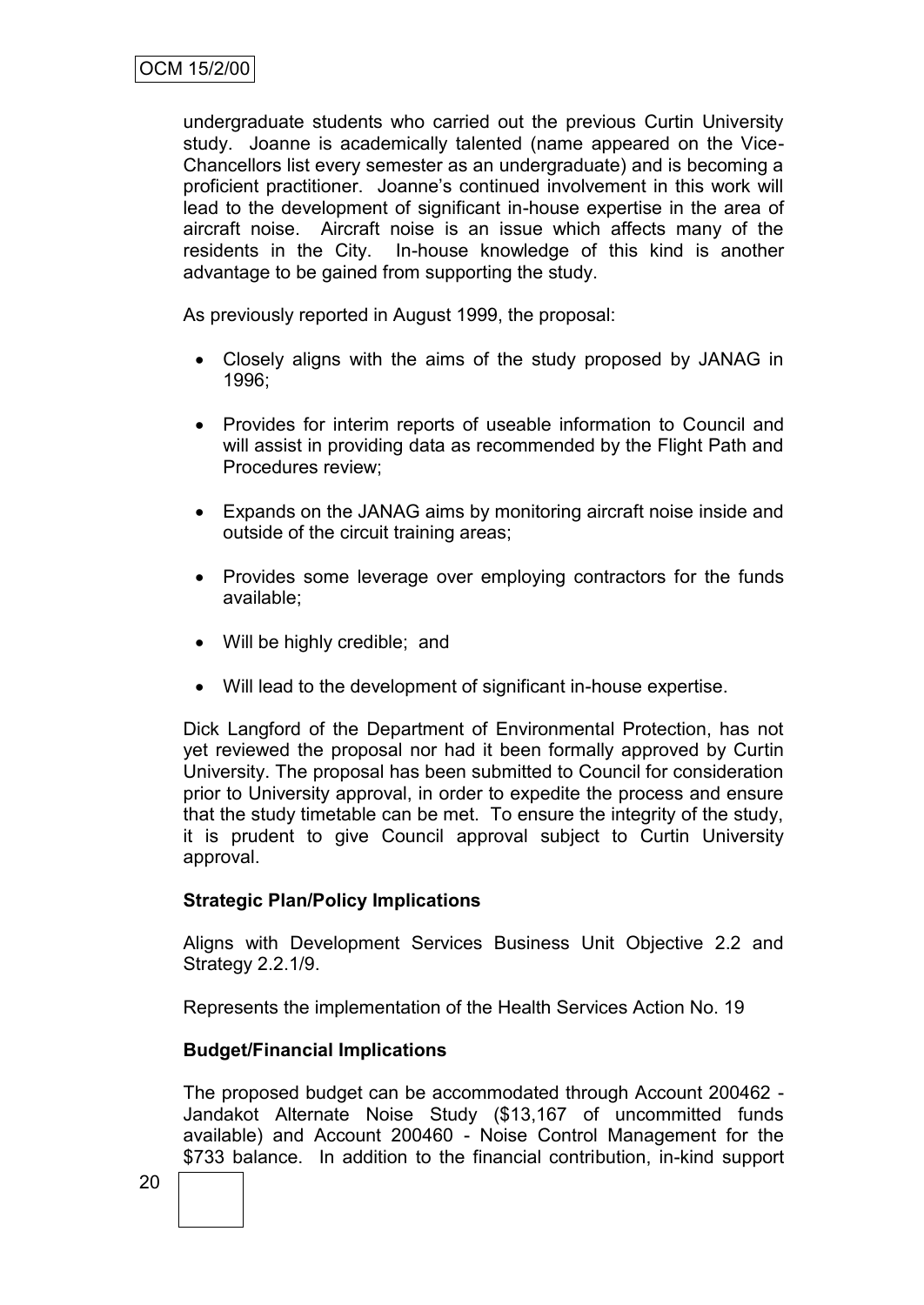such as the loan of equipment, printing and stationery will be facilitated administratively.

# **Implications of Section 3.18(3) Local Government Act, 1995**

Acceptance of the study proposal is also required by Curtin University and the Department of Environmental Protection.

## **427. (AG Item 13.3) (OCM1\_2\_2000) - WETLAND CONSERVATION POLICY (6120) (DW)**

## **RECOMMENDATION**

That Council adopt the attached Policy as PD45 Wetland Conservation Policy.

# **COUNCIL DECISION**

MOVED Cmr Smithson SECONDED Cmr Jorgensen that:

- (1) the report on the proposed Policy PD45 Wetland Conservation Policy be received; and
- (2) the proposed Policy be referred to the Department of Environmental Protection, Water and Rivers Commission and the Ministry for Planning for comment prior to the proposal being further considered.

# **CARRIED 3/0**

### **Explanation**

It was felt that the Department of Environmental Protection, Water and Rivers Commission and the Ministry For Planning have a lot of expertise in this Policy area to make sure that Council's policy is not contradictory to their policy, and therefore it required feedback from these authorities before Council's policy is to be adopted.

### **Background**

The City is fortunate to contain numerous wetlands which provide a range of ecological, cultural, landscape and recreational functions. These wetlands are of varying forms ranging from relatively deep lakes such as Bibra Lake, through to the seasonal wetlands and damplands of the Jandakot area. Wetland mapping carried out by the Water and Rivers Commission, identified at least 112 different wetlands within the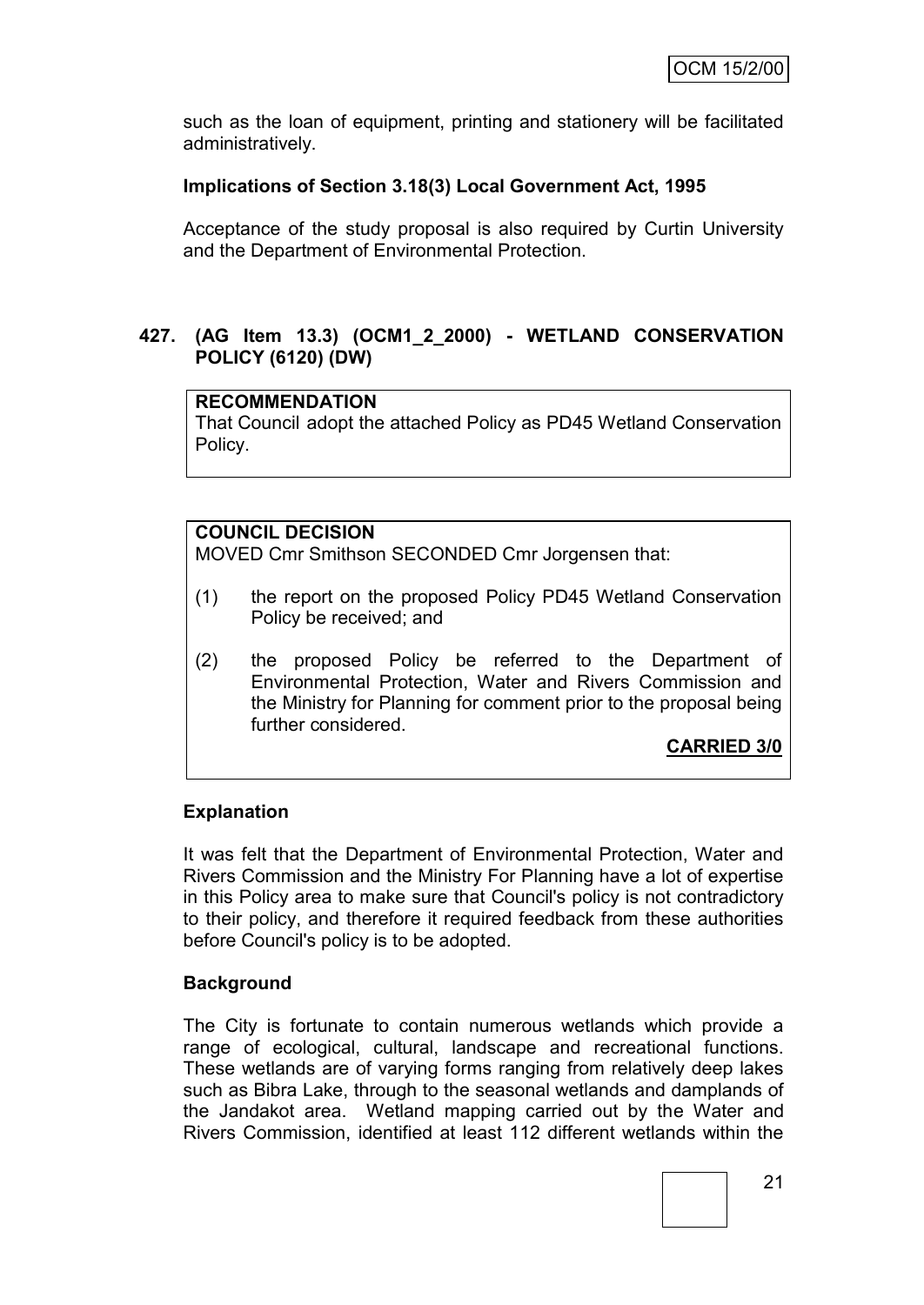City, of which over 40% are classified in the higher conservation categories.

These wetlands and the values which they possess, play a vital role in shaping the fabric of the landscape in Cockburn. They provide habitat for birds and other animals including bandicoots, contain native flora which is often unique and localised and enhance the local landscape through their aesthetic values. In addition to this, wetlands provide the local community with passive recreational opportunities often not found elsewhere and have significant educational values which together, have led to substantial historical associations between Cockburn's wetlands and its community.

With the current future rate of growth and development within the City, the wetlands continue to be placed under increased pressure. This pressure takes the form of encroachment of development, drainage, changes to hydrology, pollution and competing needs for the provision of suitable active public open space. The present mechanisms for the protection of many wetlands through the planning and environmental approval process, have often been shown to be limited, although Council and its officers have taken a positive approach towards wetland protection within the City. The development of a Wetland Protection Policy is seen as being important to formalise the general approach taken to wetland protection by Council and its officers, to provide a clear, consistent statement on the protection of its wetlands and to provide guidance for dealing with development proposals which have the potential to affect wetlands.

### **Submission**

N/A

### **Report**

Issues which can be addressed in a Council Policy relating to wetland protection, relate to those aspects associated with development which, if not properly managed, are likely to have a detrimental effect on wetlands. Key issues are as follows:-

 **Physical encroachment of development** - Care needs to be taken to ensure that development does not encroach too close to wetlands and that important wetland buffers are maintained. Development setbacks should be maintained to ensure that wetland processes and native vegetation surrounding wetlands are not disturbed, in order to minimise impacts on the biological, aesthetic and physical values of wetlands. This includes issues such as clearing, filling and physical modification associated with development adjacent to wetlands.

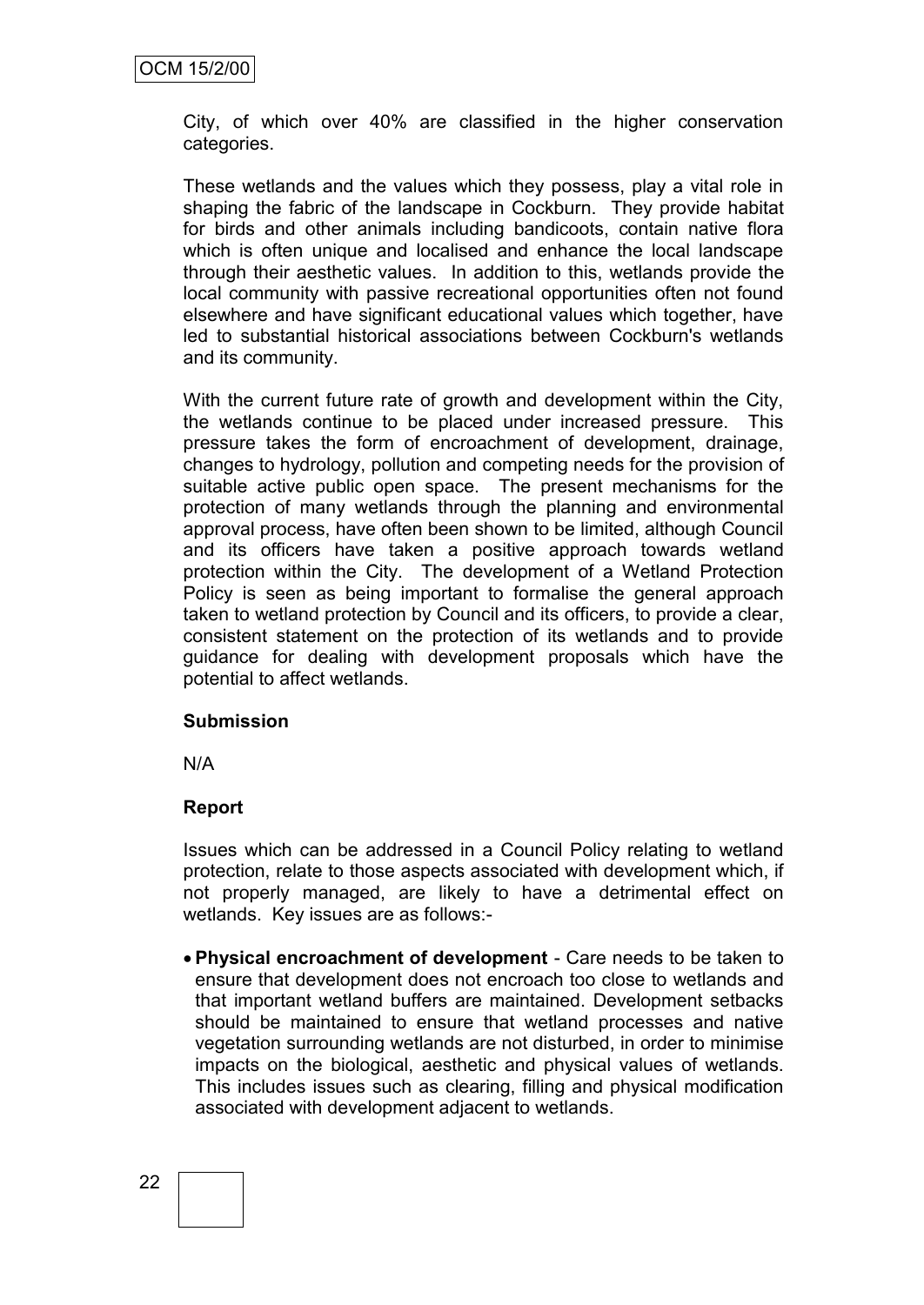- **Wetlands and public open space** The protection of wetlands within development areas usually means reduction in the overall area of developed land. This often places pressure on the provision of active public open space and developers often seek credit for the wetland area from the 10% gross subdividable requirement. This can lead to reduction of active public open space available to the local community and pressure for development of wetland fringing areas. It is important that the appropriate balance be struck between the provision of active public open space and the retention of wetlands within development areas.
- **Drainage and groundwater management** Stormwater drainage associated with development adjacent to wetlands, has the potential to cause significant adverse impacts on wetlands if not managed properly. Direct and indirect drainage inputs can lead to the pollution of wetlands with nutrients and other pollutants, create sedimentation and cause alterations to natural hydrological regimes. This can lead to problems with water quality, algal blooms, damage to fringing vegetation and allow the breeding of midge and mosquitoes. Alterations to groundwater within the vicinity of wetlands following development, can also lead to adverse changes in the hydrology of wetlands, leading to wetlands becoming dryer or wetter for longer periods. This can result in loss of ecological, aesthetic and recreational values as well as again creating conditions for midge and mosquito breeding. Consequently, it is important that stormwater disposal and groundwater levels are properly managed when development occurs within the area of influence of wetlands.
- **Pollution and effluent disposal** Water quality within wetlands can be easily degraded through the addition of pollutants, in particular nitrogen and phosphorus. These pollutants can enter wetlands through drainage and groundwater and lead to algal blooms and other water quality problems which can result in negative impacts such as midge proliferation, odours and other aesthetic impacts. Nutrients and other pollutants can enter the wetlands as a result of surface and groundwater inputs from a range of land uses and may enter drains and groundwater within the catchment of wetlands through spillage, direct discharge or via diffuse means.

It is important that pollutant export from land uses within the service and groundwater catchments of wetlands, is well managed to protect water quality within wetlands. This requires proper planning to ensure developments are sited and designed in a manner which prevents pollutants entering wetlands and implementation of best practice management measures for land use, to ensure long term maintenance of water quality. On-site effluent disposal also needs to be carefully managed in order to ensure that wetland pollution does not occur from these processes.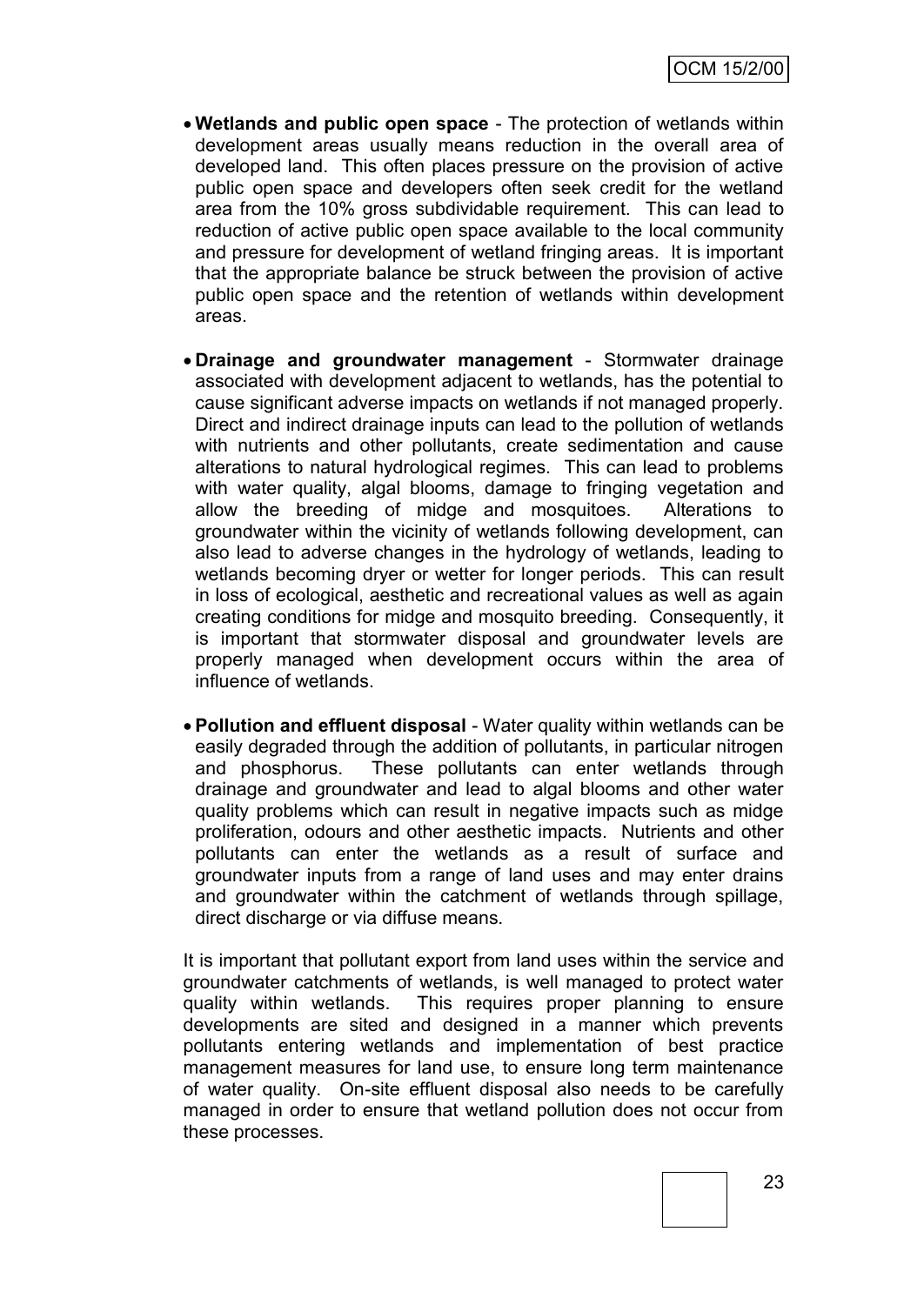The proposed policy has been developed to address the key issues outlined above and is intended to apply to all wetlands within the City. The policy is intended to deal with new development, rezoning and land use and infrastructure proposals and is not intended to apply to existing land use or development. The primary intention of the policy, is to provide Council and its officers with a clear guidance for decision making.

# **Strategic Plan/Policy Implications**

Council's Strategic Plan provides for conserving and improving your environment.

### **Budget/Financial Implications**

N/A

# **Implications of Section 3.18(3) Local Government Act, 1995**

The policy is intended to complement existing State Government policies while providing a detailed local approach to planning and wetland protection so as to ensure, where possible, that valuable wetland resources are protected throughout the development process.

While the policy is generally complementary to existing State Government policy, some constraints to its application within the development process may apply, particularly through appeals to the Minister for Planning and Tribunal. The policy itself will not have any legal status, but is intended to provide a clear statement of purpose by Council and provide officers with a consistent approach to managing wetland impacts associated with development.

## **428. (AG Item 13.4) (OCM1\_2\_2000) - FINAL APPROVAL OF AMENDMENT 215 - REZONING PORTION OF LOT 200 EGMONT ROAD, HENDERSON (92215) (MT)**

# **RECOMMENDATION**

That Council:

- (1) adopt Amendment No. 212 for final approval without modification;
- (2) in anticipation of the Hon Minister's advice that final approval will be granted, the documents be signed, sealed and forwarded to the Western Australian Planning Commission.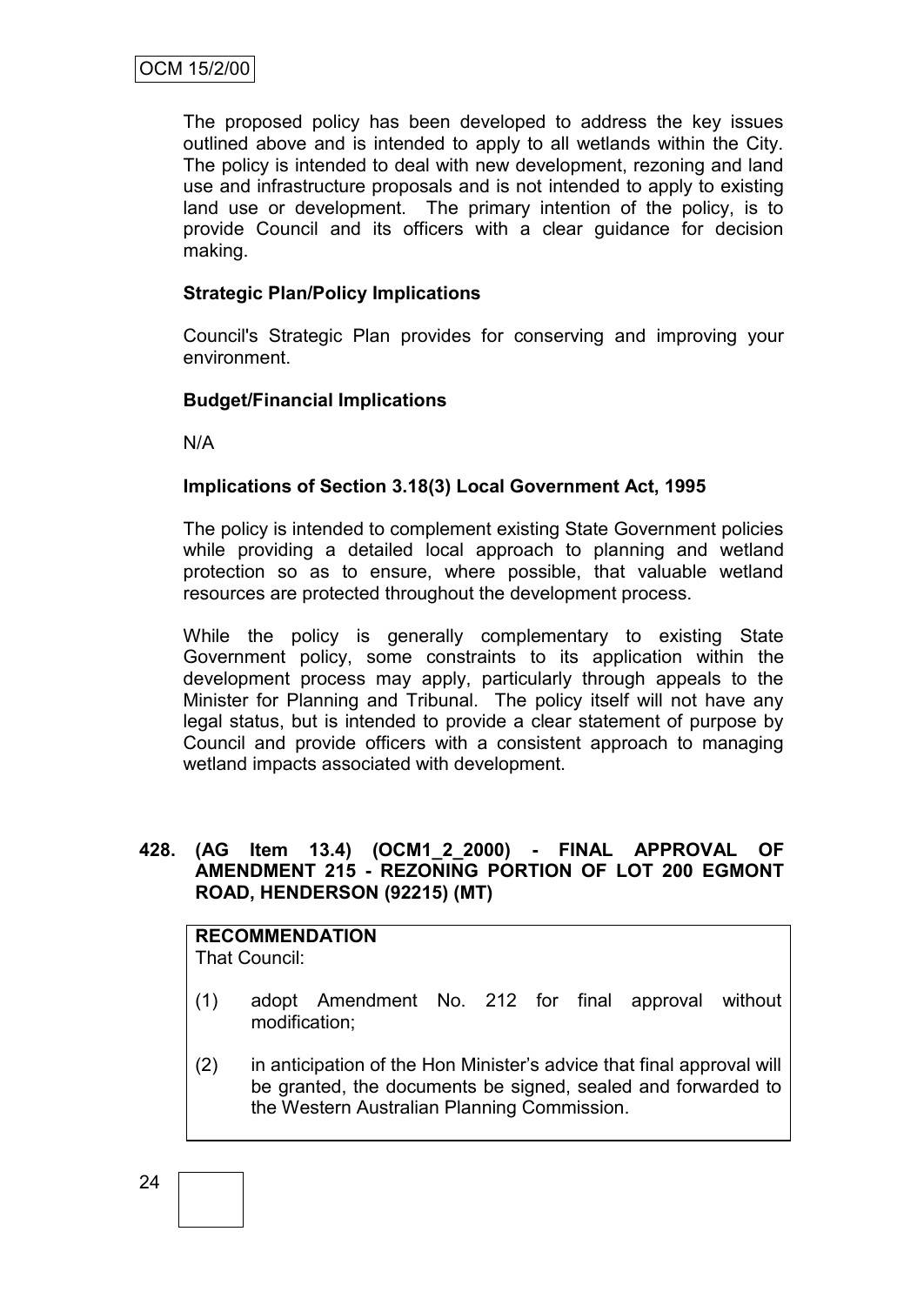**COUNCIL DECISION** MOVED Cmr Smithson SECONDED Cmr Jorgensen that the recommendation be adopted.

**CARRIED 3/0**

## **Background**

| <b>ZONING</b>     | MRS:               | <b>INDUSTRY</b>                  |  |
|-------------------|--------------------|----------------------------------|--|
|                   | DZS:               | LOCAL RESERVE - LAKES & DRAINAGE |  |
| LAND USE:         | <b>VACANT LAND</b> |                                  |  |
| l LOT SIZE:       | 1899m <sup>2</sup> |                                  |  |
| AREA:             | $1040m^2$          |                                  |  |
| <b>USE CLASS:</b> | N/A                |                                  |  |

At its meeting held on 19 May 1998 Council resolved to sell a portion of Lot 152 Sparks Road, Henderson to Phillips Engineering. An amalgamation (107666) of the portion with Phillips Engineering's adjoining Lot 1011 Egmont Road was approved by the WAPC on 14 October 1998. The portion is now part of the newly amalgamated Lot 200 Egmont Road.

The portion of the lot the subject of this amendment was part of a drainage sump that was surplus to Council requirements. The land has been sold by Council and as such it is no longer a Council Reserve. The amendment seeks to reflect this change in Council's Scheme. The subject land is currently still classified as a 'Local Reserve – Lakes and Drainage'. The rest of Lot 200 and surrounding land is zoned 'General Industry'. The amendment rezones the remaining portion of Lot 200 to 'General Industry' in line with the predominant zoning of the lot and the area. The Amendment Map is attached to this agenda.

#### **Submission**

The amendment was referred to the EPA. They responded that the amendment would not be assessed and they had no comments to offer. Council advertised the amendment for the required period but no submissions were received.

### **Report**

The rationale for the amendment remains valid and given that there were no submissions on the amendment, it is recommended it be forwarded to the Minister requesting final approval.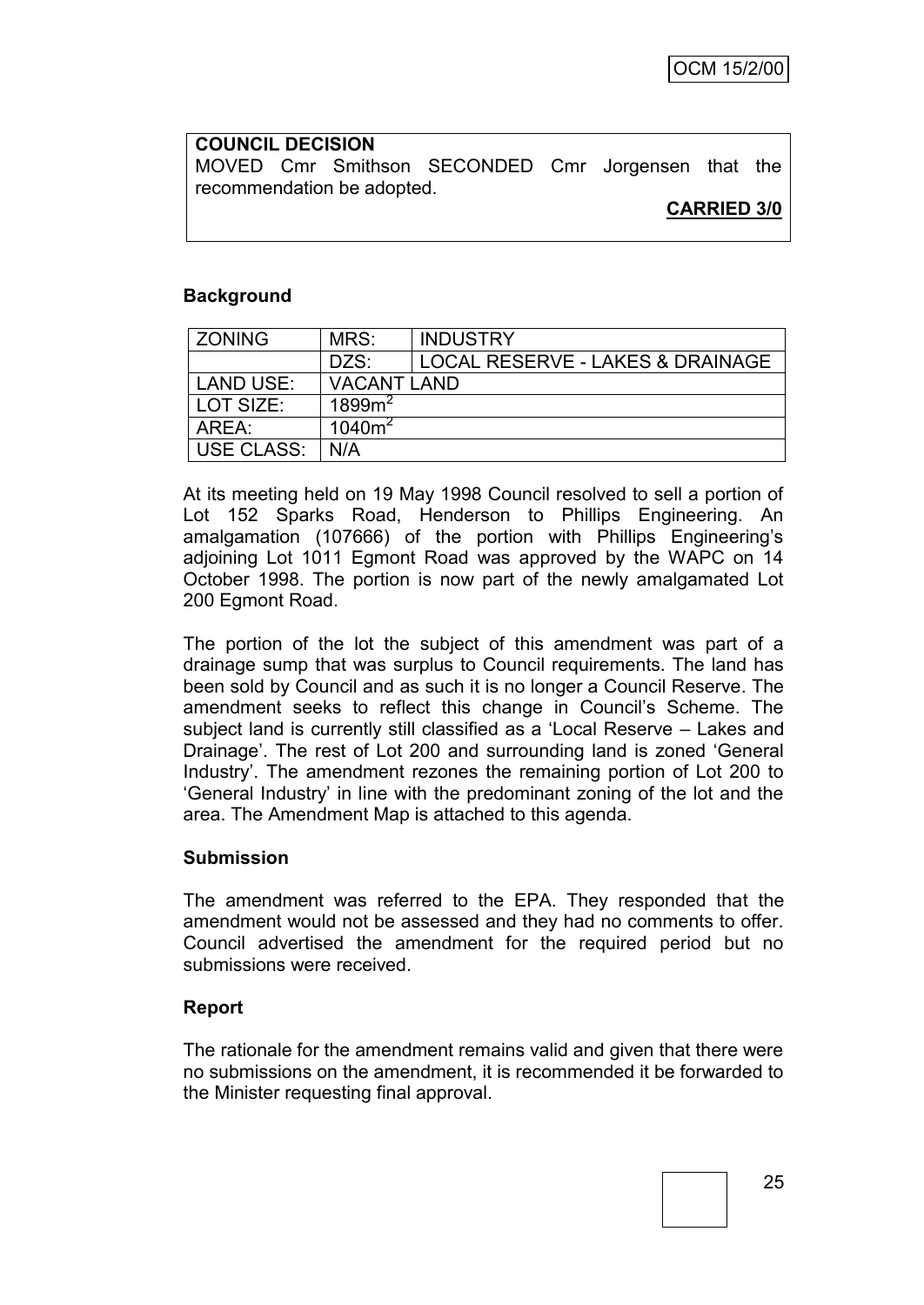# **Strategic Plan/Policy Implications**

N/A

# **Budget/Financial Implications**

N/A

### **Implications of Section 3.18(3) Local Government Act, 1995**

Final approval of the Amendment is required to be given by the Hon. Minister for Planning.

## **429. (AG Item 13.5) (OCM1\_2\_2000) - PROPOSED FRESH PRODUCE DISTRIBUTION CENTRE - LOT 10 SOLOMON ROAD, BANJUP OWNER: J.A CULLITY APPLICANT: THE PLANNING GROUP (5513479) (MT)**

# **RECOMMENDATION**

That Council:

(1) approve the application dated 26 November 1999 for a fresh produce distribution centre on Lot 10 Solomon Road, Banjup subject to the following conditions:

Standard Conditions

1. Standard conditions contained in Council Policy PD 17 as determined appropriate to this application by the delegated officer under clause 7.6 of Council's District Zoning Scheme  $N^{\circ}$  2;

Special Conditions

- 1. The dispatch docks and the receiving docks being relocated so that the dispatch docks are located on the northern side of the warehouse.
- 2. Estate standard fencing being constructed along the southern boundary, to Council's satisfaction.
	- 3. The retaining wall on the southern side of the site is to be constructed along the boundary line and a three metre wide landscaping strip being provided for behind the fence.
	- 4. The Pallet and Tote Area is to be screened from all sides to the satisfaction of the Planning Department.
	- 5. A 2.1 metre wide paved dual use path is to be constructed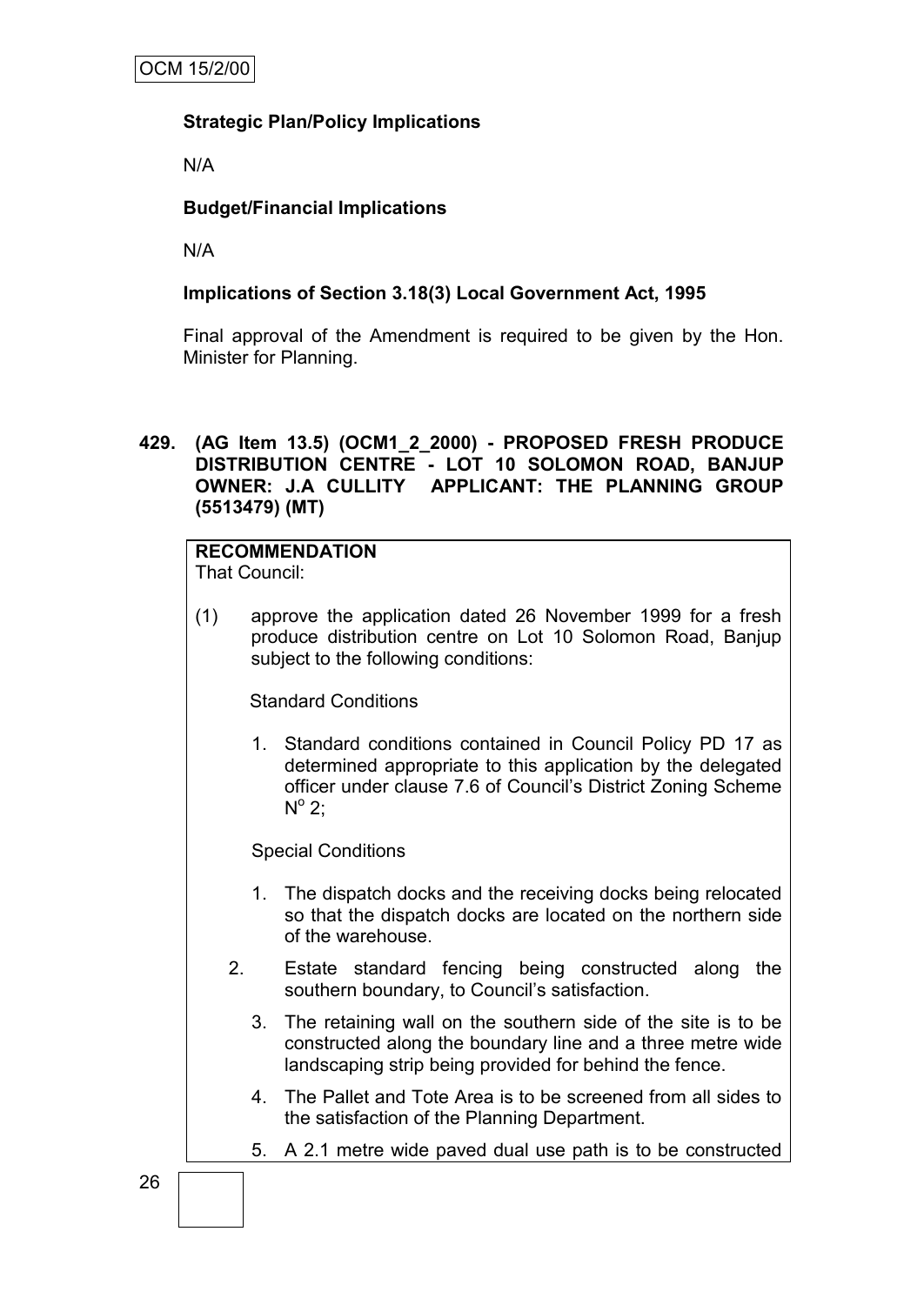|     |                                                                                                 | up the entire length of the battleaxe leg, to Council's<br>satisfaction linking Solomon Road to the office and staff<br>amenities.                                                                                            |  |
|-----|-------------------------------------------------------------------------------------------------|-------------------------------------------------------------------------------------------------------------------------------------------------------------------------------------------------------------------------------|--|
|     | 6.                                                                                              | No development other than landscaping shall be permitted<br>on the land shown as required for future road purposes on<br>the enclosed excerpt of Main Roads drawing No 9721-177.                                              |  |
|     | 7.                                                                                              | The intersection of the battleaxe leg and Solomon Road<br>being designed and constructed to Council's satisfaction.                                                                                                           |  |
|     | 8.                                                                                              | A revised site plan being submitted showing truncations on<br>both ends of the battleaxe leg, as recommended by Council<br>to the WAPC for the subdivision of Lot 10 (112537) currently<br>under their consideration.         |  |
|     | 9.                                                                                              | All external lighting is to be positioned to minimise light spill<br>from the site, to Council's satisfaction, and comply with the<br>Australian Standard AS 4282 'Control of Obtrusive Effects of<br>Outdoor Lighting 1997'. |  |
|     |                                                                                                 | 10. Compliance with Policy PD 42 - Native Fauna Protection<br><b>Policy Requirements.</b>                                                                                                                                     |  |
| (2) | agree to the concession in car parking numbers as required<br>under Town Planning Scheme No. 2. |                                                                                                                                                                                                                               |  |
| (3) | issue a MRS Form 2 Notice of Approval valid for a period of 2<br>years.                         |                                                                                                                                                                                                                               |  |
| (4) | advise those who made a submission of Council's decision<br>accordingly.                        |                                                                                                                                                                                                                               |  |

# **COUNCIL DECISION**

MOVED Cmr Smithson SECONDED Cmr Jorgensen that the recommendation be adopted.

# **CARRIED 3/0**

# **Background**

| ZONING:           | MRS:          | <b>INDUSTRY</b>         |
|-------------------|---------------|-------------------------|
|                   | DZS:          | <b>NOXIOUS INDUSTRY</b> |
| LAND USE:         | <b>VACANT</b> |                         |
| LOT SIZE:         | 5.2609 ha     |                         |
| AREA:             | 8274m2        |                         |
| <b>USE CLASS:</b> | "SA"          |                         |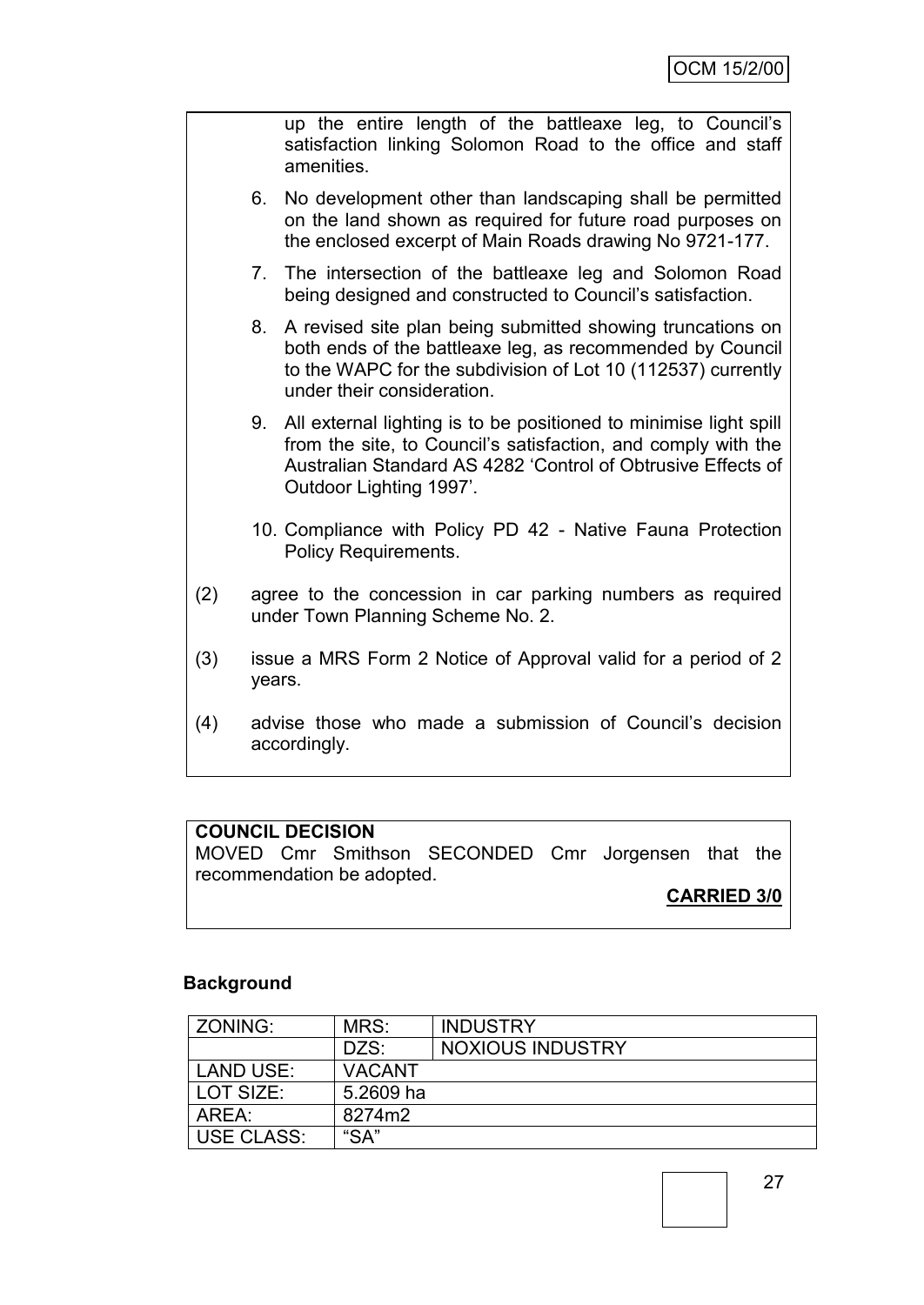A subdivision of Lot 10 is currently under consideration by the WAPC. It divides the lot into two lots, with a battleaxe leg access for one of the lots. Council recommended approval with conditions including the provision for pedestrian access down the access leg and no vehicle access onto Armadale Road. The development application has been lodged for the lot with the battleaxe access.

# **Submission**

Application has been made for a colourbond distribution centre for fresh produce comprising a 7353m2 warehouse, office and amenities of 663m2, and receiving and dispatch control rooms of 123m2 and 135m2. The building will be a maximum 7 metres high and the finished floor level has been set to minimise the overall height changes between Armadale Road and the subject site. The submitted site plan has been attached to this agenda.

The warehouse is to be setback 35 metres from Armadale Road. This frontage is to contain a 3 metre landscaping strip and retaining wall. Significant trees are to be planted between the wall and the fence line to soften the retaining wall.

All vehicle traffic will be via a battleaxe leg from Solomon Road. The site contains 80 car bays, which exceeds the number required for expected employees.

The application was also referred to 33 surrounding landowners, including those abutting the Armadale Road in the residential area on the other side of to the development. One submission was received. It expressed concern at the development for the following reasons:

- The development would result in the loss of the remnant vegetation, which provided a pleasant outlook from his house.
- **Trucks accessing the site would add to the noise from heavy traffic** along Armadale Road.

### **Report**

The subject lot is zoned "Noxious Industry" in Council's Scheme and a warehouse is an "SA" use in this zone. The Thomsons Lake Master Plan earmarks this area as a Service Industry / Business Park. The distribution centre is compatible with this future use. The property to the north contains the similar-sized Clelands warehouse and distribution centre.

The concerns of the neighbour have been examined by Council officers. An officer from Council's Environmental Services examined the remnant flora on the site. It was assessed as being of a high quality but was quite common of much bushland in the area. It was not worthy of special protection, such as inclusion in Bushplan. While it is understandable that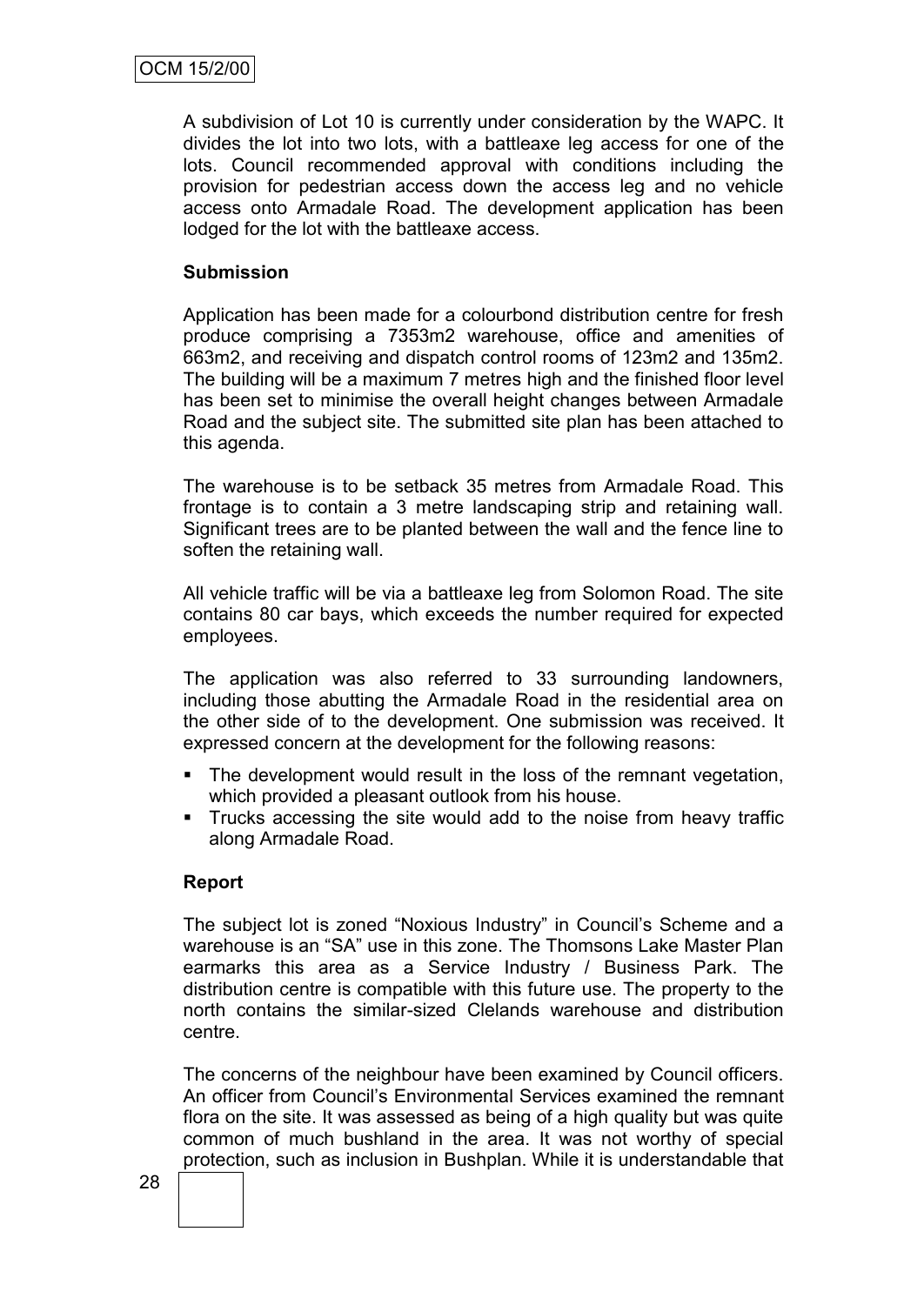the home owner on the other side of Armadale Road does not want to lose the pleasant vista from his backyard, there should be recognition that the land is zoned for industry and the loss of this bushland was likely. Treatment of the frontage to Armadale Road is discussed below.

The neighbour has legitimate concerns about noise from the site impacting on him at all hours of the day. Between 60 to 80 trucks will visit the site daily. As a result it has been agreed with the applicant that the receiving docks and dispatch docks be switched around so the receiving docks face towards Armadale Road. The applicant has advised that goods are received between the hours of 6am and 3pm, the majority of trucks arriving between 1pm and 3pm. The dispatch docks on the other hand operate primarily from 4pm to 2am. By switching the dispatch docks away from Armadale Road, there should be minimal impact on the residences opposite Armadale Road. The dispatch docks, which operate all through the night, will be 160 metres from the property boundary and at least 200 metres from the nearest residence.

The subject property will be one of the first properties encountered when entering the future Thomsons Lake Regional Centre from the east and as such it is important that it maintain a high visual amenity. In this regard the treatment of the landscaping strip along Armadale Road is a key issue. A plan attached to this agenda shows the applicant's proposed treatment. It shows a retaining wall behind a fence. Landscaping is proposed between the wall and fence and on top of the wall. This arrangement is not ideal because the landscaping is split and the area between the fence and wall is likely to collect rubbish. Council officers have discussed with the applicant an alternative arrangement that should provide a better frontage. The one metre high retaining wall is moved onto the boundary, with a high standard of pillar and steel bar infill fence on top of it, to a total height of three metres. A three metre wide landscaping strip can then be developed behind. The combination of masonry wall and steel bar fence, with landscaping behind should combine security with a "soft" frontage.

A potential blight on the visual presentation of the site is the rubbish disposal area and pallet and tote area. The switch of the dispatch and receiving docks will mean the rubbish disposal area will be moved to the north side of the building, away from Armadale Road. It is recommended that a condition be applied to the approval requiring the pallet area to be screened from all sides.

The Scheme requires at total of 101 car bays for a development of this size. The submitted plan indicates a total of 80 bays, which is based on the maximum number of employees in the centre (not expected to be that many). It is recommended this variation be allowed. There are areas on site where further car bays could be provided should they be prove necessary in the future.

29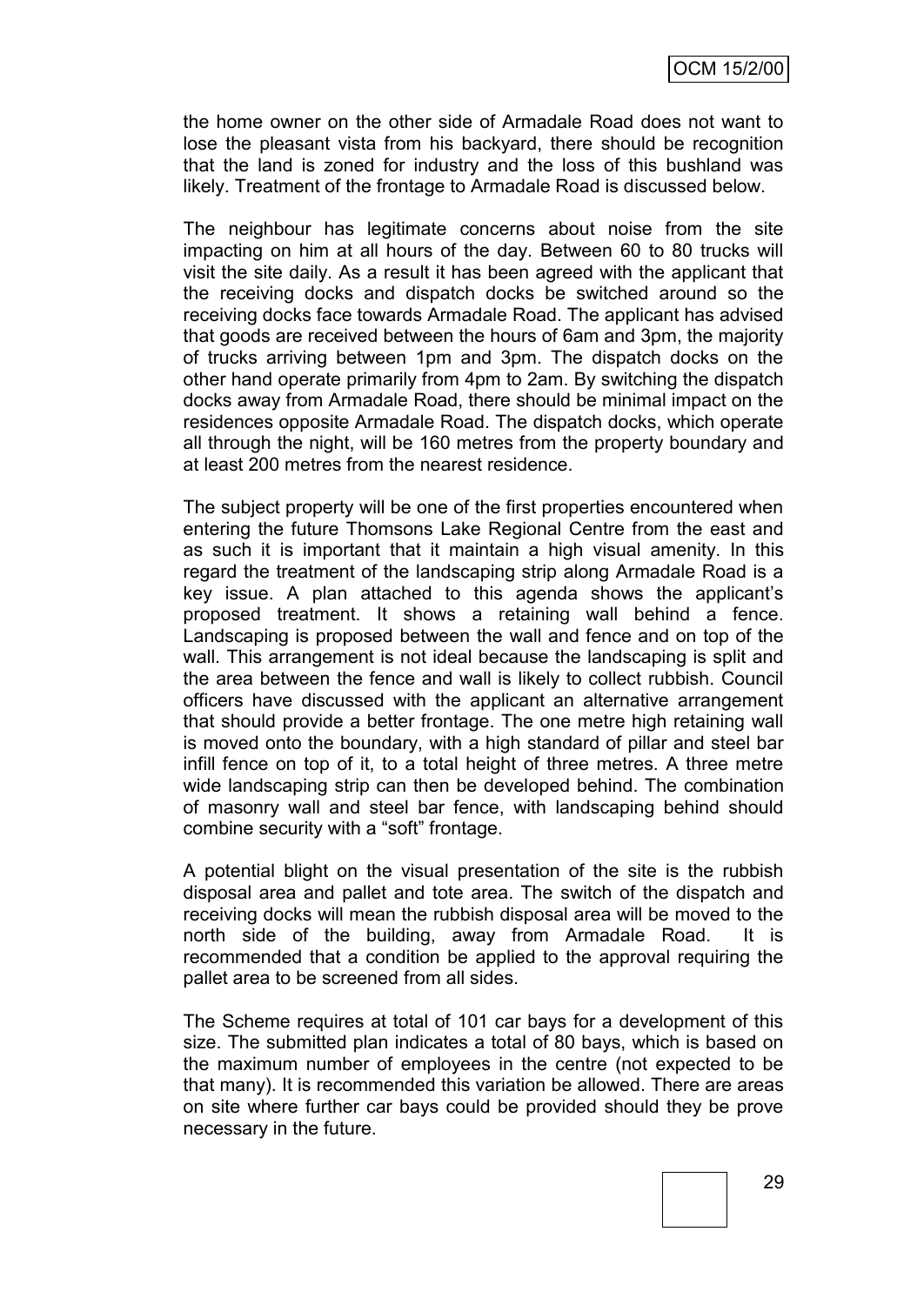The application meets the Scheme requirements in all other ways. The development should be approved subject to the modifications discussed.

# **Strategic Plan/Policy Implications**

PD 17 and PD 42 apply.

## **Budget/Financial Implications**

N/A

# **Implications of Section 3.18(3) Local Government Act, 1995**

The subdivision of Lot 10 must be approved by the Western Australian Planning Commission.

The application was referred for comment to the Department of Environmental Protection and Main Roads. The DEP replied that the proposal is not a prescribed premises and a Works Approval or Licence is not required. Main Roads had no objection subject to the condition that no development other than landscaping shall be permitted on the land required for future road widening. Main Roads correctly note that the site plan submitted allows for this requirement.

#### **430. (AG Item 13.6) (OCM1\_2\_2000) - REVIEW OF THE POSSIBLE LOCATION FOR THE SITE OF THE MOTORPLEX IN KWINANA (412304/9637 /9509) (SMH)**

# **RECOMMENDATION**

That Council:

- (1) receive the report;
- (2) confirm its strong opposition to any suggestion that the proposed Motorplex be located in Henderson; and
- (3) note the action of the Chief Executive Officer to write to the Premier, Deputy Premier, Minister for Sport, Minister for Planning and the Minister for the Environment, together with the local members of Parliament, expressing concern about the newspaper report that suggests that two of the alternative sites to be considered for the Motorplex is in Henderson.

30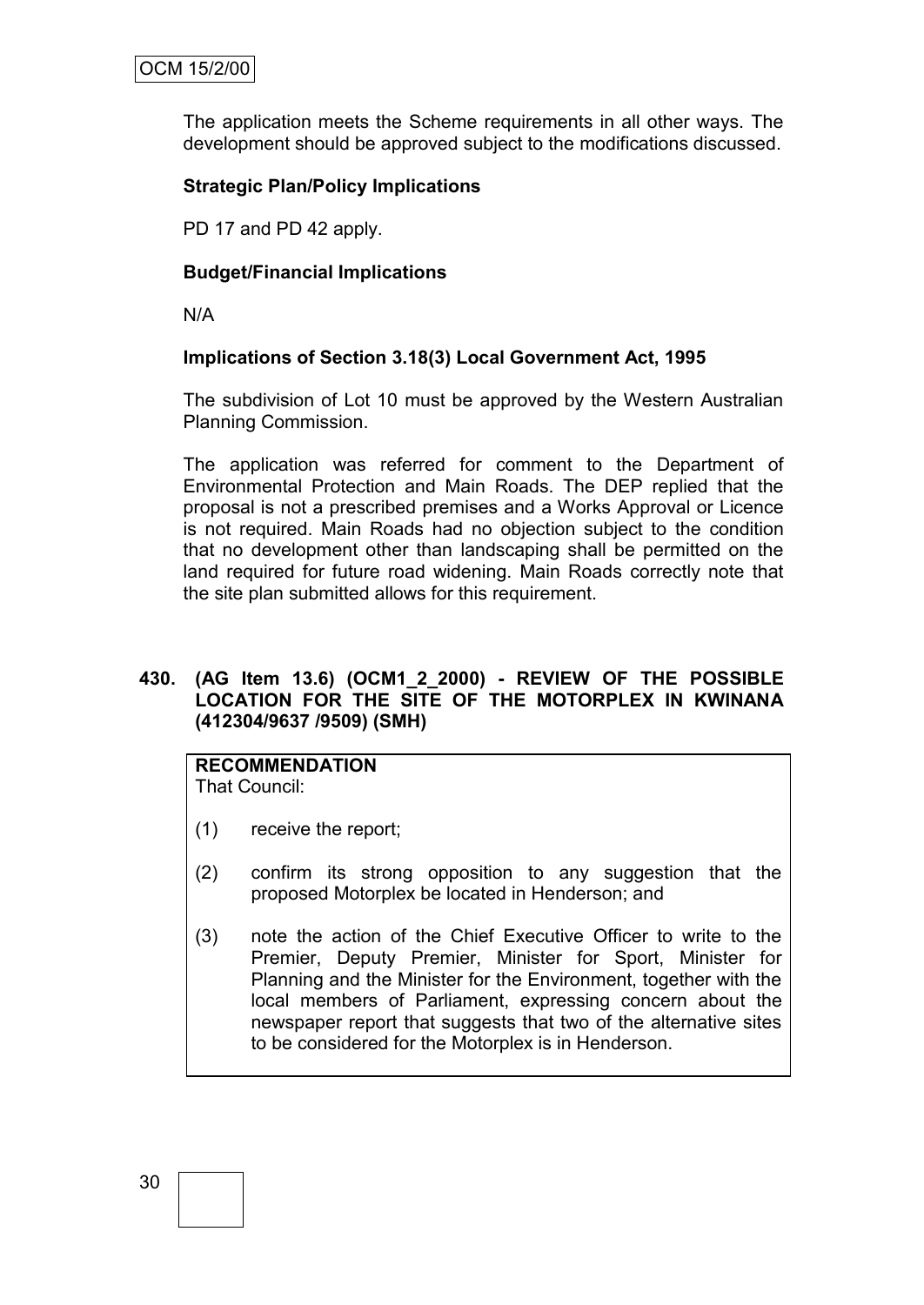#### **COUNCIL DECISION** MOVED Cmr Smithson SECONDED Cmr Jorgensen that Council:

- (1) receive the report;
- (2) confirm its strong opposition to any suggestion that the proposed Motorplex be located in Henderson; and
- (3) note the action of the Chief Executive Officer to write to the Premier, Deputy Premier, Minister for Sport, Minister for Planning and the Minister for the Environment, together with the local members of Parliament, expressing concern about the newspaper report that suggests that two of the alternative sites to be considered for the Motorplex are in Henderson.

**CARRIED 3/0**

# **Explanation**

It was noted that a grammatical error was found in the last line of Point (3) of the recommendation which should be "are" instead of "is".

### **Background**

The State Government has, for some years, been investigating sites for the relocation of the Claremont Speedway.

Henderson was one of the sites considered but eliminated because it formed part of the Beeliar Regional Park.

At the end of 1998, the State identified a possible site in Kwinana, referred to as a Motorplex, which was designed to provide for a wide range of motor sports, including drag racing.

#### **Submission**

Attached to the Agenda are two recent newspaper articles, namely:

- WAN 31/01/00 'Court Reviews Speedway Site'
- WAN 03/02/00 'Motorsport Complex Put On Hold'

The Kwinana Industries Council is opposed to the Kwinana site. The Council has suggested to the Government that it consider two sites in Henderson.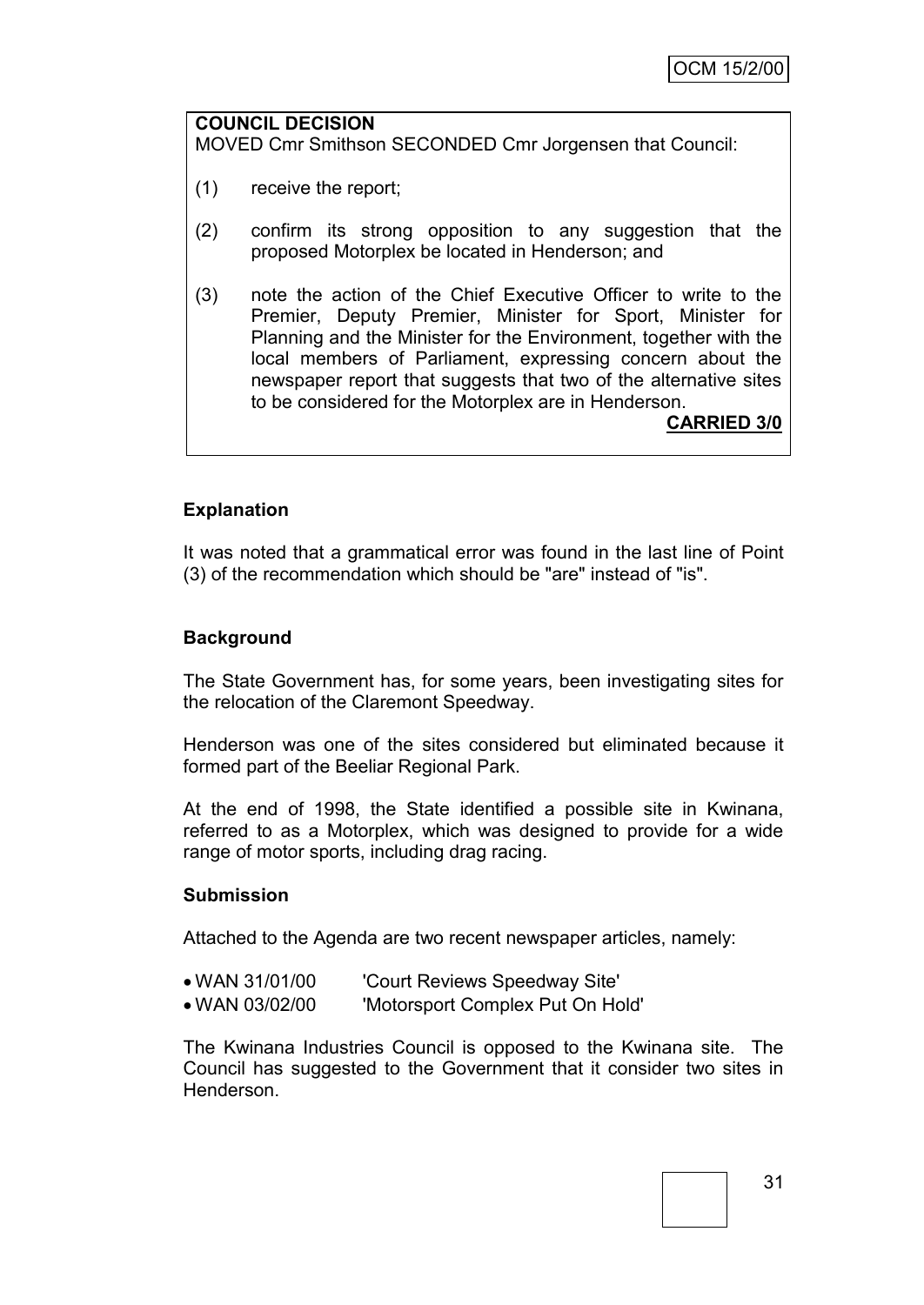### **Report**

A motorplex in the Beeliar Regional Park, Henderson is totally unacceptable. It is unacceptable because the land at Henderson adjoins the coast and forms part of a System 6 reserve.

A motorsport complex should not be located on prime coastal land.

Henderson is an important conservation area and should be protected and enhanced as proposed by the Department of Conservation and Land Management and the Jervoise Bay Project Office.

The Council has been opposed to the Beeliar Regional Park in Henderson being used for anything other than conservation and in fact, in its advice to the Deputy Premier and the Minister for the Environment in December 1998 relating to the proposed Southern Harbour Project, made it clear that should the project proceed, the overall area of the Beeliar Regional park south of Russell Road should not be reduced and that no additional "non-conservation" recreation activities or uses should be permitted in the park. This is the Council's position.

Given the foregoing and the strong community interest in the Henderson area, Henderson should not be included as an alternative site for the proposed motorplex, and a public statement should be issued advising that it is not under consideration.

The Council continues to support the motorplex in Kwinana, subject to it not including drag racing and that it is environmentally acceptable. The proposed site appears to be a suitable re-use of the red mud lakes and an acceptable use within the EPP buffer to Kwinana Industrial Area.

This report represents the contents of a letter sent to the Premier, Deputy Premier, Ministers and Local Members. A copy of the letter was distributed to Commissioners under separate cover.

#### **Strategic Plan/Policy Implications**

Council's Strategic Plan provides for the conserving and improving of the environment.

#### **Budget/Financial Implications**

N/A

### **Implications of Section 3.18(3) Local Government Act, 1995**

As part of the proposed Southern Harbour Project on Jervoise Bay, CALM in conjunction with the Department of Commerce and Trade, made a commitment on behalf of the State Government in September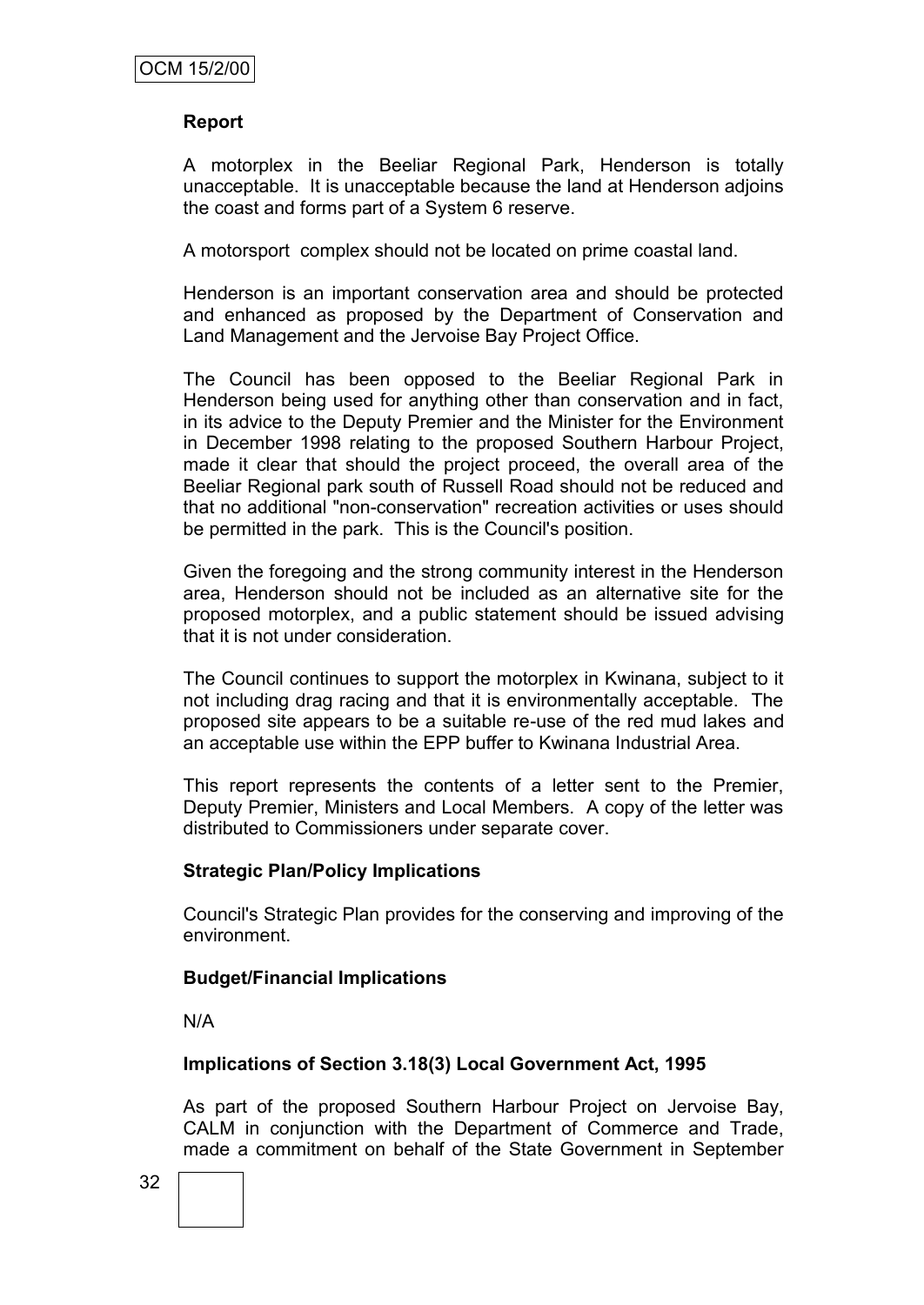1999, that it would upgrade Woodman Point Regional Park and the Mt Brown area of the Beeliar Regional Park. This State Government initiative is to improve the conservation, recreation and landscape value of the parks. This public commitment is referred to as the "Jervoise Bay Green Links Enhancement Plan".

Moreover, the Council in conjunction with state agencies has been successful in having the Fremantle to Rockingham Highway redirected along Russell Road to connect into Rockingham Road (Stock Road) to avoid this major road bisecting the Beeliar Regional Park at Henderson. The design and construction of the realignment of Cockburn Road south of Russell Road to bypass the Jervoise Bay ship building area, has already commenced in accordance with the agreement to redirect the highway and have it deleted from the Metropolitan Region Scheme. One of the main arguments in support of redirecting the highway to follow Russell Road, was the high priority given to protecting the integrity and environmental qualities of the Beeliar Regional Park at Henderson.

Also the Council has been successful through having the Hon. Minister for Mines refuse three applications for prospecting licences in the Beeliar Regional Park at Henderson, under Section 111A of the Mining Act in January this year. This section of the Act allows the Minister to refuse an application based on his opinion that the disturbance of the land would not be in the public interest.

## **431. (AG Item 13.7) (OCM1\_2\_2000) - PROPOSED ROUGH FILL AND RECYCLING FACILITY - PORTION LOT 1 ROCKINGHAM ROAD, HENDERSON OWNER: COMSE NOMINEES APPLICANT: MASTER PLAN CONSULTANTS (3311117) (CC)**

## **RECOMMENDATION**

That Council:

- (1) subject to the Hon. Minister for Planning granting final approval to Amendment 203 to the City of Cockburn Town Planning Scheme No. 2 and submission of a rehabilitation plan to the satisfaction of the Manager of Development Services, the Manager of Development Services to issue a Form 2 MRS Notice of Approval for the proposed Recycling Facility on portion of Lot 1 Rockingham Road Henderson, subject to the following conditions:
	- 1. Standard conditions and footnotes as contained in Council Policy PD 17 as determined appropriate to this application by delegated officer under clause 7.6 of Council's District Zoning Scheme No. 2.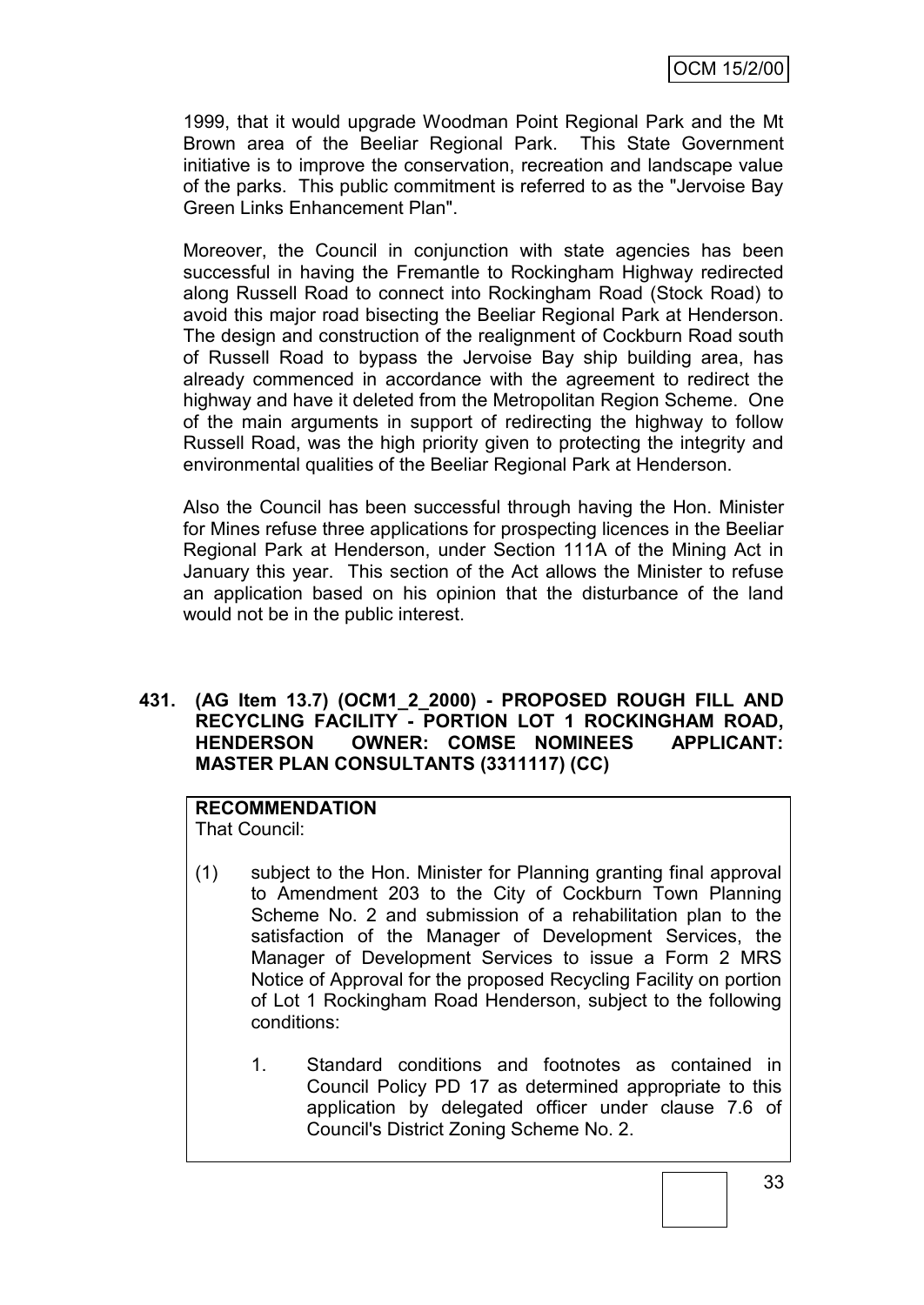# Special Conditions

- 1. Development being carried out in accordance with the report titled 'Proposed Rough Fill and Recycling Facility Operation' Lot 1 Rockingham Road, Henderson prepared by Masterplan Consultants WA Pty Ltd received on 30 November 1999, unless otherwise specified in a condition of this approval.
- 2. Rehabilitation to be carried out in accordance with a detailed rehabilitation plan to be prepared by the owner/occupier to the satisfaction of the Manager of Development Services to be accepted within 2 months of the issue of this approval**.**
- 3. Bond monies held by the City in trust in relation to the site continuing to be held by the City against the rehabilitation requirements of this approval.
- 4. The internal accessway and crossovers to Rockingham Road is to be bituminised and drained to the satisfaction of the City of Cockburn.
- 5. The perimeter of the approval area being fenced to a minimum standard of a star picket fence, or such other fence and warning signs being placed on the fence to the satisfaction of Council's Manager of Development Services.
- 6. A Dust Management Plan being prepared in accordance with Council Guidelines for the preparation of Dust Management Plans and implemented accordingly.
- 7. This approval remains valid until the cessation of waste disposal activity at the adjacent City waste disposal site occurs.
- 8. No disposal of material of any kind to occur on site.
- (2) advise the applicant of the Council's decision.

# **COUNCIL DECISION**

MOVED Cmr Smithson SECONDED Cmr Jorgensen that the recommendation be adopted.

**CARRIED 3/0**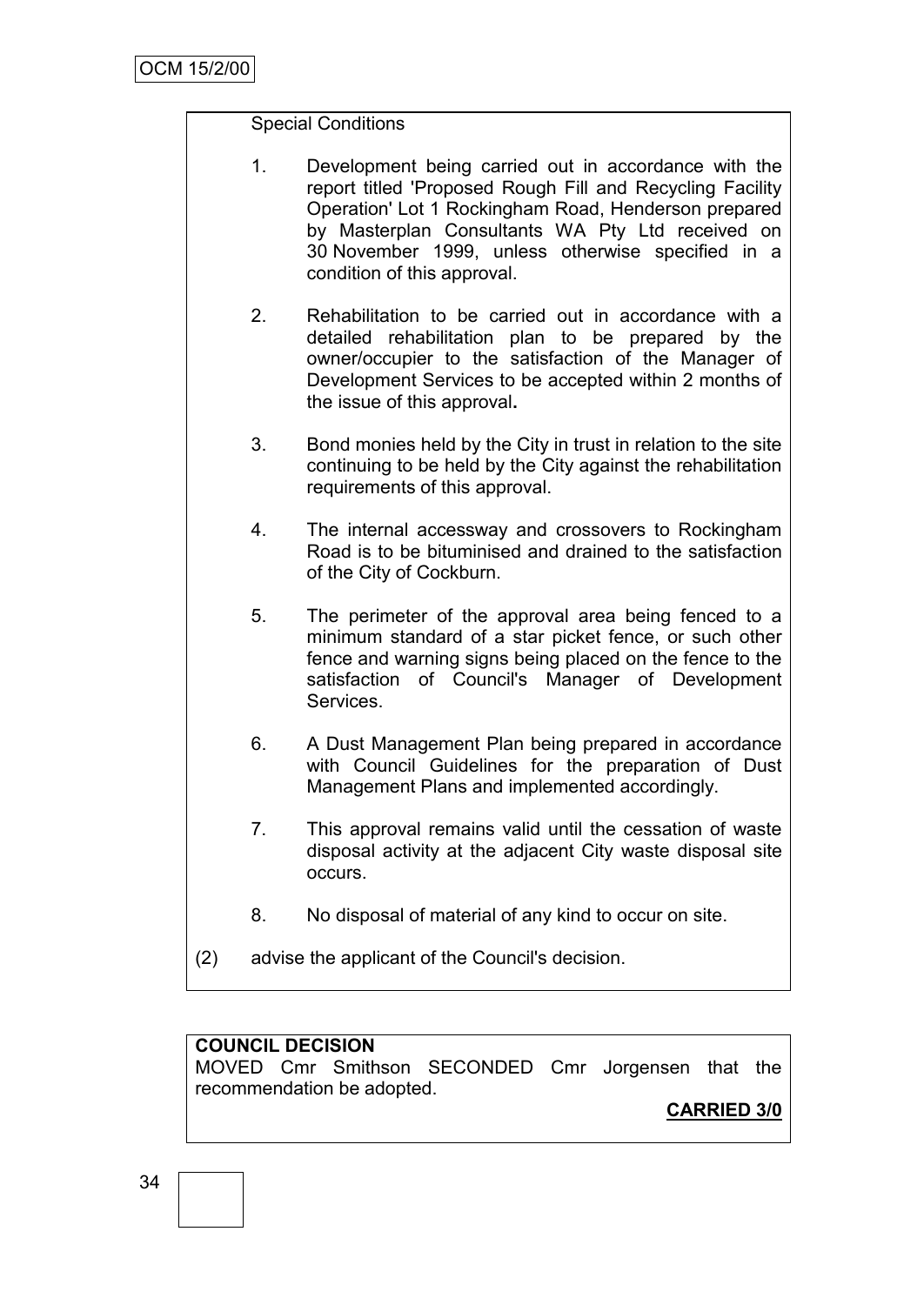# **Background**

| ZONING:          | MRS:                           | <b>RURAL</b>                        |  |
|------------------|--------------------------------|-------------------------------------|--|
|                  | DZS:                           | <b>RURAL</b>                        |  |
| <b>LAND USE:</b> | <b>FORMER LIMESTONE QUARRY</b> |                                     |  |
| LOT SIZE:        | 13HA                           |                                     |  |
| AREA:            | 5HA                            |                                     |  |
| USE CLASS:       | <b>FACILITY</b>                | PROPOSED ADDITIONAL USE - RECYCLING |  |

Council at its meeting of 16 November 1999, resolved to adopt for final approval Amendment 203 to TPS No. 2 to allow for an additional use of a rough fill and green waste recycling facility on a portion of Lot 1 Rockingham Road, Henderson. *See Agenda for Amendment Proposal.*

Although Amendment 203 has not yet been finally approved by the Minister for Planning, the applicant seeks Council's decision in respect to the development proposal so that attention can be given to any prerequisites for the commencement of activity prior to the Minister's final approval and the formal issue of an MRS Form 2.

## **Submission**

The main operational and physical characteristics of the proposed recycling facility are as follows:

- Recycling of limestone rubble, top-soil, rough fill and green waste on a 5 hectares portion of the site in accordance with the proposed additional use area.
- Use of a front-end loader, turbo grinder for green waste, a screening machine for rough fill and a dozer to crush limestone.
- Office and toilet building at main entrance.
- 3-6 vehicle movements per day.

## **Report**

When Council adopted Amendment 203 for advertising, the applicant was advised of the requirement to submit a rehabilitation program in accordance with Council Policy for the balance of the site with a development application for the proposed activity.

Council is to undertake a rehabilitation audit of existing and previous quarries in the District in late February early March and will pass onto the landowner, criteria for establishing a new rehabilitation program for the site.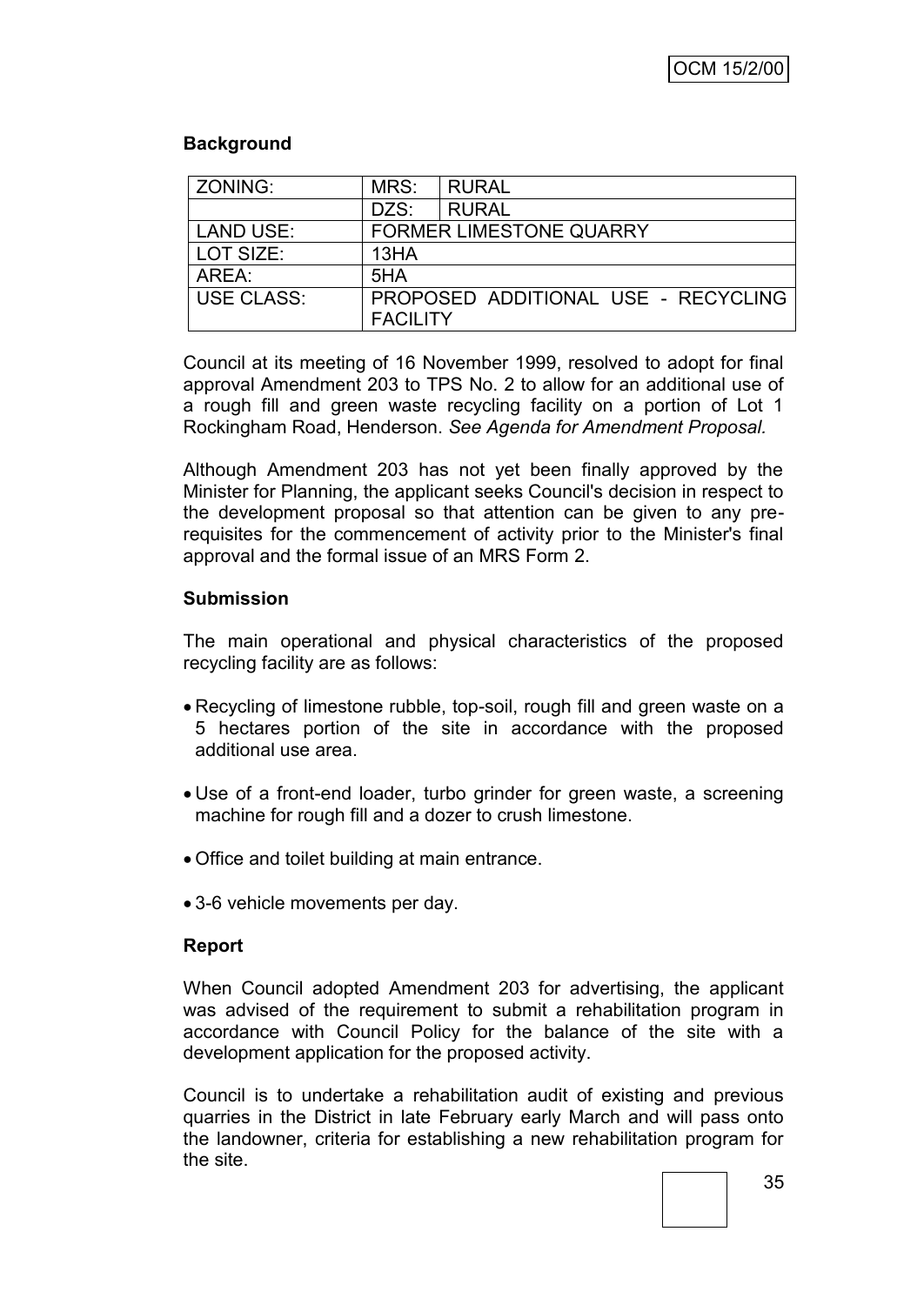# **Strategic Plan/Policy Implications**

N/A

# **Budget/Financial Implications**

N/A

# **Implications of Section 3.18(3) Local Government Act, 1995**

The Department of Environmental Protection has issued a works approval for the recycling operation covering matters such as dust control, storage of green waste and fire safety.

The final approval of the Amendment rests with the Hon. Minister for Planning.

## **432. (AG Item 13.8) (OCM1\_2\_2000) - ACCESS EASEMENT - INITIATION OF LEGAL ACTION - PART LOT 3, 1 ROCKINGHAM ROAD, HAMILTON HILL - NEWMARKET HOTEL SITE (2212274) (SA)**

# **RECOMMENDATION**

That Council:

- (1) instruct its solicitors to initiate legal action to enforce the terms of the Grant of Easement Deed dated 25th August 1995 (F966819 E) in regard to the owners of Lot 3, 1 Rockingham Road, Hamilton Hill; and
- (2) inform the landowner and the complainants of Council's decision accordingly.

# **COUNCIL DECISION**

MOVED Cmr Smithson SECONDED Cmr Jorgensen that the recommendation be adopted.

**CARRIED 3/0**

## **Background**

| <b>ZONING:</b> | MRS:                                 | Urban                      |  |
|----------------|--------------------------------------|----------------------------|--|
|                | DZS:                                 | Commercial - Heritage Site |  |
| LAND USE:      | Newmarket Hotel Site and Bottle shop |                            |  |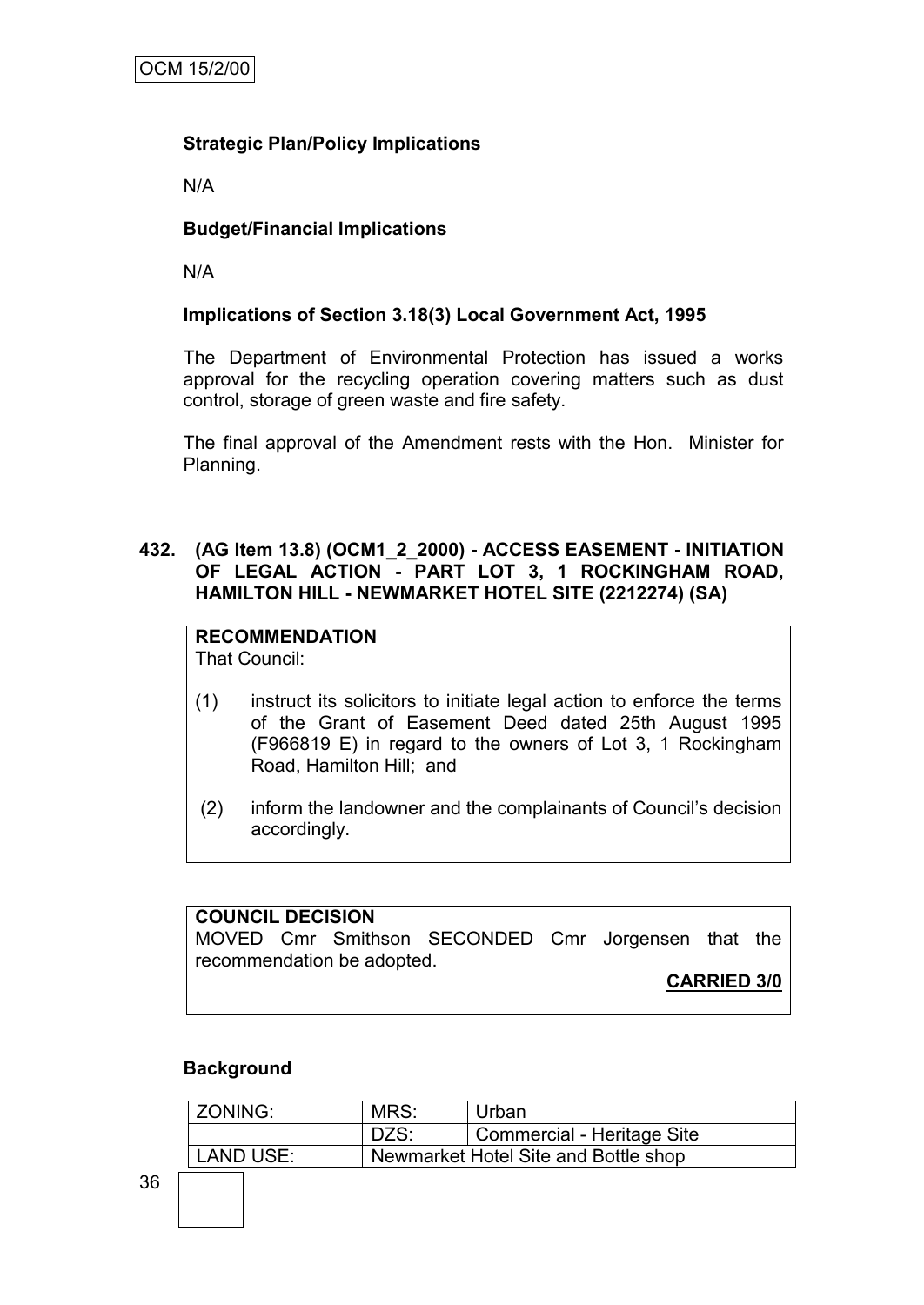| OT SIZE:<br><u>_</u> | 3865m2 |
|----------------------|--------|
| AREA:                | N/A    |
| <b>USE CLASS:</b>    | N/A    |

- October 1998, Council received a complaint from the adjoining land owner about non-compliance with the accessway easement deed, and Council resolved at its Ordinary meeting on 20 October 1998, the following:
	- *"1. order the "Grantor" (Kee Vee Properties P/L) to remove the obstruction on the easement; and*
	- *2. request the "Grantor" to construct and pave the easement, as per Council's specifications within two weeks."*
- November 1998, the applicant (Thompson Ong Architects) on behalf of the landowners, advised that the paving and easement would be constructed as soon as possible, which satisfied the complainant.
- 5 January 1999, the matter is raised again after a site inspection of the lot revealed that only partial works on the easement had been done. Council wrote to the applicant reminding them of their requirement to construct the easement and requesting a timetable for the completion of the site works.
- 27 January 1999, Council received a phone call from the original complainant who was concerned that the easement works had not been completed. The complainant was advised that it would be unfair of Council to enforce the easement while the landowner was still carrying out site works, however upon completion of the construction works, Council would be able to enforce the Deed.
- 16 February 1999, the landowner's solicitors (the subject of the complaint) contacted Council requesting clarification of the deed and easement and was advised by Council, that the easement is a public access way.
- 11 October 1999, the complainant again contacted Council advising the access way had still not been completed. Council again contacted the applicant advising that action must be taken to rectify the situation within 14 days.
- 10 November 1999, the applicant advised Council that works had been delayed pending completion of drainage works and works would be finalised in the New Year.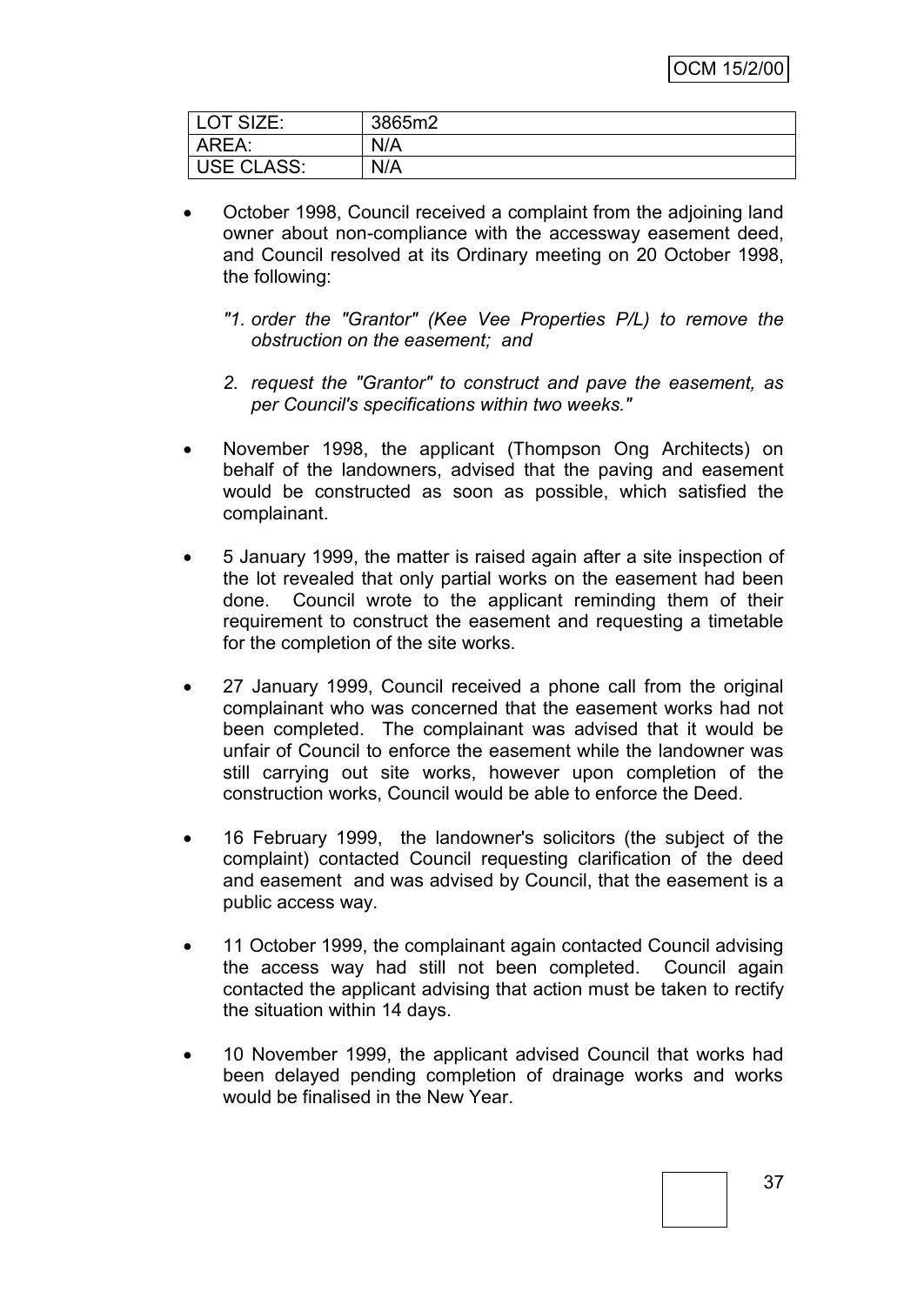- 18 November 1999, Council advises applicant that work must commence on accessway within 42 days.
- 30 December 1999, 42 day period closes and no further works have commenced on site.

## **Submission**

As the accessway easement has not been completed on site after a 16 month period has lapsed, it is requested that Council enforce the deed. A copy of the Deed will be circulated under separate cover.

# **Report**

It can be seen from the above background, that the landowner of the subject site has not completed the construction of the accessway easement. Council has been advised by the applicant on many occasions, that the works would be completed as soon as possible, however the easement is still not completed as of 4 February 2000. It is therefore recommended that Council instruct its solicitors to initiate legal action to enforce the terms of the Grant of Easement Deed dated 25 August 1995 (F966819 E) in regard to the owners of Lot 3, 1 Rockingham Road, Hamilton Hill.

# **Strategic Plan/Policy Implications**

N/A

## **Budget/Financial Implications**

Legal costs will be incurred by Council. These funds are provided for under Account 500320.

## **Implications of Section 3.18(3) Local Government Act, 1995**

Nil

**433. (AG Item 13.9) (OCM1\_2\_2000) - FINAL ADOPTION OF AMENDMENT NO. 194 - DISTRICT ZONING SCHEME NO. 2, R24309 COCKBURN ROAD, HENDERSON APPLICANT: GRAY & LEWIS (92194) (SA)**

#### **RECOMMENDATION** That Council:

- (1) request the Western Australian Planning Commission for a deferment and extension of time for the Council to make a
- 38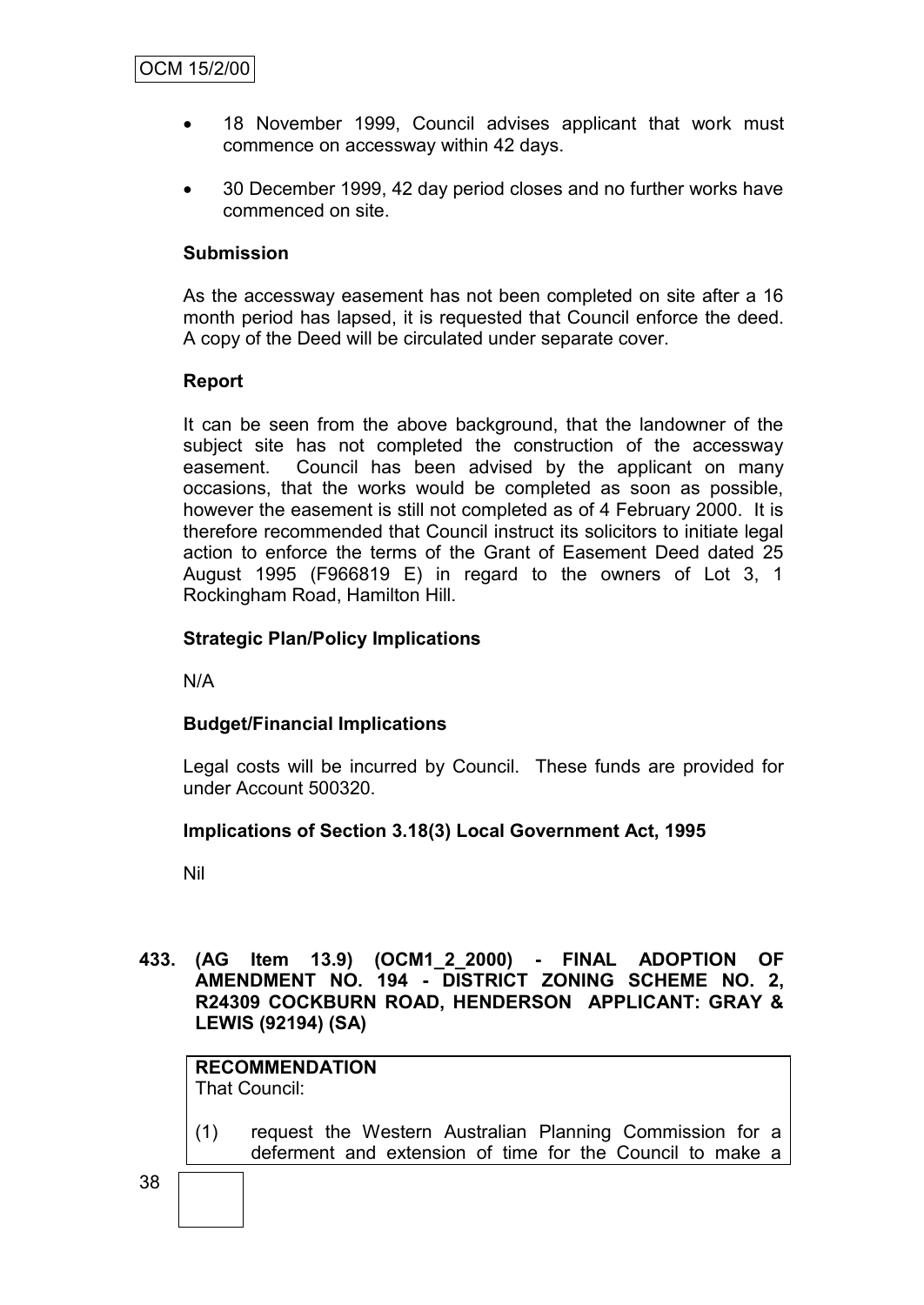recommendation on the amendment, under Regulations 17(2) and 18(1) of the Town Planning Regulations, until the realignment of Cockburn Road and subdivision of Part Lot 2 and Reserve 24309 Cockburn Road has been finalised (WAPC Ref 110428); and

(2) advise the applicant of Council's decision accordingly .

# **COUNCIL DECISION**

MOVED Cmr Smithson SECONDED Cmr Jorgensen that Council:

- (1) request the Western Australian Planning Commission for a deferment and extension of time for the Council to make a recommendation on the amendment, under Regulations 17(2) and 18(1) of the Town Planning Regulations, until the realignment of Cockburn Road and subdivision of Part Lot 2 and Reserve 24309 Cockburn Road has been finalised (WAPC Ref 110428);
- (2) advise the applicant of Council's decision accordingly; and
- (3) write to the Minister for Planning advising that Council is not prepared to amend its recommendation in line with the submission on behalf of Landcorp.

**CARRIED 3/0**

## **Explanation**

It was decided that Council write to the Minister for Planning advising that Council is not prepared to make changes to its current definition of industry on its coastline.

## **Background**

| ZONING:           | MRS: |                                       |
|-------------------|------|---------------------------------------|
|                   | DZS: | Regional Reserve - Parks & Recreation |
| <b>LAND USE:</b>  | N/A  |                                       |
| LOT SIZE:         | N/A  |                                       |
| AREA:             | N/A  |                                       |
| <b>USE CLASS:</b> | N/A  |                                       |

Amendment No. 194 will rezone Portion of Reserve 24309 Cockburn Road, Henderson from "Regional Reserve - Parks & Recreation Reserve" to "General Industry (Restricted Use: Ship Building and the manufacture, fabrication and assembly of components for use by the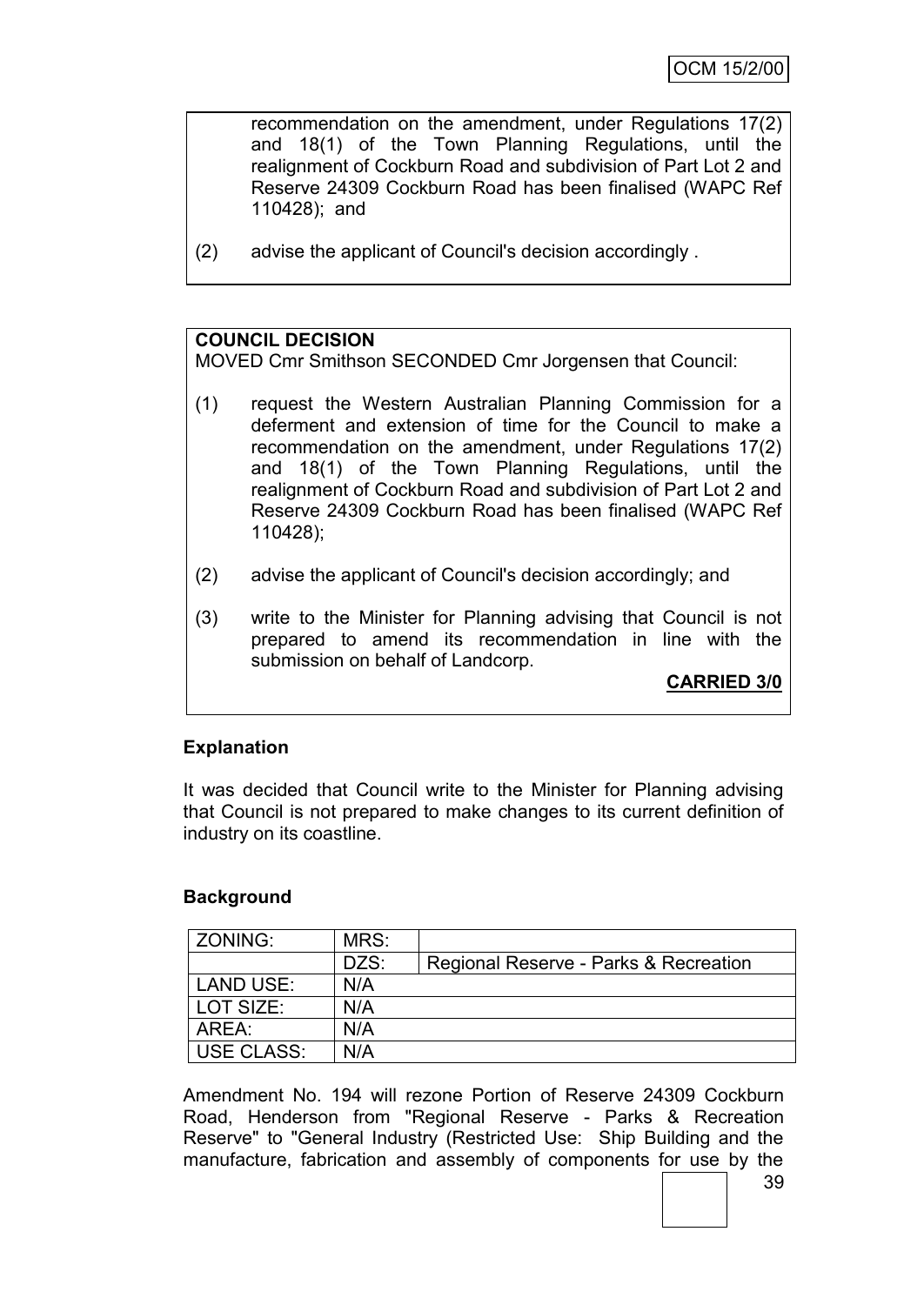offshore petroleum industry)" and portion of Cockburn Road from 'Local Reserve - Local Road" to "General Industry (Restricted Use: Ship Building and the manufacture, fabrication and assembly of components for use by the offshore petroleum industry)".

The proposed transfer of the subject land to General Industry is for the development of the southern harbour project on Jervoise Bay.

It is intended that the southern harbour will support the fabrication and loadout of purpose-built modules and jackets; the fit out of floating production and storage vessels; naval vessel refits and maintenance; and module and specialist plant fabrication for the mining and mineral processing industries.

The southern harbour will be divided into two precincts:- the Heavy Fabrication/Ship Building precinct and the Marine-Related Heavy Industry precinct.

The development of the Heavy Fabrication/Ship Building precinct will require the construction of a major offshore breakwater to provide a fully protected waterfront and reclamation of approximately 50 ha of waterfront land. The reclaimed area is intended to be largely developed as a common use Fabrication/Laydown Facility with direct access to waterfront berths and loadout wharves.

As a large portion of the Jervoise Bay Infrastructure Development area lies outside the City of Cockburn's Municipal Boundary, Council had no jurisdiction to assess the proposal. Therefore the amendment process became staged, with the first stage being the land area within the Council's Boundary, namely Amendment No. 194. The next stage will be the realignment of the Municipal boundary to include the Heavy Fabrication/Ship Building precinct in Council's Municipal area, and the final stage will be the rezoning of this precinct.

## **Submission**

Council resolved to initiate the Amendment No. 194 in April 1999, and advertising closed on 5 January 2000. One submission was received, refer to the Agenda Attachment.

## **Report**

The reason for the deferment is that when new lots boundaries are created, as a result of the Cockburn Road realignment and subdivision application, it will create split zonings on the proposed new lots. However, if the Amendment is deferred until finalisation of the realignment/subdivision, the amendment documents can be modified to reflect the correct alignment and zonings for both the east and west of Cockburn Road.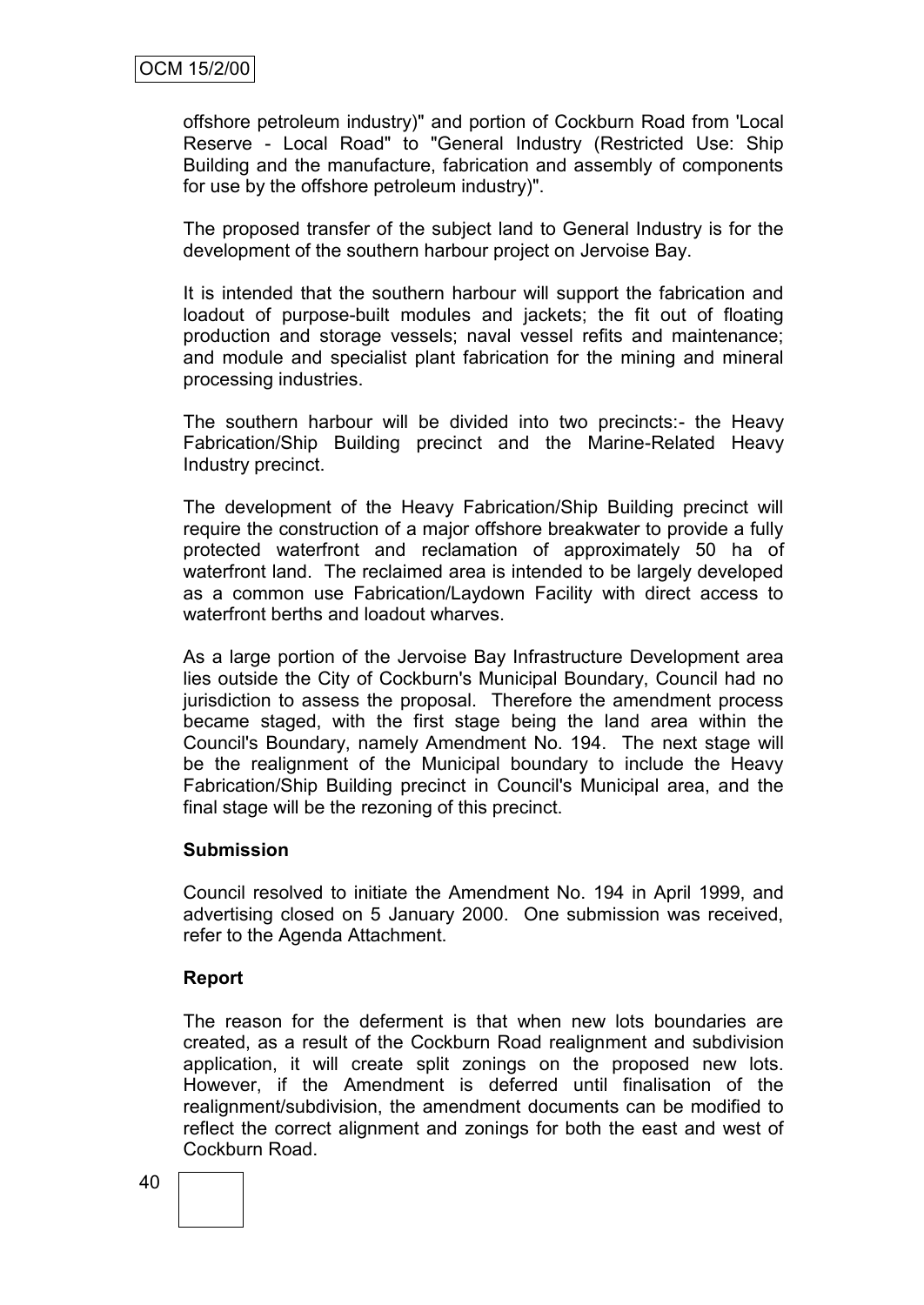The applicant noted their concerns in their submission, and requested that Council change the proposed zoning to:

*"Marine related Industry restricted to:*

*Marine Engineering and general industries which are directly related to or in support of Marine Engineering, together with other general industries restricted to the carrying out of any process for and incidental to the fabrication, manufacture and repair of structure for large scale industrial uses in the energy, transport, chemical and mining industries."*

This proposed wording change deletes reference to the need to require the industries to transport their product by sea. This was the wording agreed by the Minister and should continue to apply and the matter is totally irrelevant to Amendment 194.

They stated that the revision of the definition would provide greater opportunities for other industries that may not require transport of primary products by sea. Refer to the Agenda Attachment.

Council's Planning Department takes the position that the Council has agreed to the original rezoning as proposed by Grey and Lewis, which is "*General Industry - Restricted Use - Ship Building and manufacture, fabrication and assembly of components for use by the off shore petroleum industry".* 

There is not sufficient justification for changing the rezoning, as the land on the west side of Cockburn Road is a limited and scarce resource and should only be developed for Marine related industries. The Council has made its position clear, that only those industries which need to be located on the coast, should be located on the coast. Other non-marine industries should be located elsewhere.

It is recommended that final approval of Amendment No. 194 be deferred until such time as the matter regarding the realignment of Cockburn Road has been finalised (WAPC subdivision application 110428).

## **Strategic Plan/Policy Implications:**

Corporate Strategic Plan Strategy - Clause 2.1 - Promotion of Henderson Ship Building Area.

## **Budget/Financial Implications**

N/A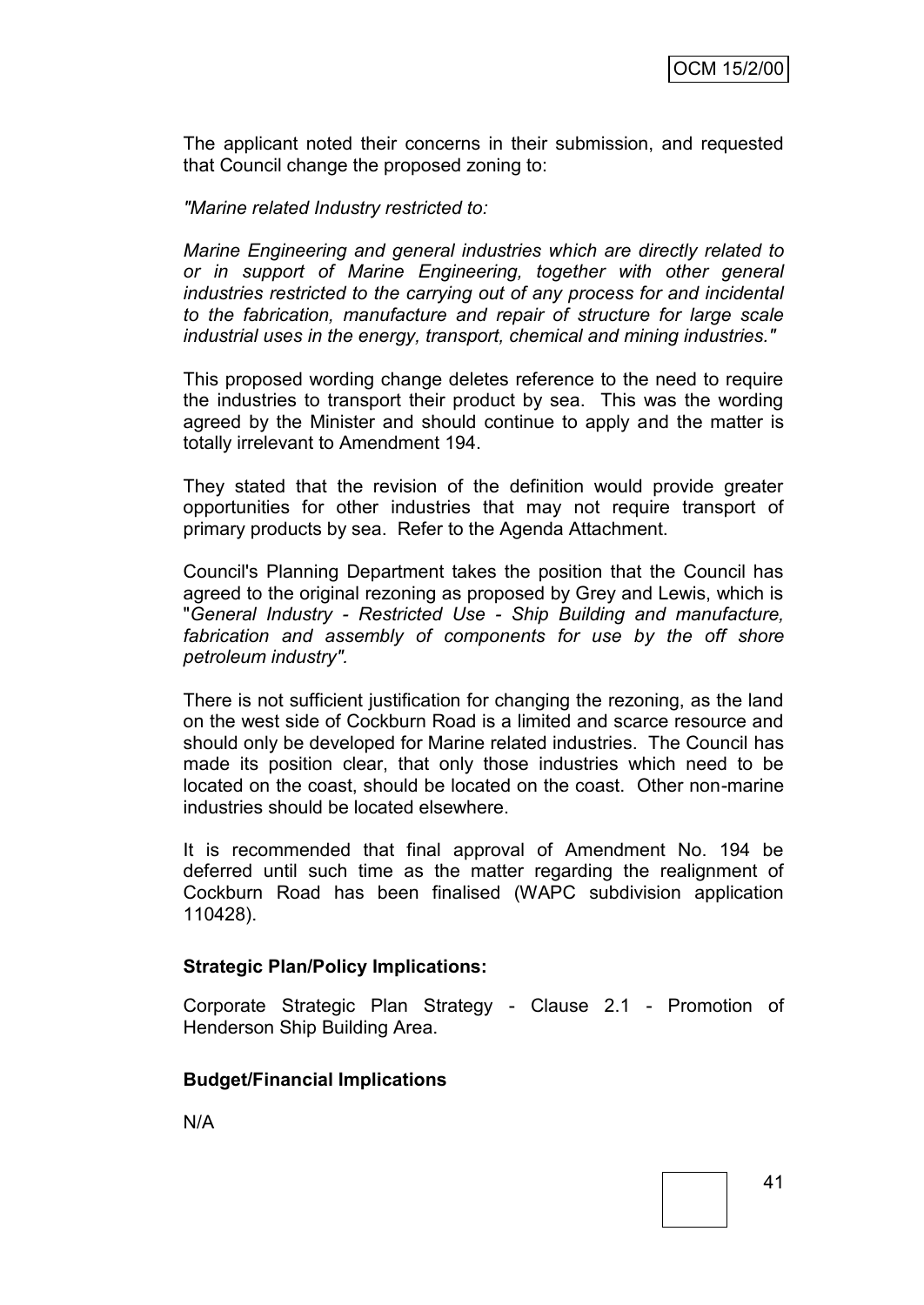## **Implications of Section 3.18(3) Local Government Act, 1995**

The Western Australian Planning Commission has updated the Metropolitan Region Scheme (MRS) for the proposed Jervoise Bay Infrastructure Project. The MRS Amendment No.1001/33, which was subject to Section 38 Assessment by the Environmental Protection Authority, was finalised in early 1999.

This development has been adopted as a priority initiative by the State and the Council must comply with the Metropolitan Regional Scheme.

The scheme was the subject of an environmental review (formal assessment) by the Environmental Protection Authority, as a part of the MRS Major Amendment procedure. The Minister for Environment granted Ministerial approval to the proposed amendment, subject to conditions in December 1998.

#### **434. (AG Item 13.10) (OCM1\_2\_2000) - PROPOSED LEGAL ACTION - UNAUTHORISED DEVELOPMENT - LOT 897, CNR MARVELL AVENUE AND ROCKINGHAM ROAD, MUNSTER - OWNER: RAESIDE PTY LTD (3314397) (SR)**

# **RECOMMENDATION**

That Council:

- (1) instruct Council's Solicitors to undertake legal action against Gull Petroleum (WA) Pty Ltd, Raeside Pty Ltd and Garavanta Nominees Pty Ltd under the Town Planning and Development Act (1928), in respect of unauthorised development on Lot 897, corner of Marvell Avenue and Rockingham Road, Munster;
- (2) delegate the carriage and conduct of proceedings in the matter to the Chief Executive Officer; and
- (3) further authorise the Chief Executive Officer to withdraw proceedings in the event that the Council's legal costs are met by the Owners/Developers.

# **COUNCIL DECISION**

MOVED Cmr Smithson SECONDED Cmr Jorgensen that Council:

(1) write to Raeside Pty Ltd, requesting payment of costs incurred by the Council in the issue of a Stop Work Order under Section 374 of the Local Government Act for commencing development without approval;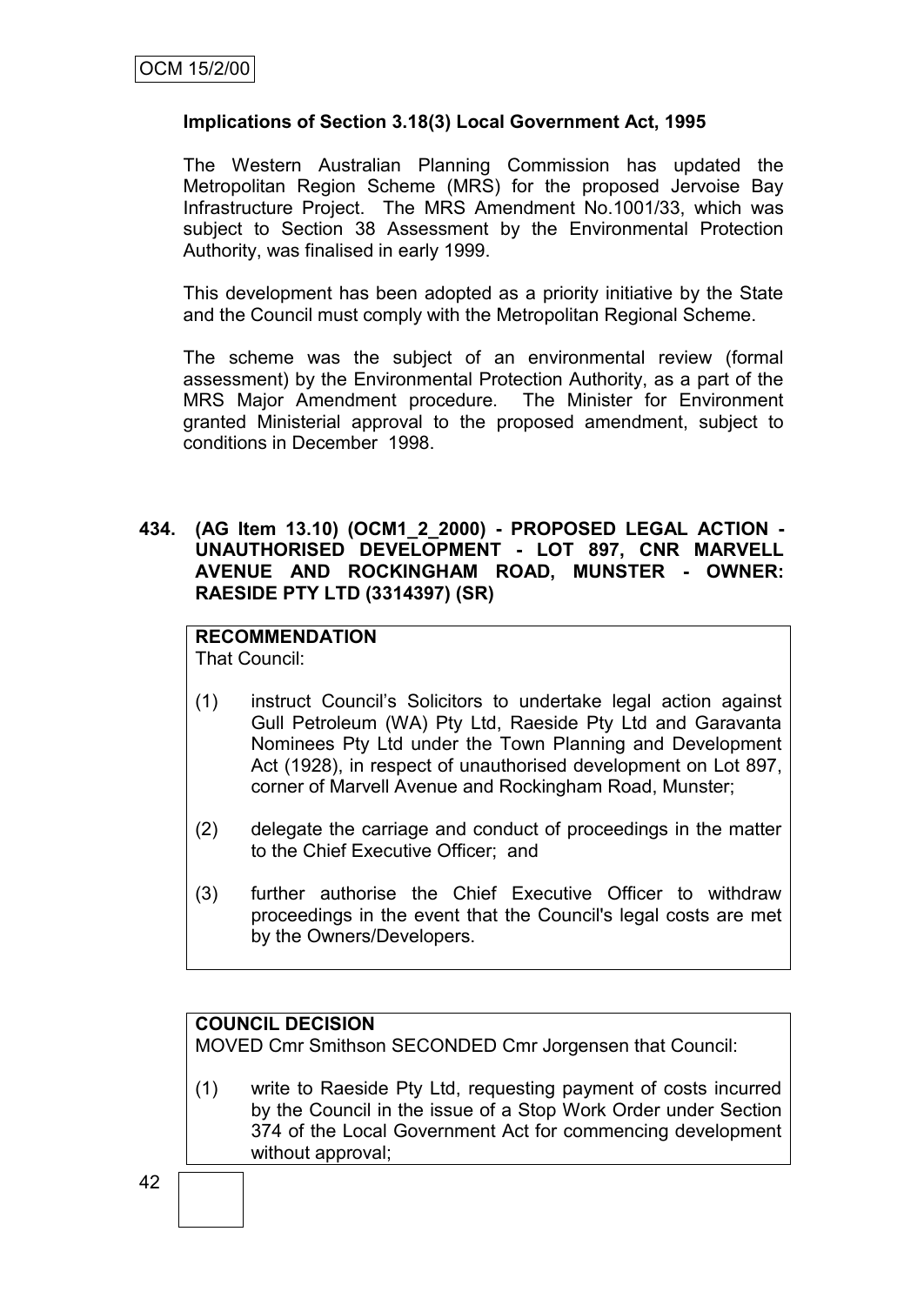- (2) request Raeside Pty Ltd to pay the costs in (1) above within 14 days of the date of the Council letter; and
- (3) in the event that the monies are not received within the time specified in (2) above, the Chief Executive Officer be authorised to instruct Council's solicitor to commence legal action against Gull Petroleum (WA) Pty Ltd, Raeside Pty Ltd and Garavanta Nominees Pty Ltd under the Town Planning and Development Act (1928), in respect of unauthorised development on Lot 897, corner of Marvell Avenue and Rockingham Road, Munster. **CARRIED 3/0**

## **Explanation**

The recommendation was reworded to simplify the process of avoiding legal action in the event that Raeside Pty Ltd would pay Council costs relating to the issue of the stop work order.

#### **Background**

| <b>ZONING:</b>    | MRS:                   | Urban      |  |
|-------------------|------------------------|------------|--|
|                   | DZS:                   | Commercial |  |
| LAND USE:         | <b>Service Station</b> |            |  |
| l LOT SIZE:       | 2295m2                 |            |  |
| AREA:             |                        |            |  |
| <b>USE CLASS:</b> |                        |            |  |

Council resolved at its meeting of 18 January 2000 to:

*"Defer the item until the development application is presented to Council in February and advise all parties that if the "Stop Work Order" is breached prior to Council considering the application, Council will effect legal action immediately."*

An Application for Planning Approval and an Application for Building Licence has been received for redevelopment works to be undertaken on the existing Gull service station on the subject site. The works include development of a new carpark, new canopy and bowsers and the internal and exterior refurbishment of the workshop building.

Inspection of the site on Thursday 6 January 2000, revealed that the works had been substantially commenced without the issue of a Planning Approval or a Building Licence.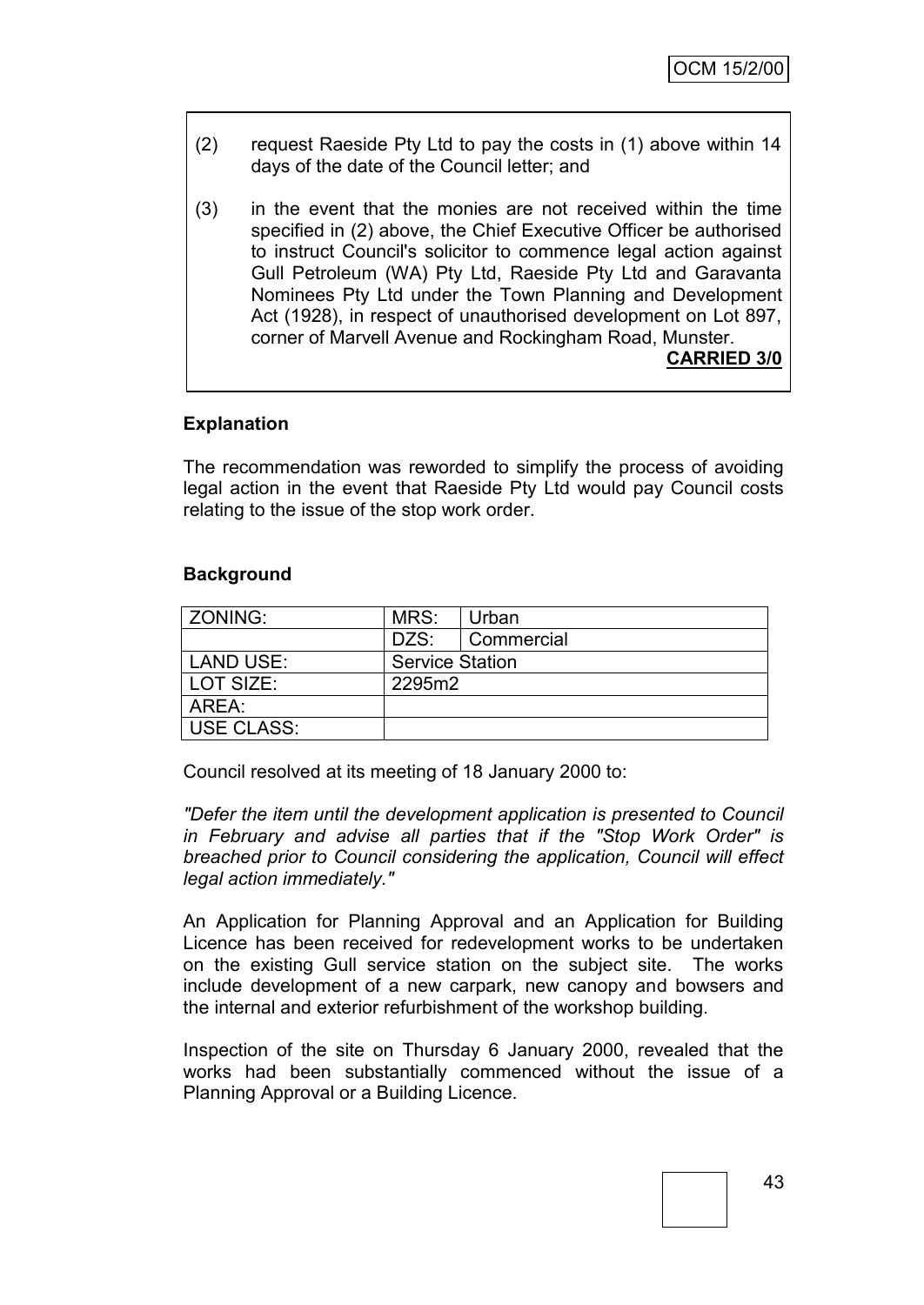# **Submission**

N/A

# **Report**

A Stop Work Order, under Section 374 of the Local Government (Miscellaneous Provisions) Act 1960, was recently issued under Delegated Authority. The Stop Work Order has been adhered to by the Developer.

The application for Planning Approval is the subject of Item 13.11 of this Agenda.

The works which require Planning Consent and which have been substantially commenced without approval, include exterior modifications to the workshop and substantial earthworks and drainage works for the proposed new carpark.

# **Strategic Plan/Policy Implications**

N/A

# **Budget/Financial Implications**

The Council has incurred about \$700 in costs to issue the Stop Work Order and this money must be recovered. Therefore, if the outstanding costs are paid by Gull, the Council should discontinue any legal action against the company for commencing development without approval.

## **Implications of Section 3.18(3) Local Government Act, 1995**

Nil

**435. (AG Item 13.11) (OCM1\_2\_2000) - PROPOSED SERVICE STATION REDEVELOPMENT - LOT 897, CNR MARVELL AVENUE AND ROCKINGHAM ROAD, MUNSTER - OWNER: RAESIDE PTY LTD (3314397) (SR)**

## **RECOMMENDATION**

That Council approve the applications (dated 9 December 1999 and 20 January 2000) for the alterations and additions to the buildings and carpark at Lot 897, corner Marvell Avenue and Rockingham Road, Munster, subject to the following:

1. Standard conditions and footnotes as contained in Council Policy PD 17 as determined appropriate to this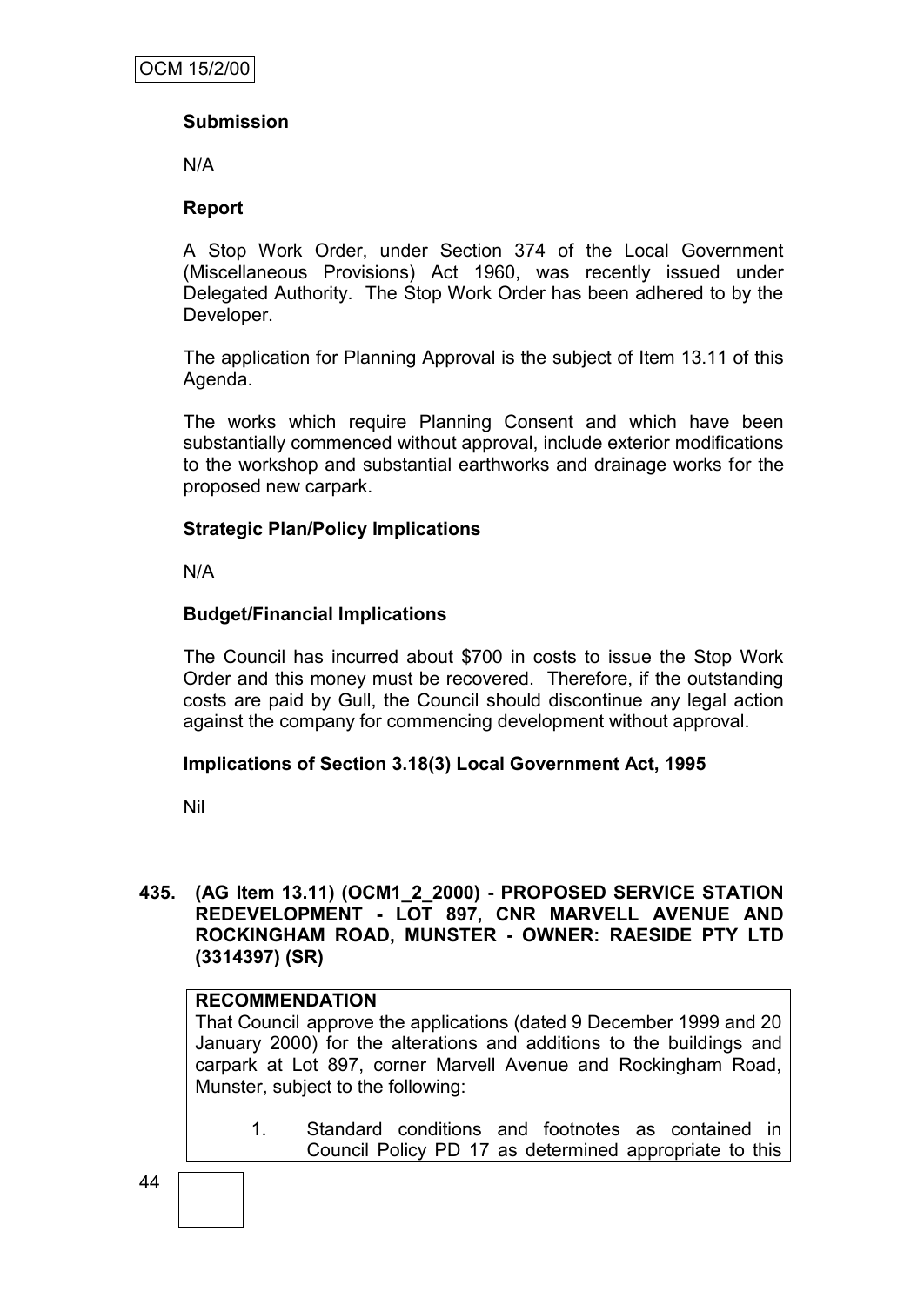application by delegated officer, under clause 7.6 of Council's District Zoning Scheme No. 2.

Special Conditions:

- 1. The development to be modified in accordance with the letter and plans dated 25 January 2000 from Uloth and Associates.
- 2. The development to be modified and operated in accordance with the Herring Storer Acoustics Report dated 14 January 2000 and the applicant's letter dated 31 January 2000.
- 3. Unauthorised works constructed prior to this Approval are excluded from this approval.
- 4. Owner to meet all costs associated with the conversion of the surplus Marvell Avenue driveway area to a landscaped verge area.

## **COUNCIL DECISION**

MOVED Cmr Smithson SECONDED Cmr Jorgensen that the recommendation be adopted.

**CARRIED 3/0**

## **Background**

An application for Planning Approval (9 December 1999) was submitted for the redevelopment of a carpark, provision of a new canopy and bowsers, demolition of toilets and site landscaping.

A subsequent planning application (20 January 2000) was submitted for redevelopment of the workshop component of the building. Item 13.10 of this Agenda deals with the matter of the unauthorised works commenced on the site.

#### **Submission**

The existing Service Station on the site is in need of refurbishment.

#### **Report**

The application was referred to an Acoustic Consultant to assess the measures required to ensure compliance with Noise Regulations, due to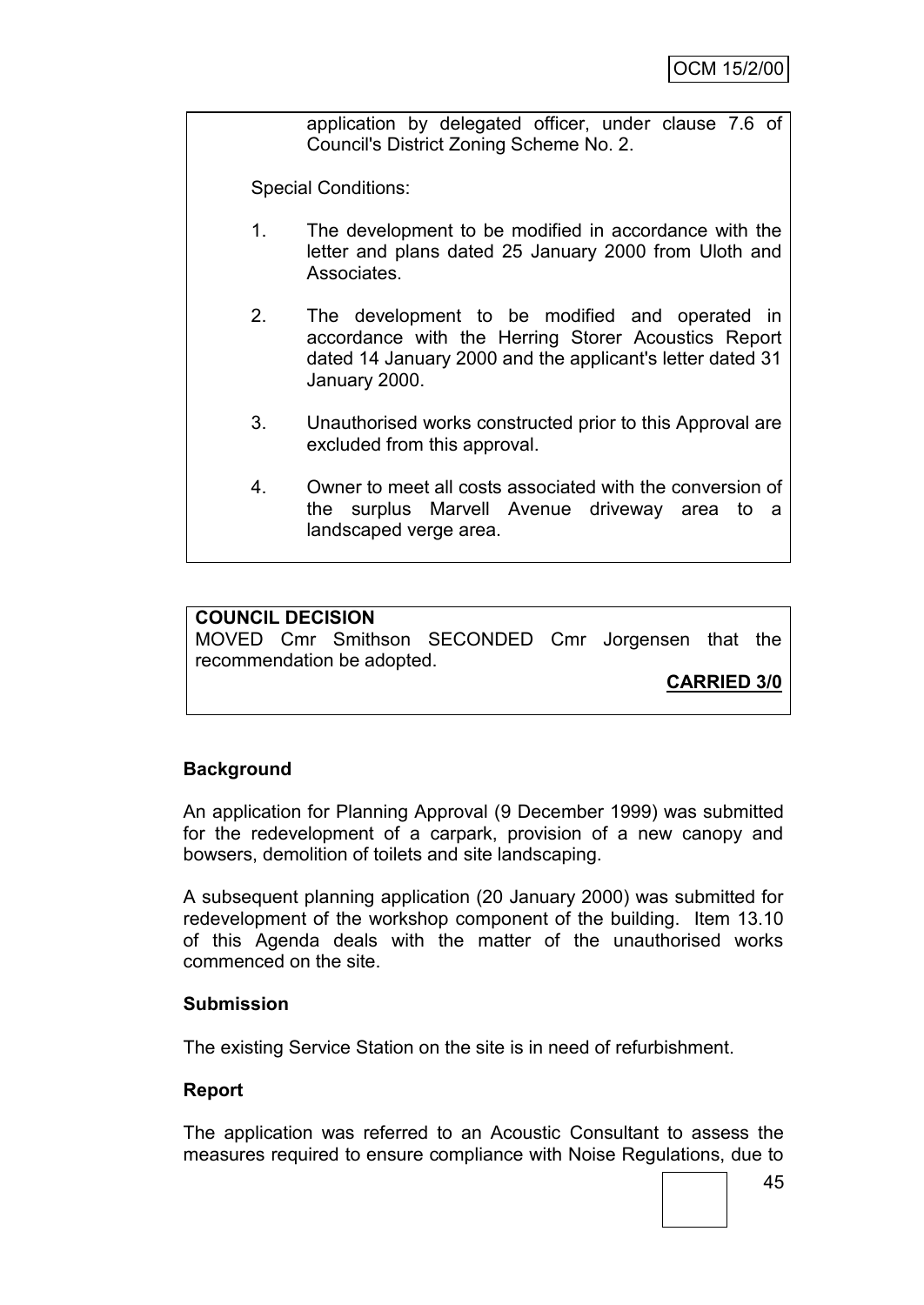the revised configuration of the workshop. The site is bounded to the east and south by residences and a Child Care Centre is located on the opposite side of Marvell Avenue. The Applicant has agreed to incorporate the measures recommended by the Acoustic Consultant.

A Traffic Consultant has also assessed the plans and recommended minor modifications to the parking layout. A reduction in the existing Marvell Avenue crossover width from 25 metres to 11 metres, will enable the verge to be converted to landscaping. The Applicant has also agreed to incorporate the Traffic Consultant's recommendations.

The proposed redevelopment will improve the existing level of visual amenity of the site.

## **Strategic Plan/Policy Implications**

N/A

## **Budget/Financial Implications**

N/A

**Implications of Section 3.18(3) Local Government Act, 1995**

Nil

**436. (AG Item 13.12) (OCM1\_2\_2000) - FINAL APPROVAL OF AMENDMENT NO. 214 TO DISTRICT ZONING SCHEME NO. 2, LOT 12, 379 ROCKINGHAM ROAD, SPEARWOOD OWNER: VARIOUS APPLICANT:GREG ROWE & ASSOCIATES (92214) (SA)**

# **RECOMMENDATION**

That Council:

- (1) adopt the amendment for final approval without modification to the amendment document;
- (2) in anticipation of the Hon. Minister's advice that final approval will be granted, the amendment documents be signed, sealed and forwarded to the Western Australian Planning Commission; and
- (3) advise the applicant and those who made submissions, of Council's decision accordingly.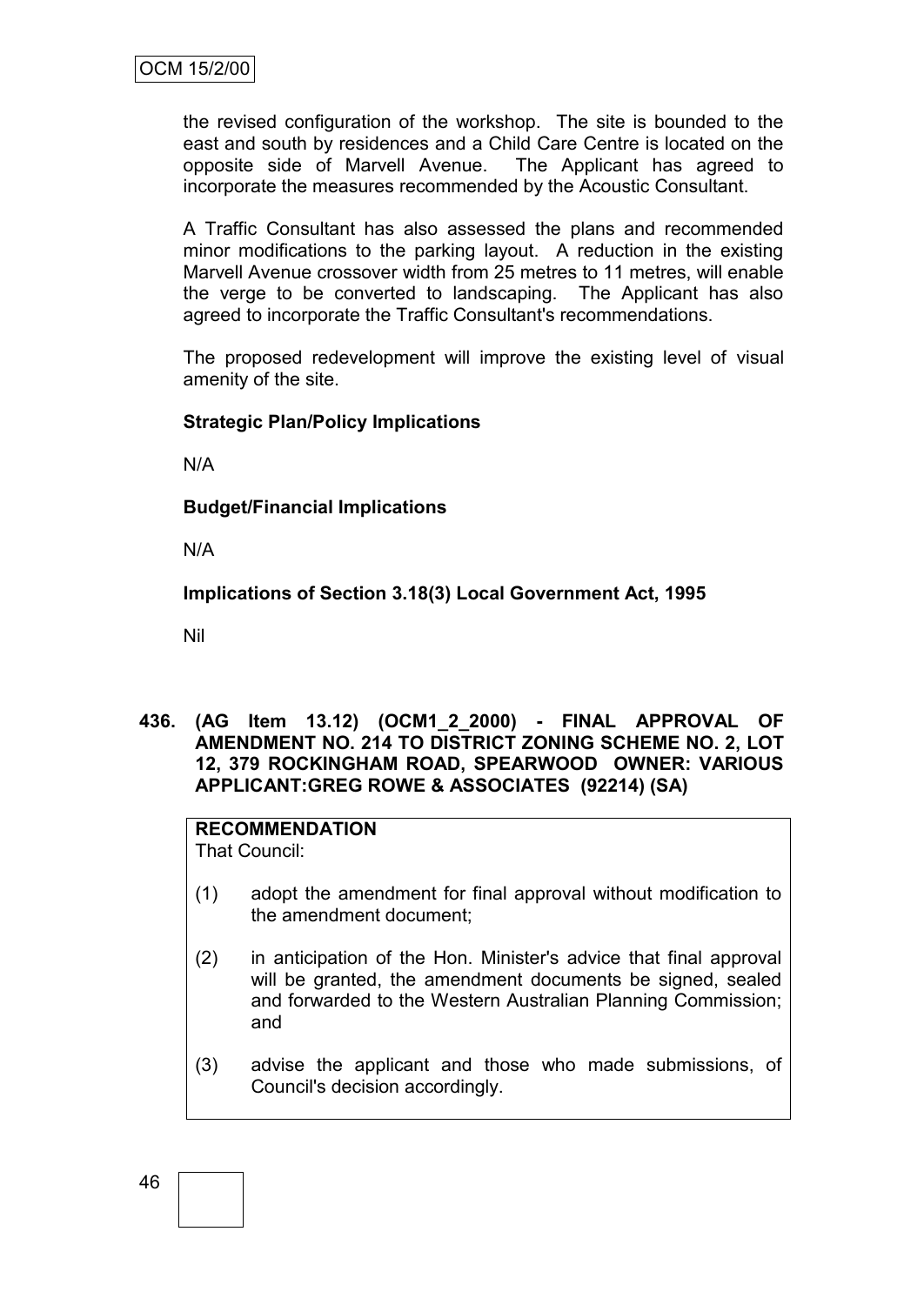# **COUNCIL DECISION** MOVED Cmr Smithson SECONDED Cmr Jorgensen that the recommendation be adopted.

**CARRIED 3/0**

**Note:** It was noted that the Agenda showed the applicant as Urban Focus where it was actually Greg Rowe and Associates.

# **Background**

| <b>ZONING:</b> | MRS:                 | Urban                                                 |  |
|----------------|----------------------|-------------------------------------------------------|--|
|                | DZS:                 | Rural/Local Reserve - Public Purpose - Primary School |  |
| LAND USE:      | Rural with residence |                                                       |  |
| LOT SIZE:      | 20264m2              |                                                       |  |
| ARFA:          | N/A                  |                                                       |  |
| USE CLASS:     | N/A                  |                                                       |  |

The Eastern portion of the subject site is presently zoned "Rural" whilst the balance of the site is zoned "Local Reserve: Public Purpose - Primary School". The land identified for the Primary School in the western portion of the subject site, is no longer required by the Education Department.

The applicant's request for rezoning is summarised as follows:

*"The proposed zoning of the subject site is consistent with the zoning under the Metropolitan Region Scheme (Urban) and the zoning and existing development in the Packham Urban Development Area.*

*The Concept Subdivision Plan and the Concept Structure Plan are consistent with the intention and objectives of the superseded Packham Structure Plan and planning for the area. The concept designs provide for interconnection with the existing and future development on surrounding lots.*

*In short, it has been demonstrated that the subject site is no longer required for the purpose of a Primary School, that the "Rural" zoning is no longer applicable in the predominantly urban area, that the subject site is outside of the area affected by the Watsons' Buffer issues. It is therefore considered that the rezoning is justified, and is consistent with the orderly and proper planning for the Packham Urban Development Area."*

## **Submission**

Council resolved to initiate the amendment at its meeting of 28 September 1999, and the amendment was advertised for public comment until 26 January 2000. One submission was received, refer to Agenda Attachment for the Schedule of Submissions.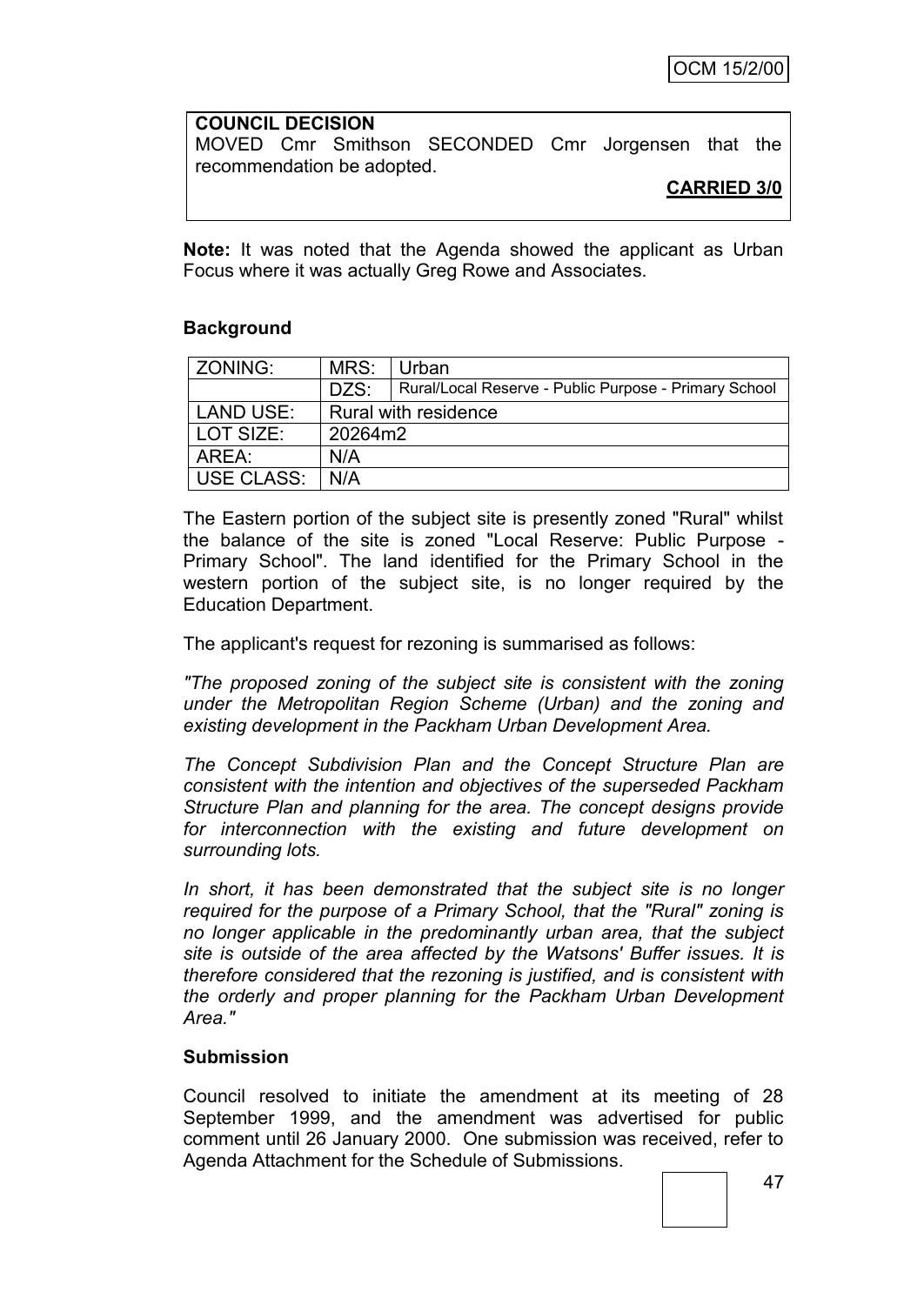#### **Report**

Section 35A of the Metropolitan Region Town Planning Scheme Act (1959) requires Council's Town Planning Scheme to be in conformity with the Metropolitan Region Scheme. Nearly all the land is outside the interim 500 metre Watsons' Odour Buffer currently prescribed by the Environmental Protection Authority. The Watsons' Odour Buffer is to be redefined in the year 2000.

The matter was referred to the Department of Environmental Protection for assessment and although the scheme did not require assessment, the following advice was given:

#### *"Odour - buffer around Watsons Food:*

*The north west corner of the site appears to be within 500 metres of the Watsons Foods premises.*

*It is recommended that development within the Watsons Foods buffer, as mutually agreed by the Council/planning authorities and the DEP, be prohibited. (It is recognised that the buffer may change taking into account odour control mechanisms and the results of the odours modeling).*"

Only a very small section of the site is included in the buffer, therefore this advice has little impact.

#### "*Odour, dust, noise - market gardens*

*Should any market Gardens remain near the subject land, it is recommended that subdivision and development should be prohibited within 500 metres of the market garden or within such lesser area as is demonstrated through modelling and site studies to be acceptable to the relevant authorities.*"

In regard to this advice, Council considered this impractical in the context of the Packham Development Area. Council has addressed the issues of odour, dust and noise in its response to the WAPC to the subdivision application for the site.

#### "*Soil and groundwater contamination*

*It is understood that the site has previously been used for market garden purposes."*

Again this issue has been addressed in the subdivision conditions, with a subdivision condition relating to investigation of soil and ground water contamination.

The applicant lodged a subdivision application (WAPC Ref: 112550) with the Western Australian Planning Commission in October 1999, and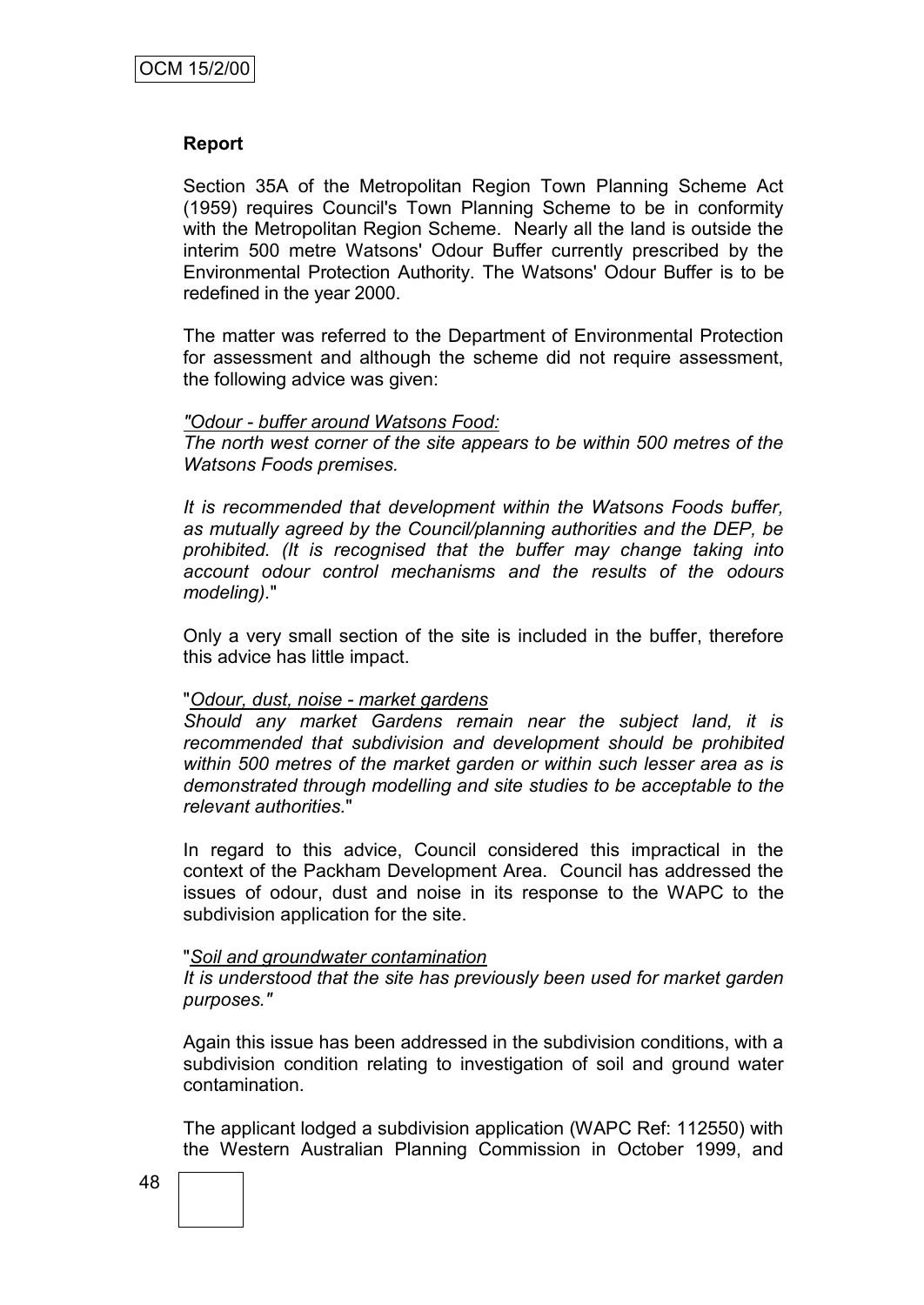Council has responded by supporting (via Delegated Authority) the subdivision, with conditions. The above issues have been addressed in Council's subdivision conditions for the subject site.

As there are no outstanding concerns, it is recommended that the amendment be adopted, without modification and forwarded to the Hon. Minister for final approval.

## **Strategic Plan/Policy Implications**

Policy PD23 states that:

"*The City of Cockburn requires that where a proposal for a change in landuse conflicts with an existing buffer zone, then the onus is on the buffer beneficiary to show that the buffer is current, has been scientifically determined and is based on the use of best practicable management practices for minimising emissions. Unless this can be clearly demonstrated by the buffer beneficiary, then Council will fully support the proponent of the proposed landuse change providing that other planning and environmental considerations are properly met."*

# **Budget/Financial Implications**

N/A

# **Implications of Section 3.18(3) Local Government Act, 1995**

Final approval of the Amendment is required to be given by the Hon. Minister for Planning.

**437. (AG Item 13.13) (OCM1\_2\_2000) - PROPOSED LEGAL ACTION (HAY BALING PLANT) - LOT 30; 42 HOWSON WAY, BIBRA LAKE - OWNER/APPLICANT: MILNE FEEDS PTY LTD (4309104) (SR) (SOUTH) (MAP 8)**

# **RECOMMENDATION**

That Council:

(1) instruct Council's solicitors to commence legal proceedings against the owners of the property for breach of Council's Scheme by undertaking development without planning consent and for breaching the Health Act by continuing an Offensive Trade without approval;

OR

(1) defer legal proceedings in acknowledgment of the endeavours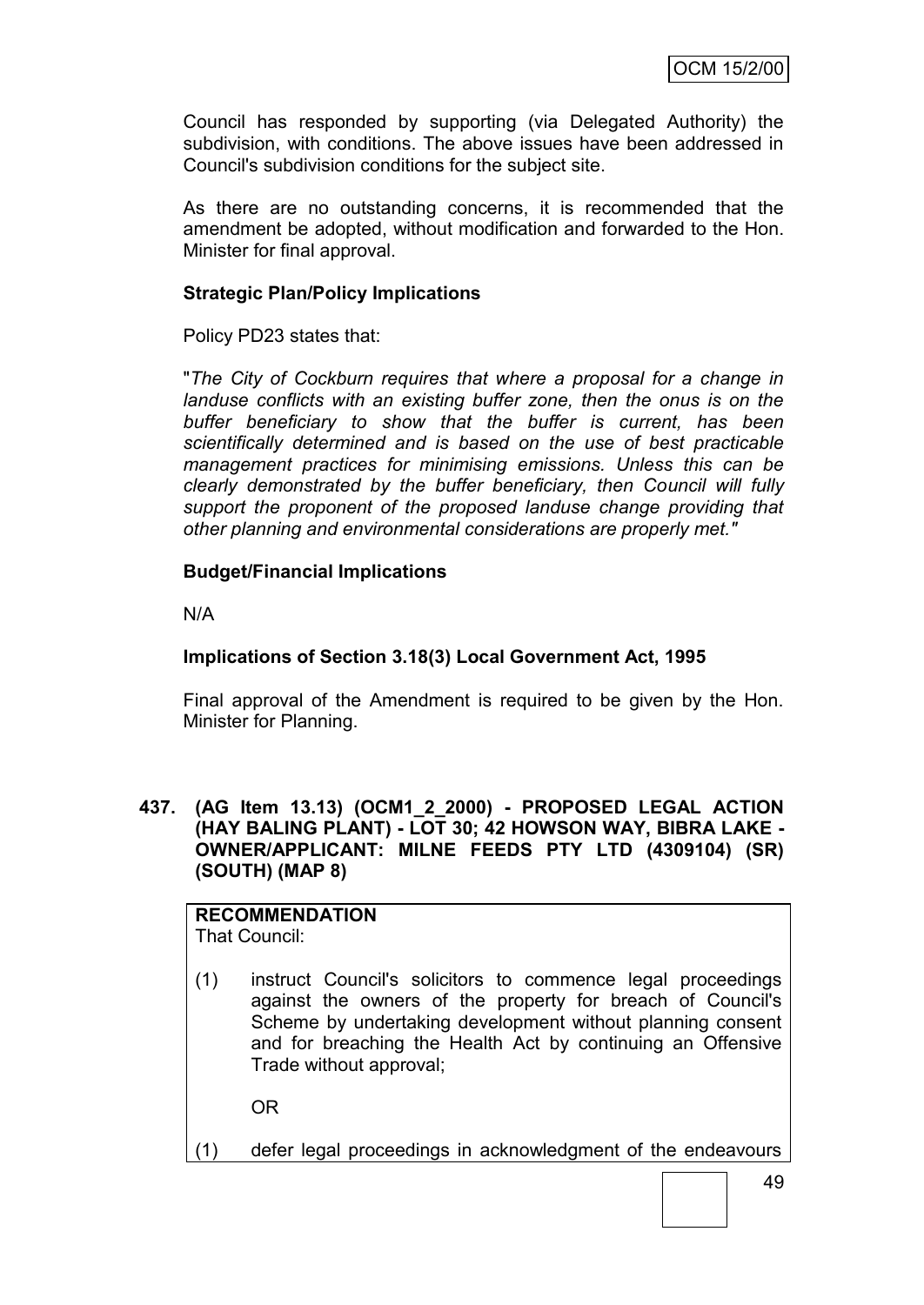of Milne Feeds to minimise the off-site impacts of its operation (as outlined in its letter dated 8 February 2000) and provided that Milne Feeds supply Council with evidence that Planning Approval for an alternative site has been obtained by 30 June 2000; and

(2) in the event that such evidence is not provided by 30 June 2000, Council's solicitors be instructed to commence legal proceedings against the owners of the property for breach of Council's Scheme, by undertaking development without planning consent and for breaching the Health Act by continuing an Offensive Trade without approval.

# **COUNCIL DECISION**

MOVED Cmr Smithson SECONDED Cmr Jorgensen that Council:

- (1) defer legal proceedings in acknowledgment of the endeavours of Milne Feeds to minimise the off-site impacts of its operation (as outlined in its letter dated 8 February 2000) and provided that Milne Feeds supply Council with evidence that Planning Approval for an alternative site has been obtained by 30 June 2000;
- (2) in the event that such evidence is not provided by 30 June 2000, Council's solicitors be instructed to commence legal proceedings against the owners of the property for breach of Council's Scheme, by undertaking development without planning consent and for breaching the Health Act by continuing an Offensive Trade without approval;
- (3) on the basis of the commitments given by Milne Feeds Pty Ltd to Dyson Jones (Brockmill Pty Ltd) in a letter dated 11 February 2000, the Council will not commence legal proceedings against the owners before 30 September 2000, unless further complaints are received from Dyson Jones or any other landowner affected by any adverse environmental impact caused by Milne Feeds from Lot 30 Howson Way, Bibra Lake.

## **CARRIED 3/0**

## **Explanation**

It was necessary to add part (3) to the recommenation to acknowledge the commitment by Milne Feeds to Dyson Jones (Brockmill Pty Ltd), in order to control the air pollution from their plant and also to make it clear that the Council will not take action in relation to the air pollution until 30 September 2000, if Milne Feeds complied with their commitment and no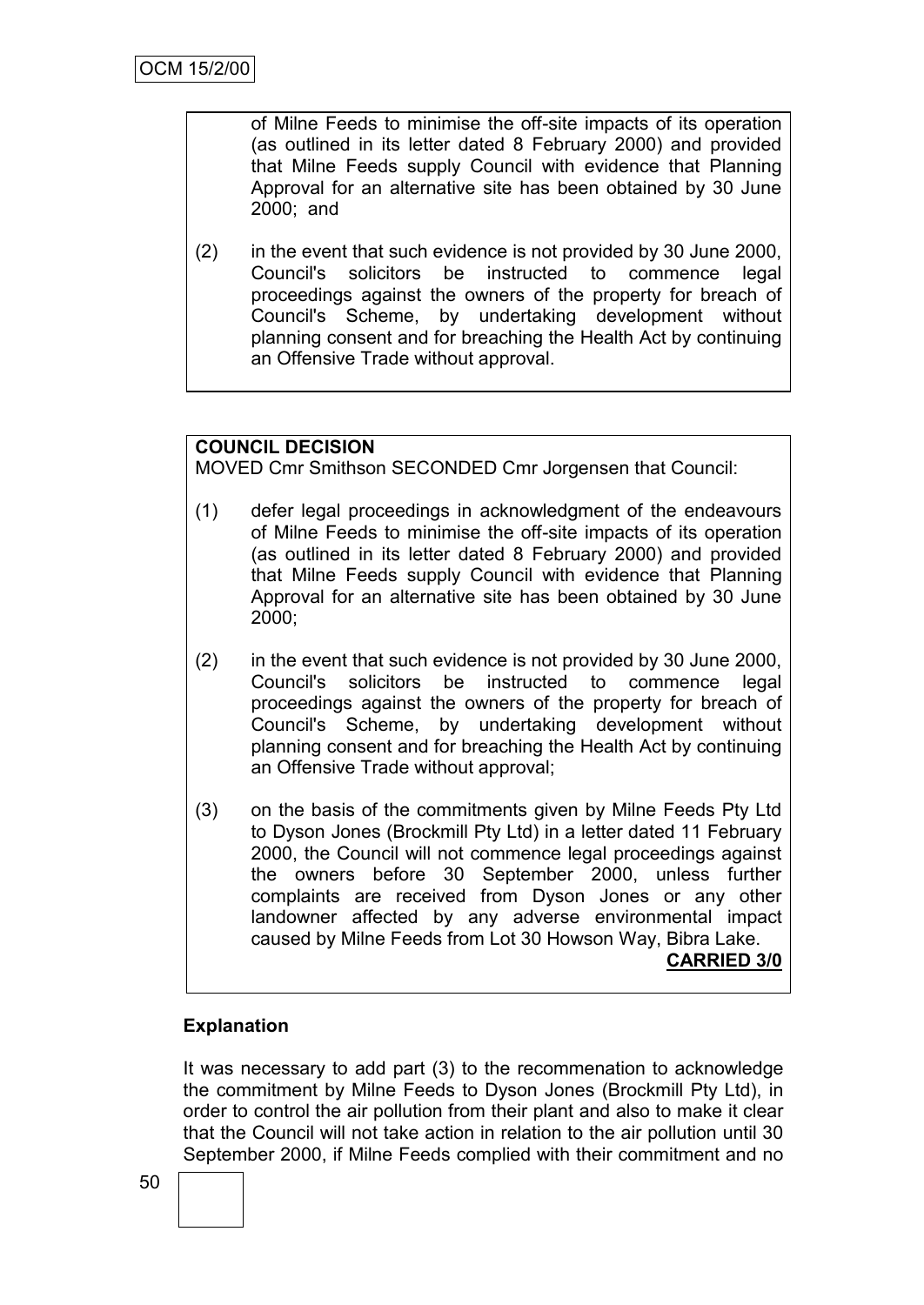further complaints were received. This however does not replace the requirement for Milne Feeds to identify an alternative site for their business by the 30 June 2000, as set out in recommendations (1) and (2) and if this is not complied with Council would proceed with legal action.

## **Background**

| ZONING:           | MRS:<br><b>INDUSTRIAL</b>        |                         |  |
|-------------------|----------------------------------|-------------------------|--|
|                   | DZS:                             | <b>GENERAL INDUSTRY</b> |  |
| <b>LAND USE:</b>  | <b>SHEDS</b>                     |                         |  |
| LOT SIZE:         | 3.0326 $m2$                      |                         |  |
| AREA:             | N/A                              |                         |  |
| <b>USE CLASS:</b> | $\mathsf{W}\mathsf{V}\mathsf{W}$ |                         |  |

Council resolved at its meeting on 26 October 1999 as follows:

- *"(1) refuse the application for a hay baling plant on Lot 30; 42 Howson Way, Bibra Lake for the following reason:*
- *1. the use is classed as a Noxious Industry under Council's District Zoning Scheme No. 2 and is not a permitted use in the General Industry Zone.*
- *(2) in the event the use has not ceased on the site after 30 days, refer the matter to Council's solicitors to commence legal proceedings against the owners of the property for breach of Council's Scheme, by undertaking development without planning consent and for breaching the Health Act by continuing an Offensive Trade without approval;*
- *(3) issue a MRS Form 2 Notice of Refusal to the applicant and advise them that the use is to cease within 30 days. "*

Details of the existing Milne Feeds operation (its complaint history) and the implications of the 'McNiece' decision, are included in a previous Officer's Report (26 October '99).

At the expiry of the 30 day period referred to in the above resolution, Milne Feeds met with Council officers and provided an undertaking on 23 December 1999, that relocation of the operation would commence within 90 days. Implementation of the Council's resolution regarding commencement of legal proceedings was deferred accordingly.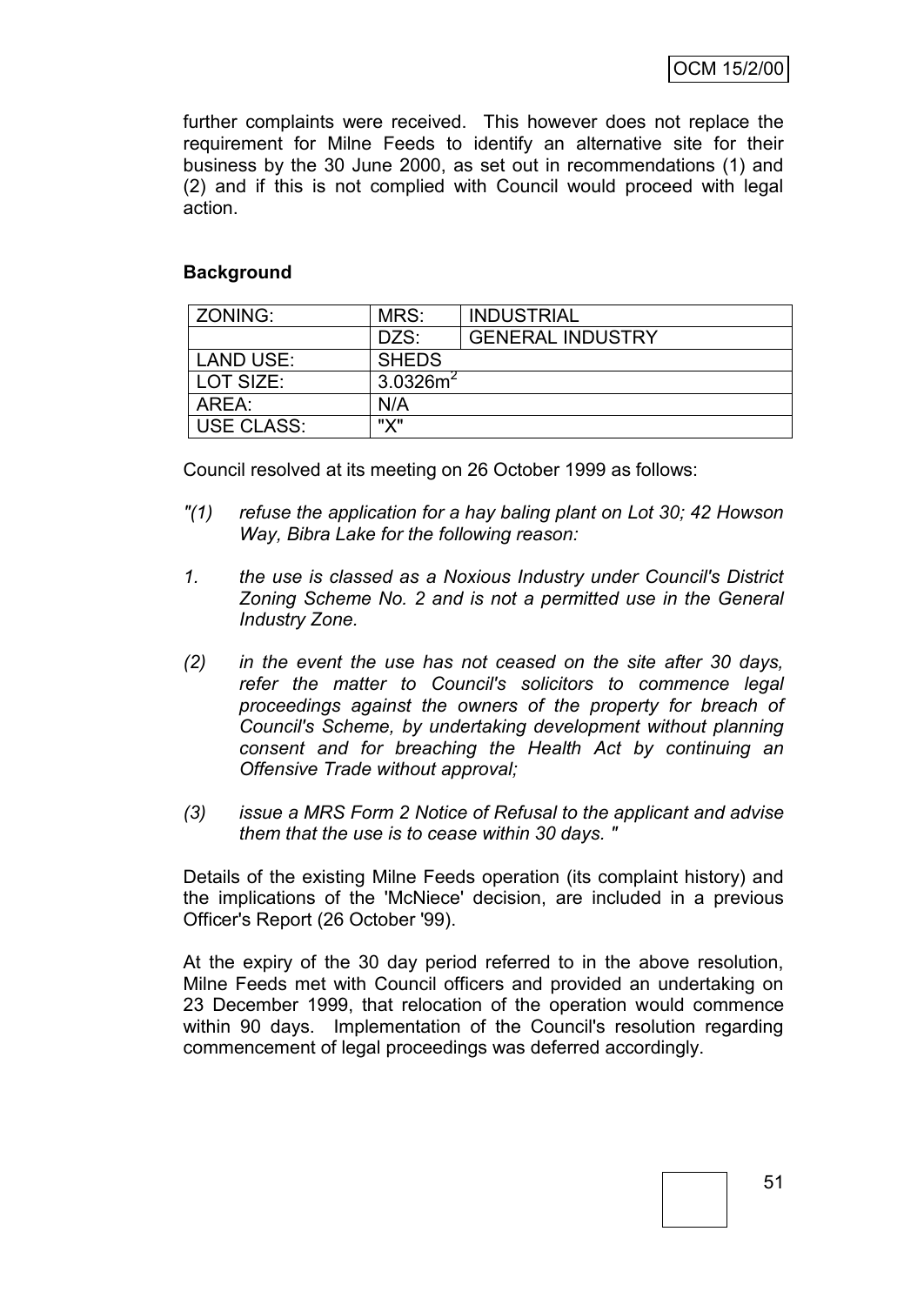## **Submission**

At a meeting with Commissioners and Council staff on 7 February 2000, Milne Feeds sought a formal extension (deferral) of legal proceedings for the reasons outlined in the letter attached to the Agenda.

The Company proposes a series of interim measures designed to minimise the adverse impacts of hay dust on adjoining properties, particularly Dyson Wools. Advice of the outcome of recent consultations with Dyson Wools concerning the proposed measures, will be tabled separately.

## **Report**

It is considered that the measures proposed will reduce, but not eliminate, the off-site problems caused by windborne hay particles and hay particles washed into the stormwater drainage system located on the Dyson Wools property. Council would not be acting unreasonably if it chooses to pursue the legal proceedings in accordance with the previous resolution. It is also considered reasonable for the Council to defer the initiation of those proceedings, on the basis of the undertakings made to relocate by 30 September 2000 and the company's endeavours and undertakings to minimise off-site impacts in the meantime.

The problems of windborne hay particles are lessened during the winter months.

It is considered that the Council (if it grants an extension), should reiterate the need for the company to actively pursue relocation from the site by obtaining Planning Approval elsewhere, perhaps by 30 June 2000. This is a necessary precondition to ensure that the company can guarantee its actual relocation from the site by 30 September 2000.

## **Strategic Plan/Policy Implications**

N/A

## **Budget/Financial Implications**

In the event of prosecution action being required, legal costs are funded from Account on existing budget.

## **Implications of Section 3.18(3) Local Government Act, 1995**

Nil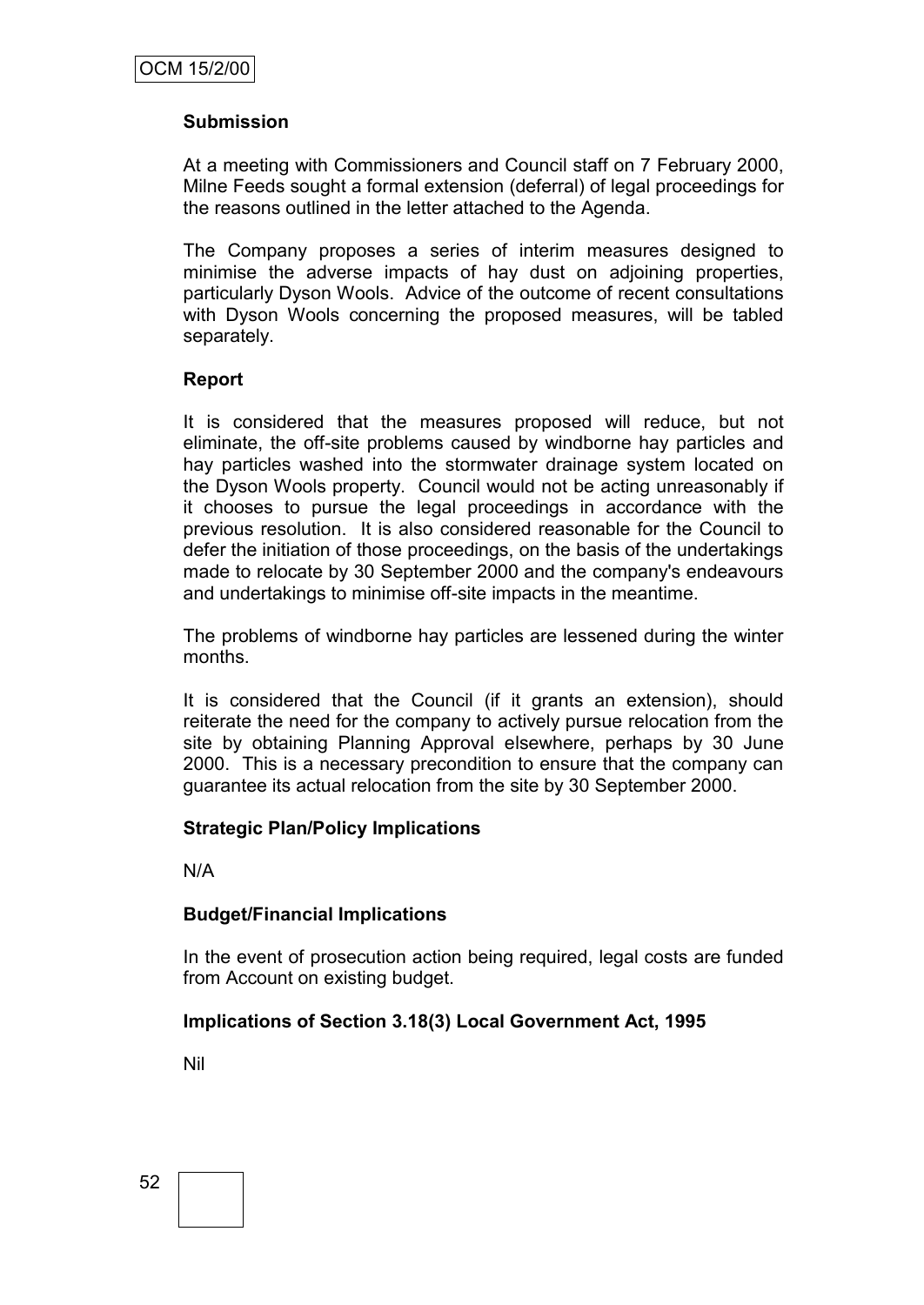#### **438. (AG Item 14.1) (OCM1\_2\_2000) - LIST OF CREDITORS PAID (5605) (KL)**

# **RECOMMENDATION**

That Council receive the List of Creditors Paid for January 2000, as attached to the Agenda.

# **COUNCIL DECISION**

MOVED Cmr Jorgensen SECONDED Cmr Smithson that the recommendation be adopted.

**CARRIED 3/0**

## **Background**

It is a requirement of the Local Government (Financial Management) Regulations 1996, that a List of Creditors be compiled each month and provided to Council.

#### **Submission**

N/A

## **Report**

N/A

## **Strategic Plan/Policy Implications**

N/A

## **Budget/Financial Implications**

N/A

## **Implications of Section 3.18(3) Local Government Act, 1995**

Nil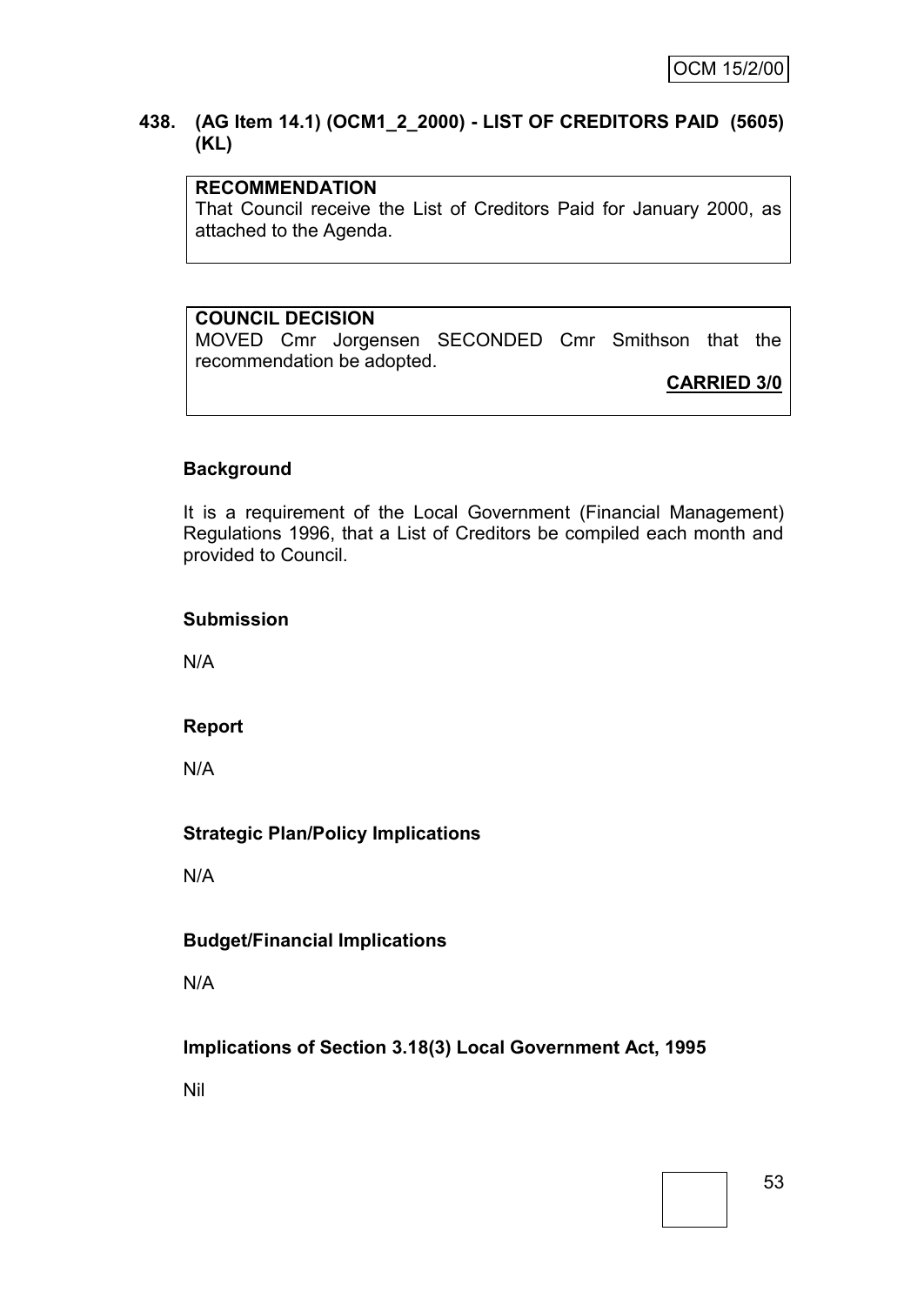## **439. (AG Item 14.2) (OCM1\_2\_2000) - DEBT WRITE OFF - MR M I LEE - CHANGEROOM HIRE (5651) (KL)**

## **RECOMMENDATION**

That Council resolve that the amount of \$80.00 owed by Mr Matthew Ian Lee be written off.

**TO BE CARRIED BY AN ABSOLUTE MAJORITY OF COUNCIL**

## **COUNCIL DECISION**

MOVED Cmr Jorgensen SECONDED Cmr Smithson that the recommendation be adopted.

**CARRIED 3/0**

## **Background**

Mr Matthew Ian Lee hired the Meller Park Changerooms for a function on 28 June 1998. Attempts by the Recreation Officer, who took the bookings, to recover the unpaid debt have failed. Mr Lee has moved address since booking the facility and has since been unable to be located.

## **Submission**

N/A

# **Report**

Debts which are non-recoverable require Council's authorisation under the provisions of the Local Government Act 6.12(1)(c).

Legal action has not been taken due to the small nature of the debt and due to the fact that recovery action was extremely unlikely.

# **Strategic Plan/Policy Implications**

N/A

# **Budget/Financial Implications**

Loss of \$80.00 revenue to Account 563148 "Hire Meller Park".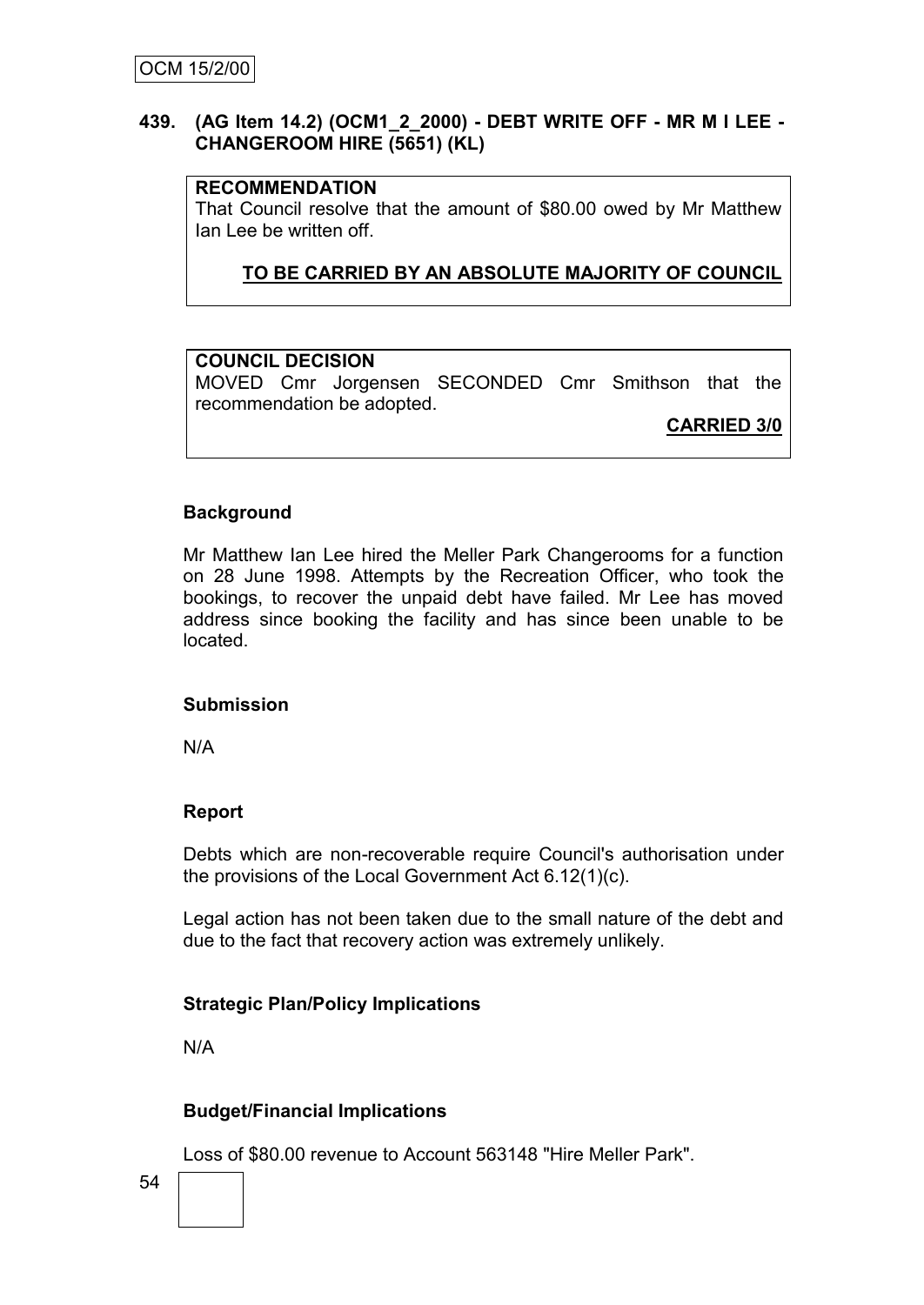## **Implications of Section 3.18(3) Local Government Act, 1995**

Nil

## **DECLARATION OF FINANCIAL INTEREST**

Mr J Radaich, Acting Director, Engineering & Works declared an interest in Agenda item 14.3. The nature of the interest being that he is the Secretary/Treasurer of the Coolbellup Sporting Association.

## **ACTING DIRECTOR, ENGINEERING AND WORKS LEFT THE MEETING AT THIS STAGE THE TIME BEING 8.37 PM.**

## **440. (AG Item 14.3) (OCM1\_2\_2000) - COOLBELLUP SPORTING ASSOCIATION - DEBT WRITE OFF (1101743) (KL)**

#### **RECOMMENDATION**

That Council resolve that the amount of \$10,762.00 owed by the Coolbellup Sporting Association be written off.

# **TO BE CARRIED BY AN ABSOLUTE MAJORITY OF COUNCIL**

# **COUNCIL DECISION**

MOVED Cmr Jorgensen SECONDED Cmr Smithson that the recommendation be adopted.

**CARRIED 3/0**

#### **Background**

At its meeting held on 18 August 1998, Council resolved to:

- (1) provide a one off annual subsidy of \$1,600 payable quarterly in arrears to the Association for the Coolbellup Junior Football Club's use of the Tom Greengrass Pavilion facilities, subject to the satisfactory quarterly statements of their account being forwarded to the Director Finance and Corporate Services;
- (2) require the Coolbellup Sporting Association to provide an annual audit statement for the year ending 30th June 1999 to Council; and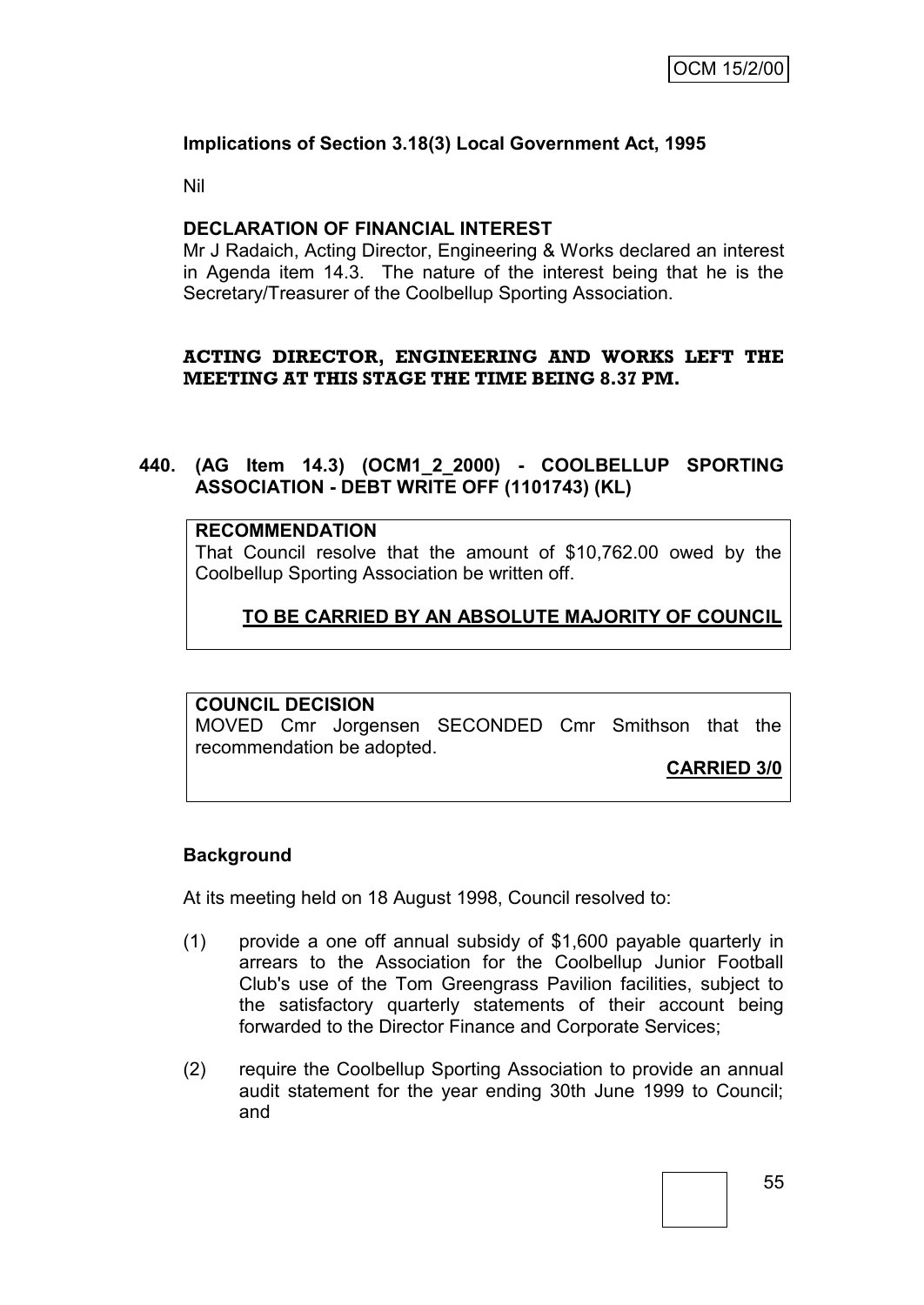(3) advise the Coolbellup Sporting Association that subject to satisfactory compliance with (1) and (2) above, the outstanding debt of \$10,762 will be written off.

## **Submission**

The Coolbellup Sporting Association has previously lodged an application with Council to have their outstanding debts written off and to also provide an annual operating subsidy of \$1,300.00 per annum.

## **Report**

The outstanding debt owed by the Coolbellup Sporting Association relates to electricity charges (annual rental) in respect to the Tempest Park change-rooms. The electricity costs accumulated because of problems with the electricity meter which prevented it from being read for two years. The Coolbellup Sporting Association was aware of the problem but did not implement a strategy to set aside sufficient funds to cover the debt. Annual rents payable by the management committees were equivalent to the electricity charges.

In relation to the Council decision made at the August 1998 meeting of Council, the following information is provided:

- (1) The \$1,600 subsidy was paid to the Association and quarterly reports have been submitted to Council by the Association.
- (2) An Audit report for the period ending 30 June 1999 has been provided by the Association from an accounting firm which states that the books have been correctly recorded to give a true and fair view of the club's financial position as at 30th June 1999. The financial position of the club as at this time was showing the accounts with a credit balance of \$2,400.

The recommendation is in accordance with Council's decision of 18 August 1998.

# **Strategic Plan/Policy Implications**

N/A

## **Budget/Financial Implications**

Debts which are non-recoverable and have to be written off, require Council's authorisation under the provisions of the Local Government Act 6.12(1)(c). Legal action has not been taken due to Council's decision of 18 August 1998.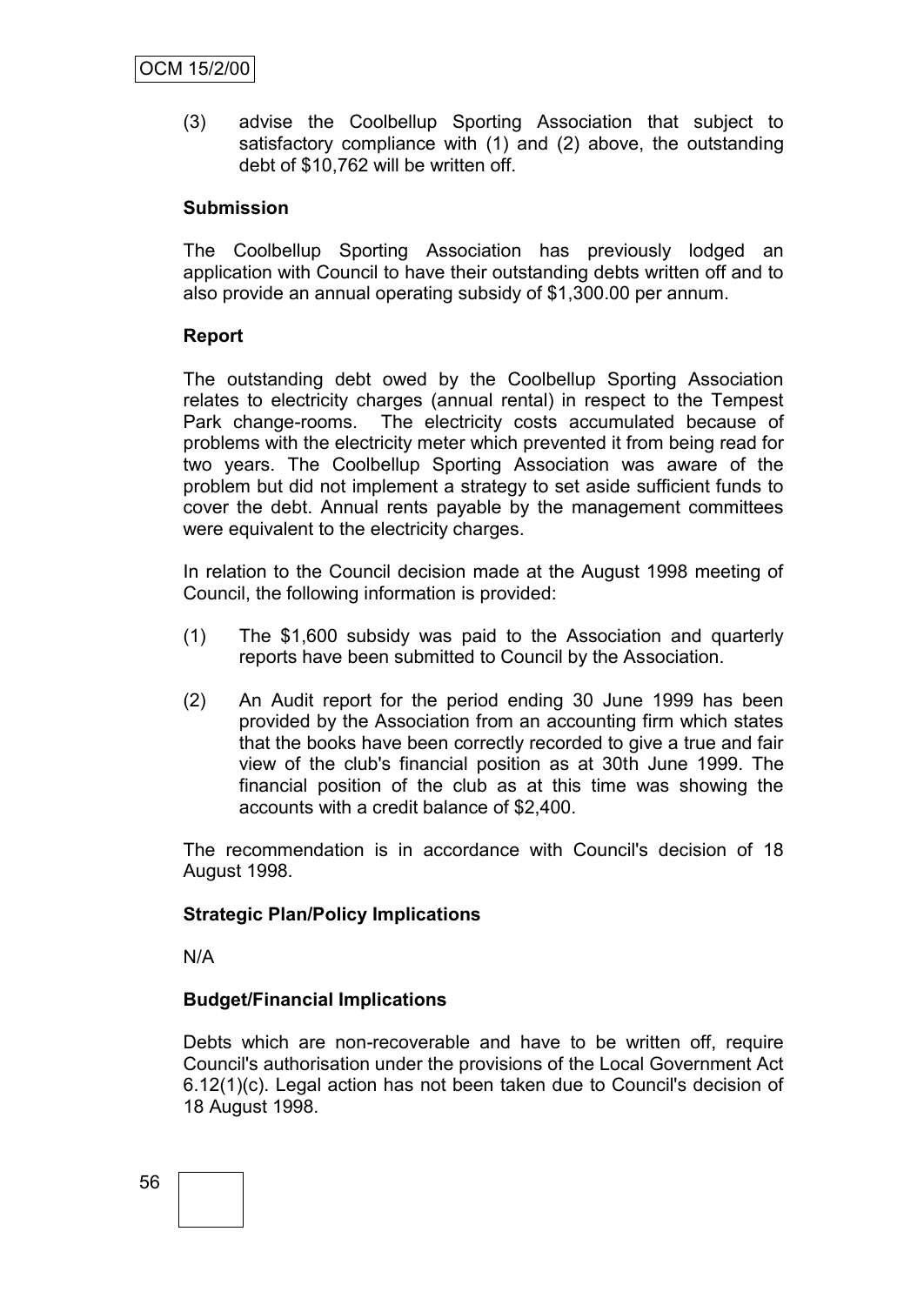**Implications of Section 3.18(3) Local Government Act, 1995**

Nil

## **ACTING DIRECTOR, ENGINEERING AND WORKS RETURNED TO THE MEETING THE TIME BEING 8.38 PM.**

## **441. (AG Item 14.4) (OCM1\_2\_2000) - DEBT WRITE-OFF - MAYPORT NOMINEES - REINSTATEMENT FOOTPATH WORKS (2212292) (KL)**

#### **RECOMMENDATION**

That Council resolve that the amount of \$4,995.00 owed by Mayport Nominees be written off.

**TO BE CARRIED BY AN ABSOLUTE MAJORITY OF COUNCIL**

## **COUNCIL DECISION**

MOVED Cmr Jorgensen SECONDED Cmr Smithson that the recommendation be adopted.

**CARRIED 3/0**

## **Background**

Mayport Nominees carried out a subdivision creating Lots 1, 2 & 851 Rockingham Road during 1995/96. Contractors who were providing Western Power and Telstra services to the new lots, damaged the existing footpath (constructed of slabs) in the Rockingham Road reserve.

Public complaints were received via Councillors and the Council's Engineering Department. The matter was discussed at a Council meeting in February 1997 and it was resolved that Western Power be requested to reinstate the footpath to a suitable standard.

#### **Submission**

N/A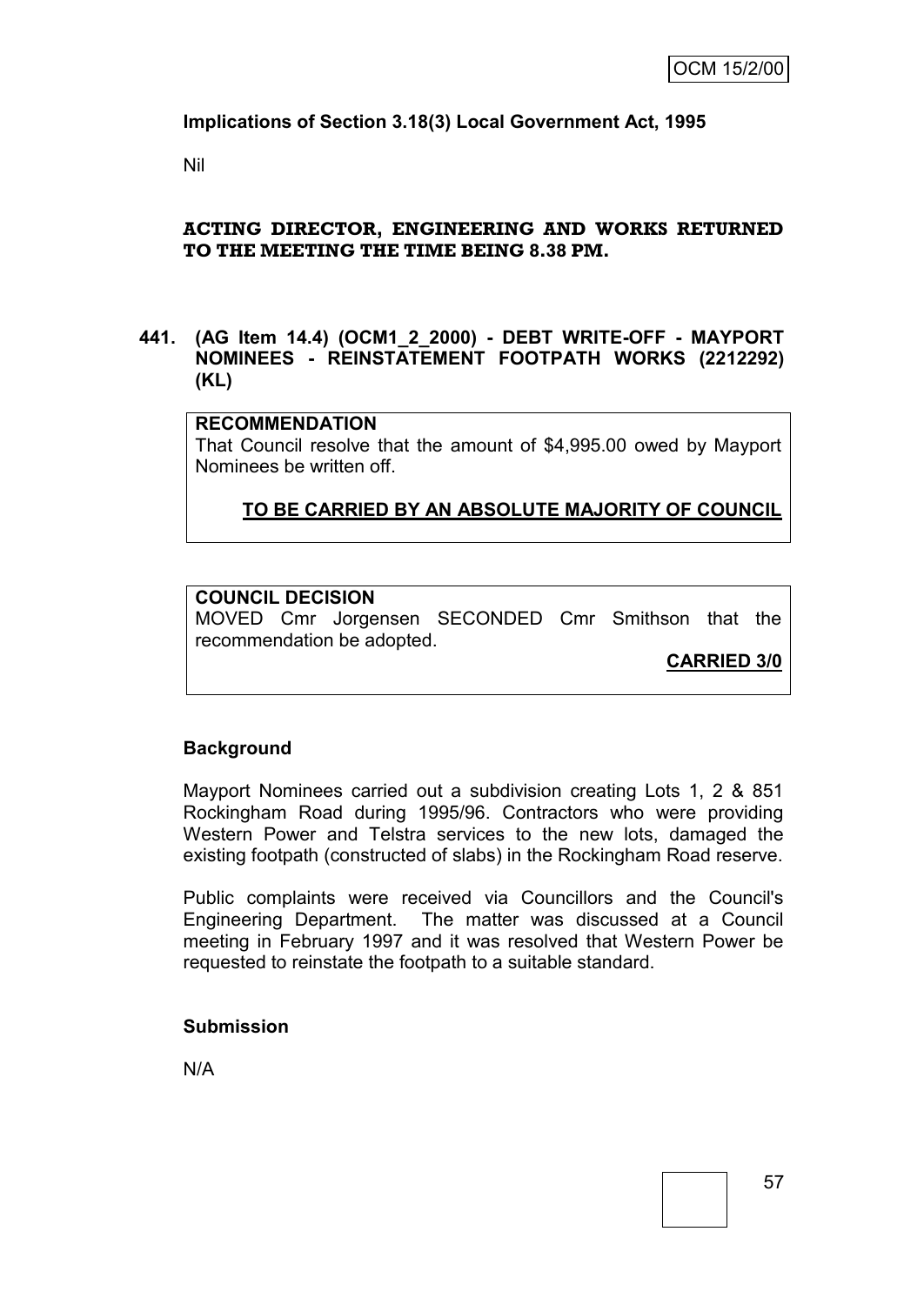## **Report**

Western Power would not accept liability for the reinstatement works, citing others as being responsible. This was causing a delay in the reinstatement work. Council's works crew then acted on Councillors request to carry out repairs to the footpath as the site was deemed to be hazardous and in the interest of public safety.

The works were undertaken at a total cost of \$5,765.00 and involved replacing the slab footpath with in-situ concrete, a project which would have been carried out by Council under the Slab Replacement Program within 2 years.

After the works had been completed, contact was made with Mayport Nominees who disputed the fact that the whole of the works were their responsibility as most of the work done was not on their property, but on the road reserve.

Mayport have paid \$770.00 of the total account.

Contact was made with the various contractors who were known to have worked on the project, to ascertain responsibility for the works, however Council's Principal Works Supervisor was unable to find out exactly which contractor was responsible for the damage.

As there were no written agreements undertaken to secure any debt for the works prior to the reinstatement works being undertaken, means that Council is left without any legal document or basis which could enable successful legal action to ensure recovery action from either Mayport Nominees or one of its contractors who carried out the repairs.

Administrative procedures have been implemented to minimise the possibility of similar instances in the future.

## **Strategic Plan/Policy Implications**

N/A

## **Budget/Financial Implications**

Debts which are non-recoverable and have to be written off, require Council's authorisation under the provisions of the Local Government Act 6.12(1)(c). Legal action was not taken due to the fact that recovery action was extremely unlikely, given that the works undertaken here were not supported by written undertakings or agreements.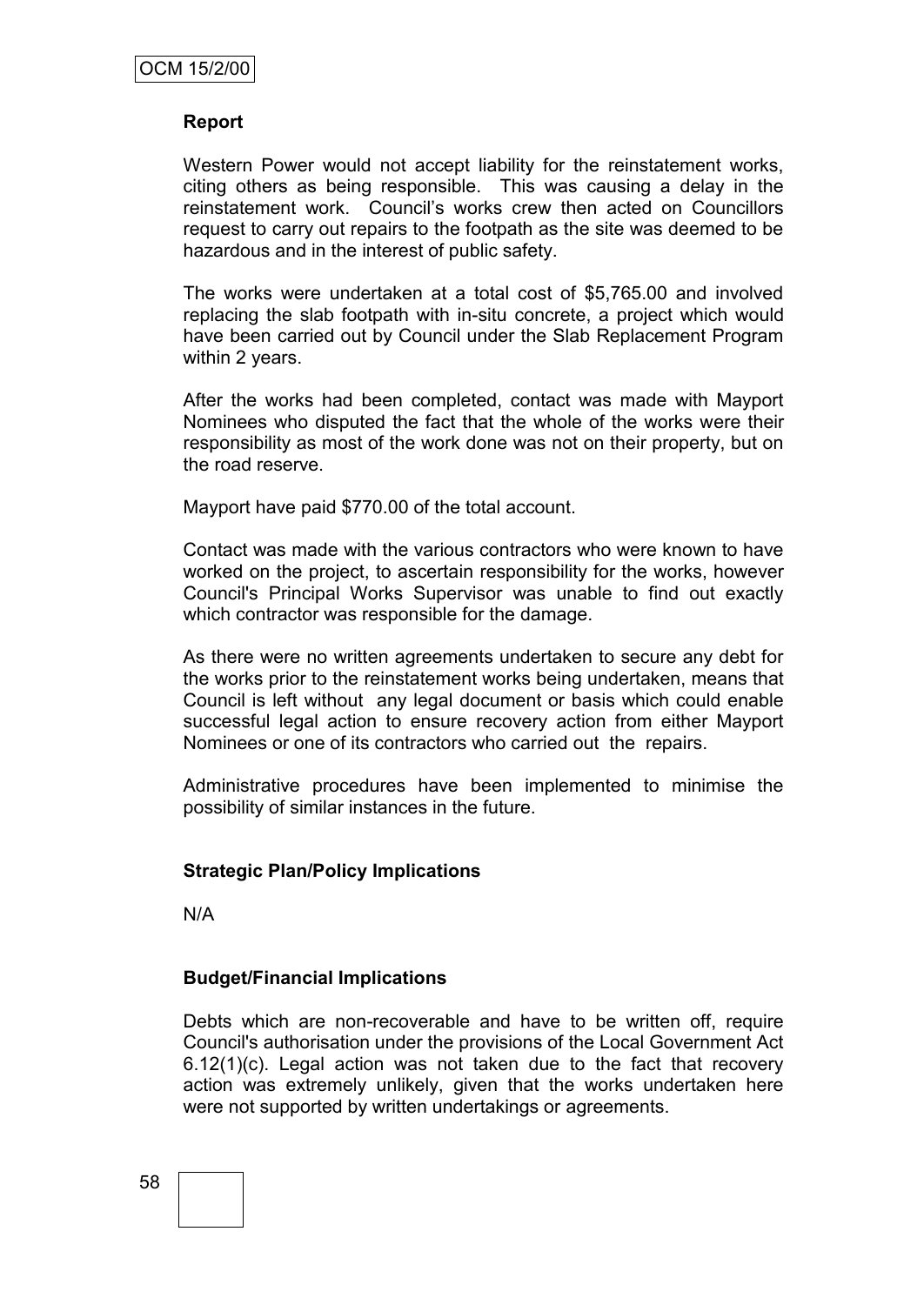# **Implications of Section 3.18(3) Local Government Act, 1995**

Nil

# **442. (AG Item 15.1) (OCM1\_2\_2000) - IMPLEMENTATION SCHEDULE FOR RECYCLING PROJECTS AND ASSOCIATED COSTS (4909) (6109) (BKG)**

# **RECOMMENDATION**

That Council:

- (1) by March 2001, provide a second 240 litre bin for the collection of non-organic recyclables to every developed residential unit within the urban and rural areas;
- (2) provide a second 240 litre bin for the collection of non-organic recyclables to commercial and industrial properties that request one;
- (3) from 2 April 2001, collect non-organic recyclables from 240 litre bins, transport it to the Materials Recovery Centre at Canning Vale and pay the agreed gate entry fee, the collection being on a fortnightly basis;
- (4) from 1 November 2001, collect the general household waste (organic recyclables) from current 240 litre bins, transport it to the Regional Resource Recovery Centre (RRRC) at Canning Vale for it to be processed into compost and pay the agreed gate entry fee, with the collection being on a weekly basis;
- (5) from 2 April 2001, collect greenwaste from the kerbside 3 times per year, transport it to the Regional Resource Recovery Centre at Canning Vale so it can be mulched and reused and pay the agreed gate fee; and
- (6) advise the Southern Metropolitan Regional Council of the above decisions and agree the business plan will be amended and that the Project Participants' Agreement will be amended accordingly.

# **COUNCIL DECISION**

MOVED Cmr Jorgensen SECONDED Cmr Smithson that the recommendation be adopted.

# **CARRIED 3/0**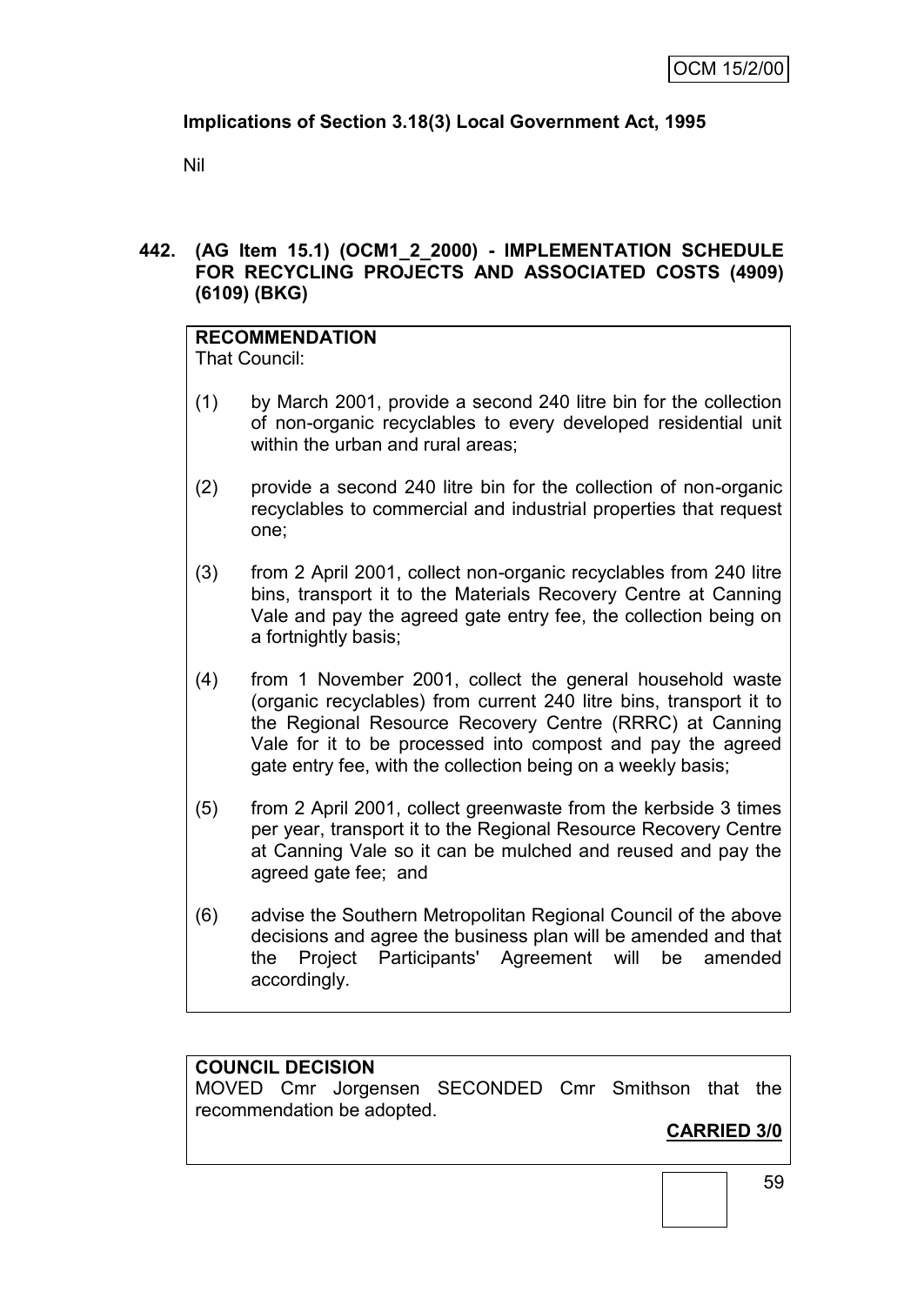# **Background**

At its meeting of 15 December 1998, Council resolved to:

- "(1) Participate in the Regional Resource Recovery Centre project to be located at Canning Vale as outlined in the business plan prepared by the Southern Metropolitan Regional Council;
- (2) Contribute to its share of the cost subject to final terms and conditions as approved by Council; and
- (3) commend Director Engineering for the work that has been undertaken in relation to this project over many years.

## CARRIED UNANIMOUSLY "

The decision was the culmination of three(3) years investigation and reports to Council to agree that the Regional Council's Waste Management Strategy was the best option for Cockburn. Specific details of the strategy were outlined in the business plan produced and this was made available to the public at that time.

Council is therefore committed to recycling and has joined with four other councils (Fremantle, East Fremantle, Canning and Melville) to construct a world-class recycling plant at Canning Vale at an estimated cost of \$32 million.

At the Council meeting held on 16 November 1999, Council reiterated its commitment to the Regional Resource Recovery Centre and adopted waste minimisation strategies that support this initiative. Council also requested that a draft implementation and associated cost impacts for the strategies be provided to Council.

## **Submission**

N/A

## **Report**

The implementation timetable is as outlined in the recommendation. In the Regional Council's Business Plan that was adopted by this Council in December 1998, the following timetable was proposed:

(1) recyclables to be accepted at the Regional Resource Recovery Centre (RRRC) in July 2001;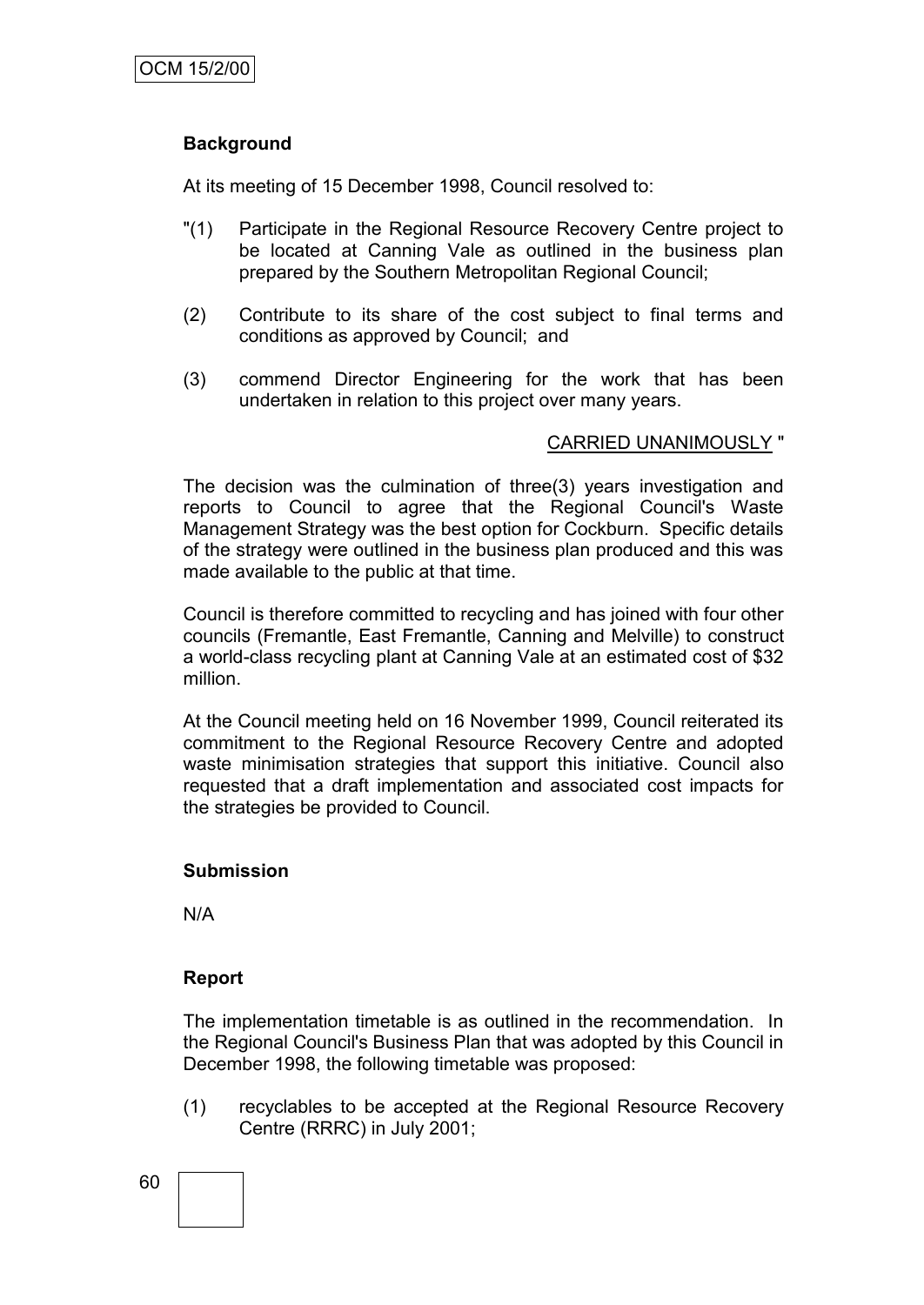- (2) general household waste to be accepted at the RRRC in November 2001; and
- (3) greenwaste to be accepted at the RRRC in July 2001.

Melville, one of the participating Councils, already has a 240 litre recycling programme in place and requested the Regional Council consider the earlier date. Canning, another participating Council, has just closed tenders for a 240 litre bin recycling service and expects to have it in place by April 2000.

It is proposed that Cockburn agree with the request and introduce the service in April 2001. This will mean an approximate increase in rubbish rates of \$21.00 for the 2000/01 financial year. It is proposed to purchase the recycling bins from funds in the Mobile Rubbish Bin Replacement Reserve Fund and an allocation from the 2000/01 Budget.

It is estimated that there will be a further increase in rubbish rates of \$56.50 the following year, when the household waste is also taken to the RRRC to be converted into compost.

#### Other Considerations

#### *Bins*

- All developed residential properties that currently have a 240 litre bin, will be supplied with a recycling bin.
- A recycling bin will be provided to commercial and industrial properties on request.
- The general household waste bin will be collected weekly.
- The recycling bin will have a different coloured lid to differentiate from the general household waste bin.

## *Financial*

- All developed properties in Cockburn are required to pay a rubbish rate.
- There will be no additional charge for the supply of the recycling bin.
- New residents will continue to pay \$27.00 for 4 years to pay for the purchase of their bins. (All present ratepayers paid a similar levy).
- The bins remain the property of the City of Cockburn.
- Council will continue to carry out normal maintenance to the bins on the request of the ratepayer at no additional charge.

## *General*

 Discussions will take place if requested with owners and occupiers of flats and higher density dwellings, to agree on the most suitable method of carrying out the improved recycling service.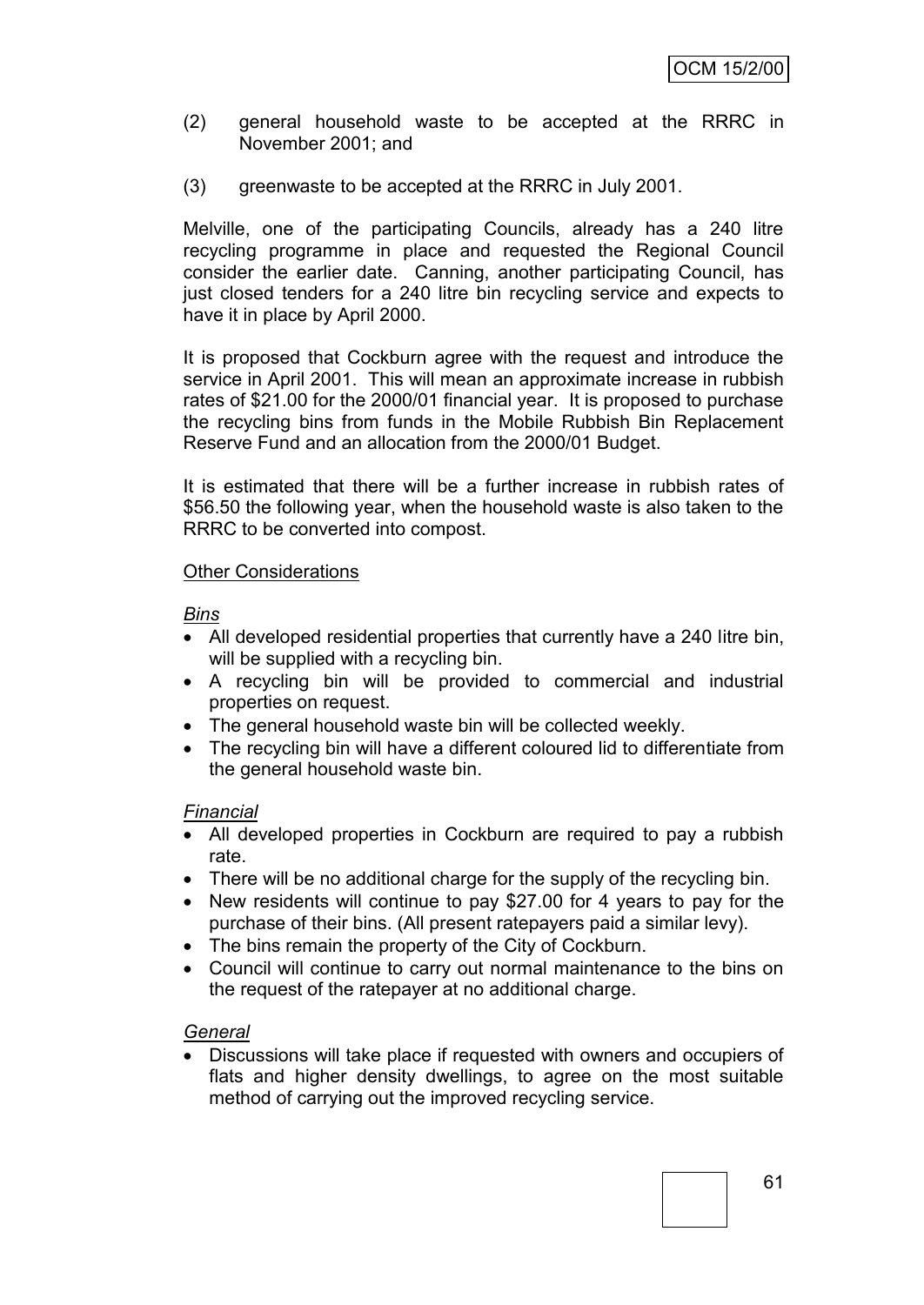- The most recent survey (January 2000) conducted by a professional marketing company, shows recycling is the number one issue for Cockburn residents.
- No domestic rubbish collection trucks from Cockburn will take their loads to Henderson landfill site after November 2001. They will all take their loads to Canning Vale and their contents will be processed into compost.
- Tenders will be called for the new recycling service. The City of Cockburn Waste Services Department will be submitting a tender.

## **Strategic Plan/Policy Implications**

The corporate strategy for waste minimisation is *"Achieve a reduction in the volume of waste generated from residences in Cockburn being disposed of at landfill".* The adopted performance measurement is *"80% of waste generated from residences within Cockburn will be diverted from landfill."*

## **Budget/Financial Implications**

A summary of the existing (1999/00) and proposed (2001/02) costs of waste management for Cockburn is as follows:-

|                                                                                                                                                                                                 | <b>Per Service</b><br><b>Current</b> | <b>Per Service</b><br><b>Proposed</b> |
|-------------------------------------------------------------------------------------------------------------------------------------------------------------------------------------------------|--------------------------------------|---------------------------------------|
| 1.<br>Recycling<br>Collection of 240 litre bins<br>Entry fee at RRRC<br>Collection of recycling bags                                                                                            | 9.50                                 | 24.96<br>14.95                        |
| $2_{-}$<br>Greenwaste<br>Greenwaste collection from kerb<br>Shredding of greenwaste                                                                                                             | 5.02                                 | 5.50<br>2.36                          |
| 3 <sub>1</sub><br><b>General Household Waste</b><br>Collection of 240 litre bins<br>Disposal fee at Henderson<br>Entry fee at RRRC (includes<br>promotion & education $@$ \$3 per<br>household) | 38.42<br>27.00                       | 40.52<br>28.21                        |
| Loan Repayment to Construct<br>4.<br><b>RRRC</b>                                                                                                                                                |                                      | 35.24                                 |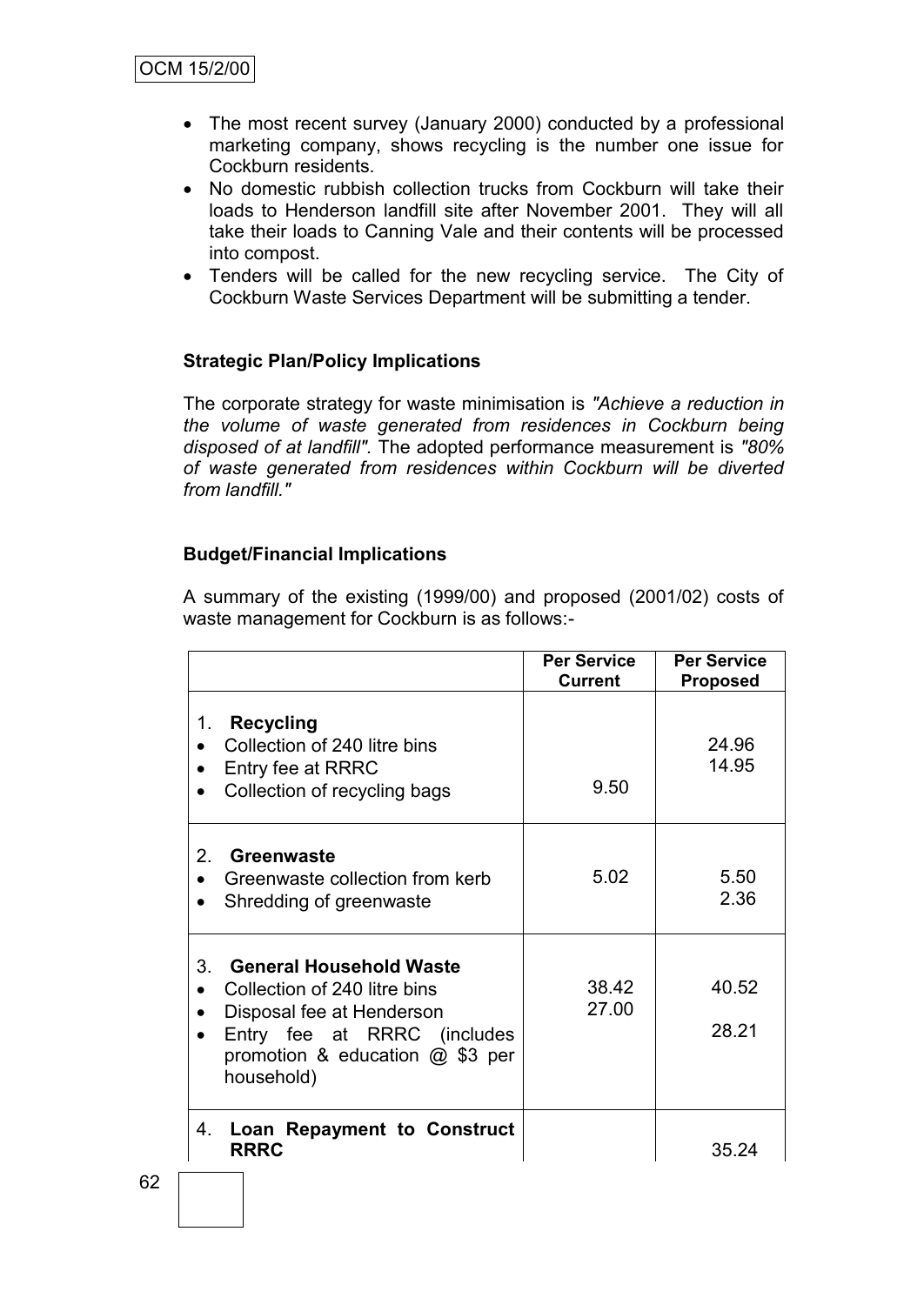| 5.          | <b>Annual Junk Collection</b>                              | 2.51     | 2.48     |
|-------------|------------------------------------------------------------|----------|----------|
| 6.          | <b>Entry Vouchers (Tip Passes)</b>                         | 20.83    | 22.96    |
| $7^{\circ}$ | <b>Waste</b><br>S.W<br><b>Management</b><br><b>Council</b> | 3.00     | 3.00     |
| 8.          | <b>Maintenance of 240 litre bins</b>                       | 1.00     | 2.00     |
| 9.          | Administration                                             | 2.47     | 2.32     |
|             |                                                            | \$109.75 | \$184.50 |

The current rubbish charge of \$107.00 is slightly under the full recovery rate. It is proposed that this increase will occur over 2 years commencing in the 2000/01 financial year (\$21.00) with a further increase of approximately \$56.50 in 2001/02.

The increase from the previously mentioned figure of approximately \$70.00 is due to an increased allowance for the costs of collecting recycling bins from 70c per pickup to 96c per pickup which results in an additional \$6.76 (26c x 26 pickups). This reflects a recent tender price obtained by another metropolitan council.

These estimated costs have been passed to the Director Finance & Corporate Services and for inclusion in the Principal Activities Plan so the impact on the total Council budget can be assessed.

# **Implications of Section 3.18(3) Local Government Act, 1995**

The Regional Council has requested that participating Councils consider bringing their recyclables to the RRRC in March 2001 and not July 2001.

# **443. (AG Item 15.2) (OCM1\_2\_2000) - PASSES FOR ENTRY TO HENDERSON LANDFILL SITE (4900) (BKG)**

## **RECOMMENDATION**

That Council, as a method of minimising the increase in the rubbish rates in 2001/02 and beyond due to increased expenditure on recycling initiatives and to further encourage residents to recycle, ceases to issue free entry vouchers (tip passes) to residents for disposing of domestic waste at the Henderson Landfill Site as from 1 September 2001.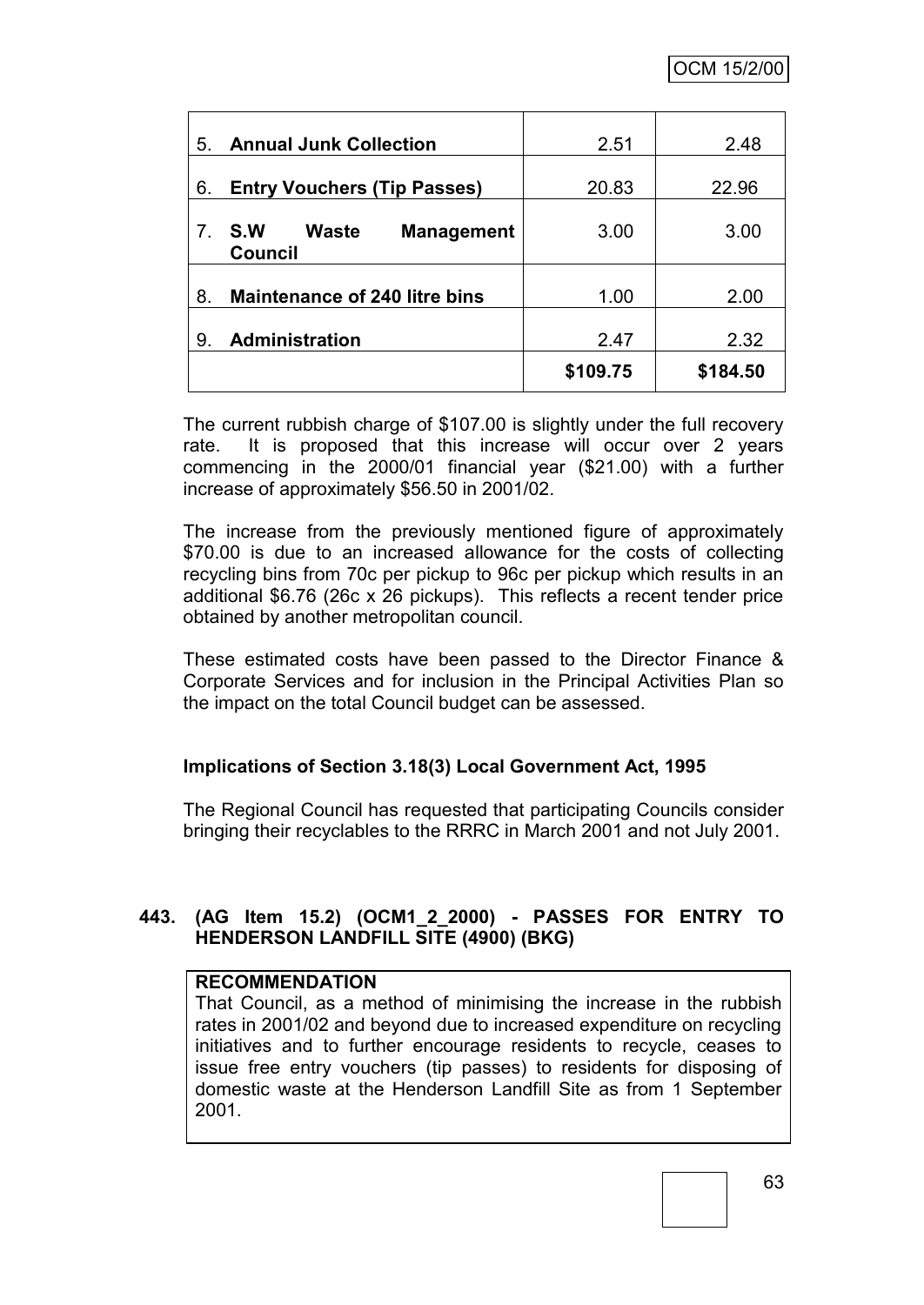#### **COUNCIL DECISION**

MOVED Cmr Jorgensen SECONDED Cmr Smithson that:

- (1) the matter be deferred; and
- (2) a question be included in the next Community Needs Survey to ascertain feedback from the community before a decision is made.

**CARRIED 3/0**

# **Explanation**

As there were serious concerns from the community at recent meetings with regard to tip passes, it was decided to defer the matter until the completion of the Community Needs Survey later this year, in order to ascertain the wishes of the community.

# **Background**

At the Special Meeting of Electors held on 11 January 2000, it was resolved:

"*That this meeting puts a resolution to the Commissioners that at the next Council meeting, they consider reversing their decision for its new rubbish policy with perhaps a proviso that you reduce the six tip cards to 3 cards.* 

#### *Amendment to Resolution*

*That the resolution is amended to retain the 6 tip cards.*"

This resolution was in response to the Waste Minimisation Strategy that was adopted by Council on 16 November 1999.

This strategy was based to a large extent, on the decision taken by Council on 15 December 1998 when it resolved to participate in the Regional Council's Regional Resource Recovery Centre at Canning Vale.

The recycling system outlined to the Council in December 1998, was to:

- (1) supply a 2nd 240 litre bin for the collection of dry recyclables; and
- (2) contribute to its share of the cost to construct a plant at Canning Vale to process all the household waste in the existing 240 litre bin into compost.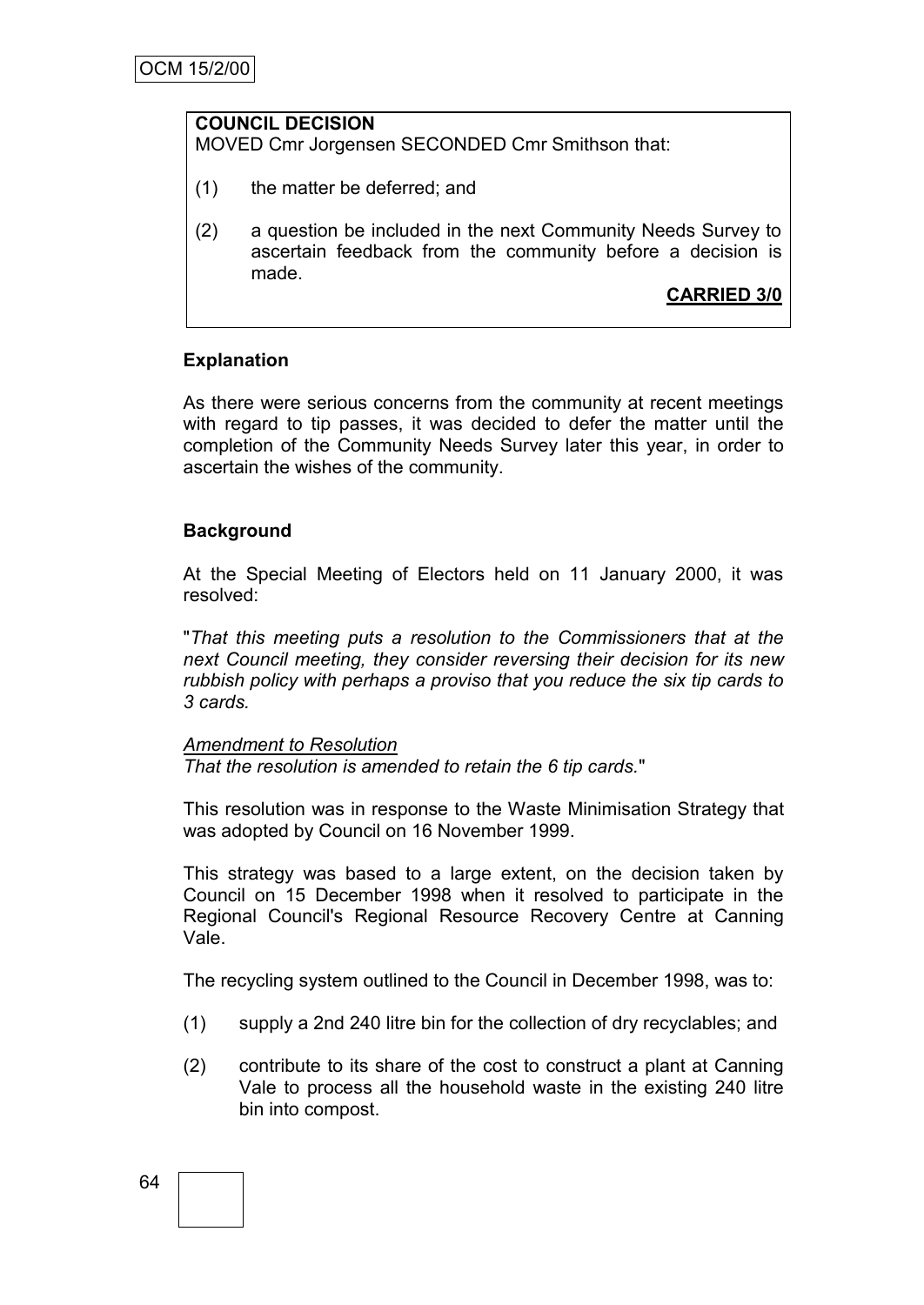The Council was advised that these initiatives would cost each ratepayer an additional \$70.00 per year.

The previous Council at earlier meetings, had requested that staff look at ways of minimising this increase. The abolition of tip passes is a method that will allow a saving to be made to rubbish rates.

The Council also resolved in November 1998, that tip passes continue to be issued to residential properties but not to commercial or industrial properties.

#### **Submission**

N/A

#### **Report**

#### Timing

Staff recommended that the voucher system for free entry to the landfill site (tip passes) be abolished at the time the 2nd 240 litre bin for recycling is issued.

The Regional Council has now advised that they expect to have the Materials Recovery Centre completed by March 2001 to allow recyclables to be received.

With this information, it is recommended that the vouchers (tip passes) be issued for the 2000/01 financial year and they go to their expiry date of 30/8/01 and no free entry vouchers be issued for the 2001/02 financial year. The free passes will be valid until August 2001. After that date, tip passes will still be available for purchase.

#### The Reasons

There are 3 main reasons for recommending that vouchers not be issued in the future.

## Cost

The Regional Council's Material Recovery Centre will allow 80% of the waste coming from houses to be re-used, including foodstuffs that will be turned into compost.

It is estimated that an additional \$77.50 per year above the current rubbish rate, will be required from each Council ratepayer to fund this initiative.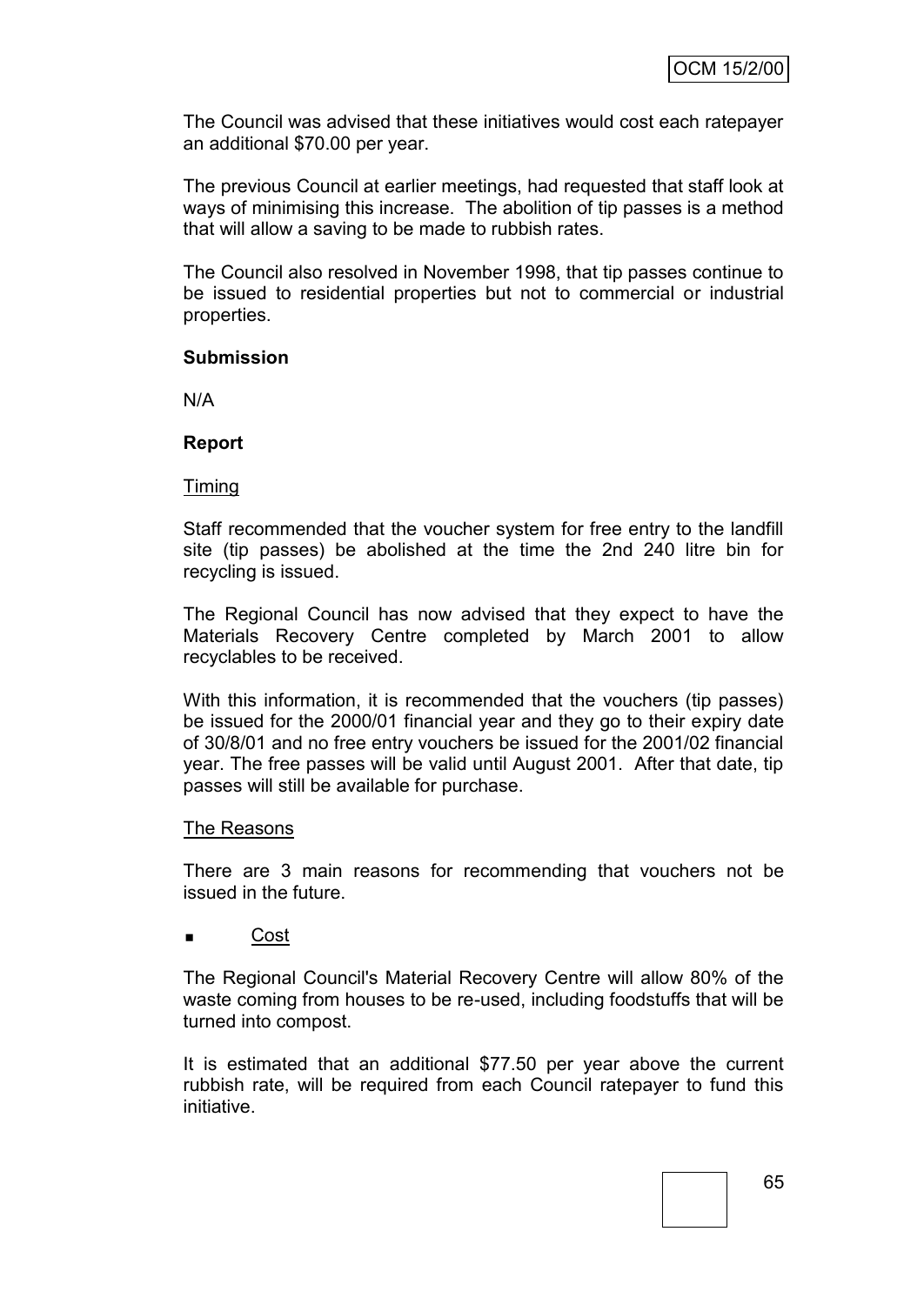The previous Council had requested staff to look at ways of reducing this cost. One of the initiatives proposed, is to introduce a user-pay system for entry to the landfill site. This will mean a reduction of approximately \$23.00 per ratepayer from their rubbish rate 2001/02 resulting in an approximate increase in rubbish charges from 1999/00 to 2001/02 of \$54.50 instead of \$77.50.

## Recycling

It is hoped that the removal of the tip pass system will assist in the commitment to recycling.

Many professionals state that if free tip passes are issued, it does not encourage people to recycle. It is easier to just load the waste onto a trailer, take it to the tip and dump it.

With this Council investing such large amounts of funds in recycling, all initiatives must be looked at to assist in the objective of reducing the amount of waste going to landfill.

#### User Pay

The user pay method of entry for trailers to the landfill site, will also allow ratepayers to know the true cost of disposing of waste and hopefully also contribute to their understanding of the importance of recycling.

#### Dumping of Rubbish

There is no reason to think that responsible residents of Cockburn will dump rubbish in inappropriate places.

As in all communities, there always seems to be an irresponsible few who will not abide by the accepted standards.

From reports from residents, some illegal dumping occurs even now when each resident is issued with 6 passes per year.

## **Strategic Plan/Policy Implications**

The corporate strategy for waste minimisation is *"Achieve a reduction in the volume of waste generated from residents in Cockburn being disposed of at landfill".*

## **Budget/Financial Implications**

If vouchers for free entry to the landfill site (tip passes) are not issued to ratepayers, there will be a reduction in income of \$558,000 required from the ratepayers to be paid to Council.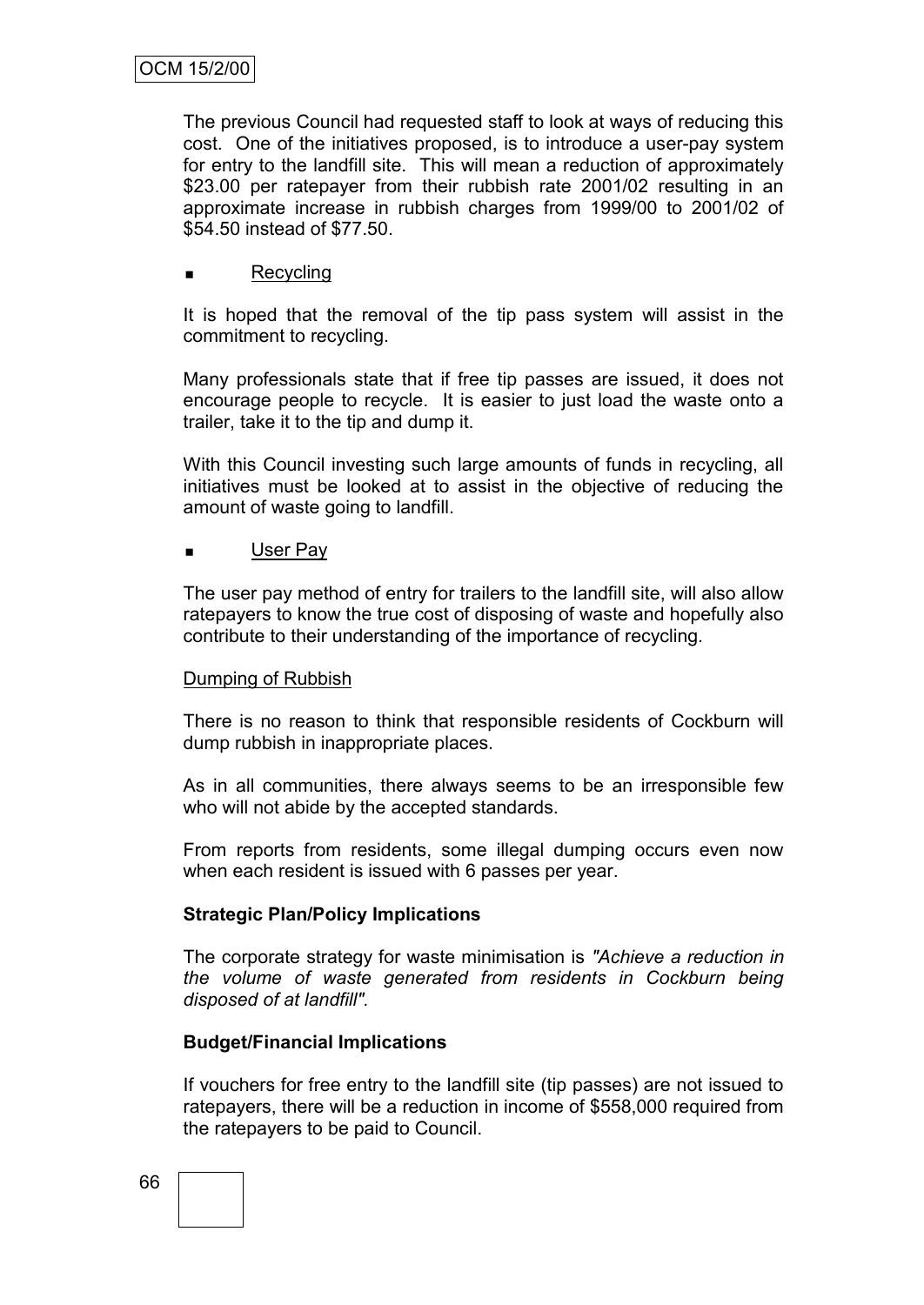It is hoped that ratepayers will use the site less if they have to pay each time they use this facility.

There will also be a reduction in income received at the landfill site from tip passes. However, with the closing of the City of Canning site in November 2001, it is anticipated there will be a substantial increase in income from commercial users to offset this potential loss of income.

#### **Implications of Section 3.18(3) Local Government Act, 1995**

The Regional Council has now advised that they expect to have the Materials Recovery Centre completed by March 2001 to allow recyclables to be received.

This Council is committed to recycling and has joined with four other Councils: Fremantle, East Fremantle, Canning and Melville, to construct a world class recycling plant at Canning Vale at an estimated cost of \$32 million.

#### **444. (AG Item 15.3) (OCM1\_2\_2000) - CONSTRUCTION OF A WASTE TRANSFER STATION FOR USE BY TRAILERS (4900) (BKG)**

## **RECOMMENDATION**

That Council provide in the Principal Activity Plan for the construction in 2000/2001 of a waste transfer station for use by trailers depositing domestic waste with the station to be operational in July 2001.

## **COUNCIL DECISION**

MOVED Cmr Jorgensen SECONDED Cmr Smithson that:

- (1) Council provide in the Principal Activities Plan for the construction in 2000/01 of a waste transfer station for use by trailers depositing domestic waste with the station to be operational in July 2001; and
- (2) more detailed cost projections be provided in the next budget estimates, as the number of free trailer visits of 50,000 p.a. is likely to reduce upon the introduction of user pay charges. **CARRIED 3/0**

#### **Explanation**

There is a need to identify costs of the option adopted prior to the budget being set to allow financial ramifications to be assessed.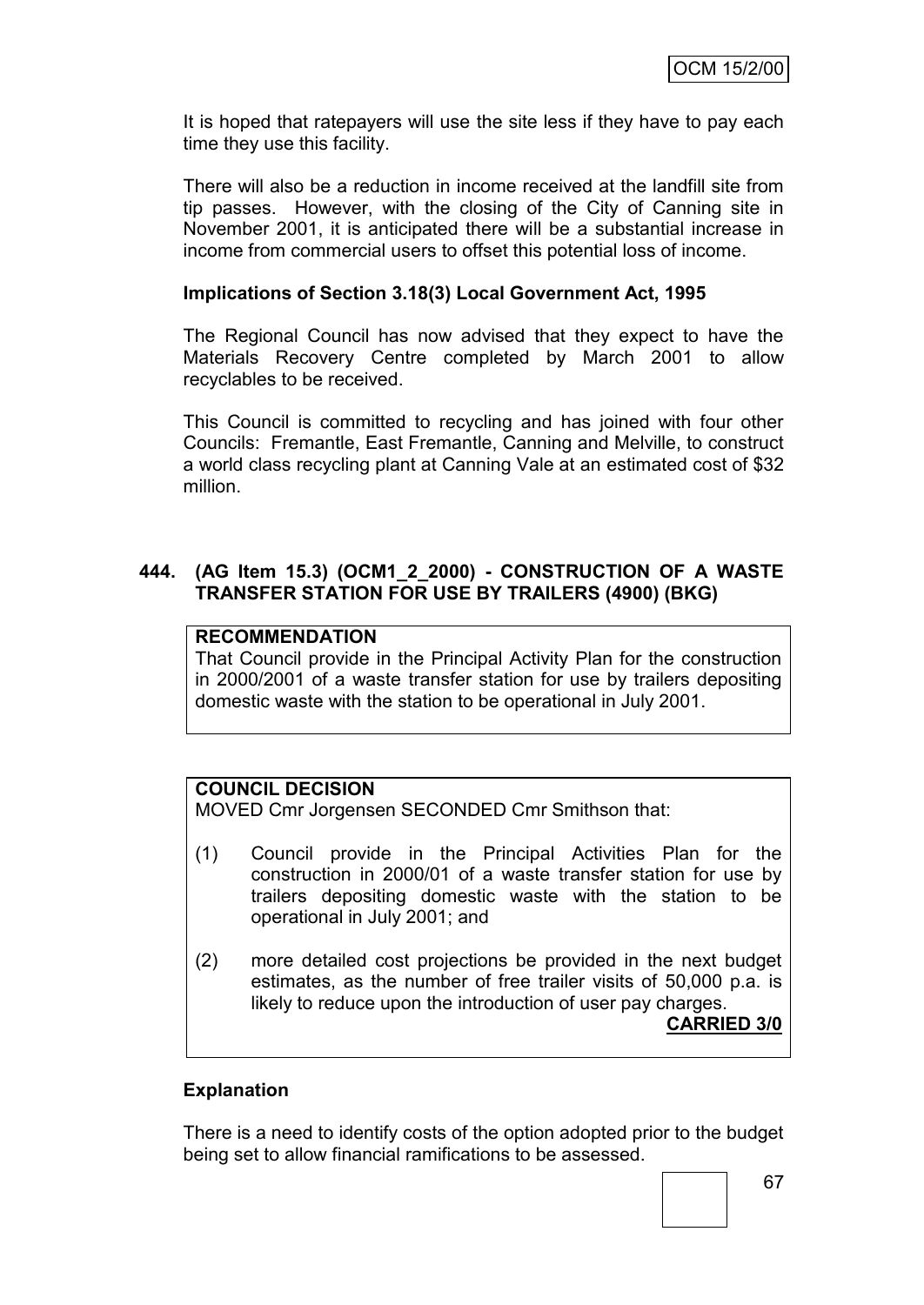## **Background**

At the Council meeting held on 16 November 1999, the waste management strategy was adopted.

One of the strategies stated - *Investigate other options of trailers unloading at tip face of the landfill.* It was also requested that a draft implementation schedule and associated cost impact for the strategies be provided.

#### **Submission**

N/A

#### **Report**

At present, residents and others bring waste in their trailers to the Henderson Landfill Site and unload at the working face.

Last financial year, approximately 50,000 trailers visited the site.

On a Sunday, there can be as many as 500 vehicles visiting the site.

A survey was undertaken by an Occupational Health and Safety professional from the Eastern Metropolitan Regional Council. His report recommended that alternative arrangements should be made due to:

- The safety hazard created by earthmoving and compaction equipment working near the public;
- The dangers to the public standing on or near hazardous objects; and
- The risk to the health of the public because of contaminated and rotten organic material in the near vicinity.

The Department of Environmental Protection has recommended that the public should not be permitted to go to a tipping face at a landfill site.

The criteria for the operation of a landfill site states: *"All small vehicles tipping at the tip face to cease and be replaced by on-site or off-site transfer station."*

It was recommended that this be implemented by December 1995. The new landfill sites at Rockingham and Mindarie were required to construct transfer stations before a licence could be issued for the site to open.

The Cockburn Council has been reluctant to construct a transfer station because of the cost. However, for the reasons outlined above and because it is possible that trailer numbers will increase with the closure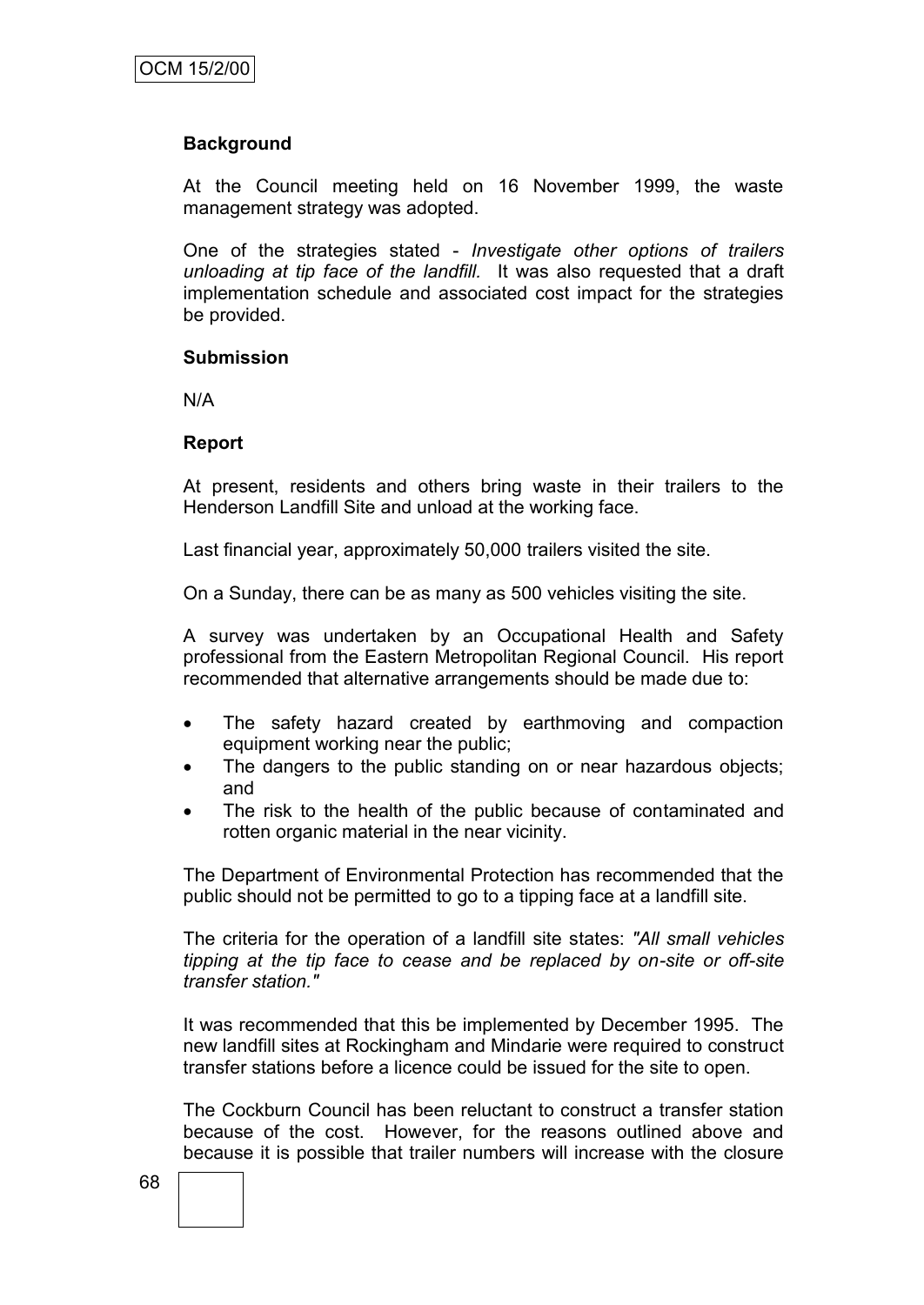of Gosnells site and the imminent closure of Canning's site, it is recommended that a transfer station be constructed.

Halpern Glick Maunsell have been commissioned to provide concept plans and costs for a transfer station at Henderson.

They have based their design on the provision of 12 bays for tipping.

A concept plan is attached to the agenda.

The preliminary estimate of cost is \$400,000 to construct a transfer station using a tipping floor and bin system.

The operating cost for the station to be open 7 days a week 10 hours per day, will be in the region of \$500,000 per annum in 1999/00 dollar values.

Based on 50,000 trailers per annum, the volume received at the site would be 50,000 x 300 kilograms = 15,000 tonnes.

|  | Cost: Operating | $\equiv$ | \$500,000             |
|--|-----------------|----------|-----------------------|
|  | Disposal        | $=$      | \$585,000             |
|  |                 |          | \$1,085,000 per annum |

If the transfer station is to be operated on a full recovery basis, the entry fee will have to be \$21.70 per trailer based on current estimated costs.

This cost could be subsidised by the income from the Henderson Landfill Site. Any subsidy would need to be discontinued when the site closes in 2010.

Another option is to continue discussions with Canning and Melville Councils' staff to ascertain whether a joint combined transfer station could be built in the vicinity of the Jandakot Airport.

#### **Strategic Plan/Policy Implications**

One of the objectives of the strategic plan, states that there is an environmentally sound management strategy of Council controlled waste system.

#### **Budget/Financial Implications**

A transfer station for residents' trailers will increase costs. The construction and necessary plant is estimated to cost \$400,000 and the annual operating cost is \$500,000. There is also a charge of \$39.00 per tonne for disposal at the landfill site.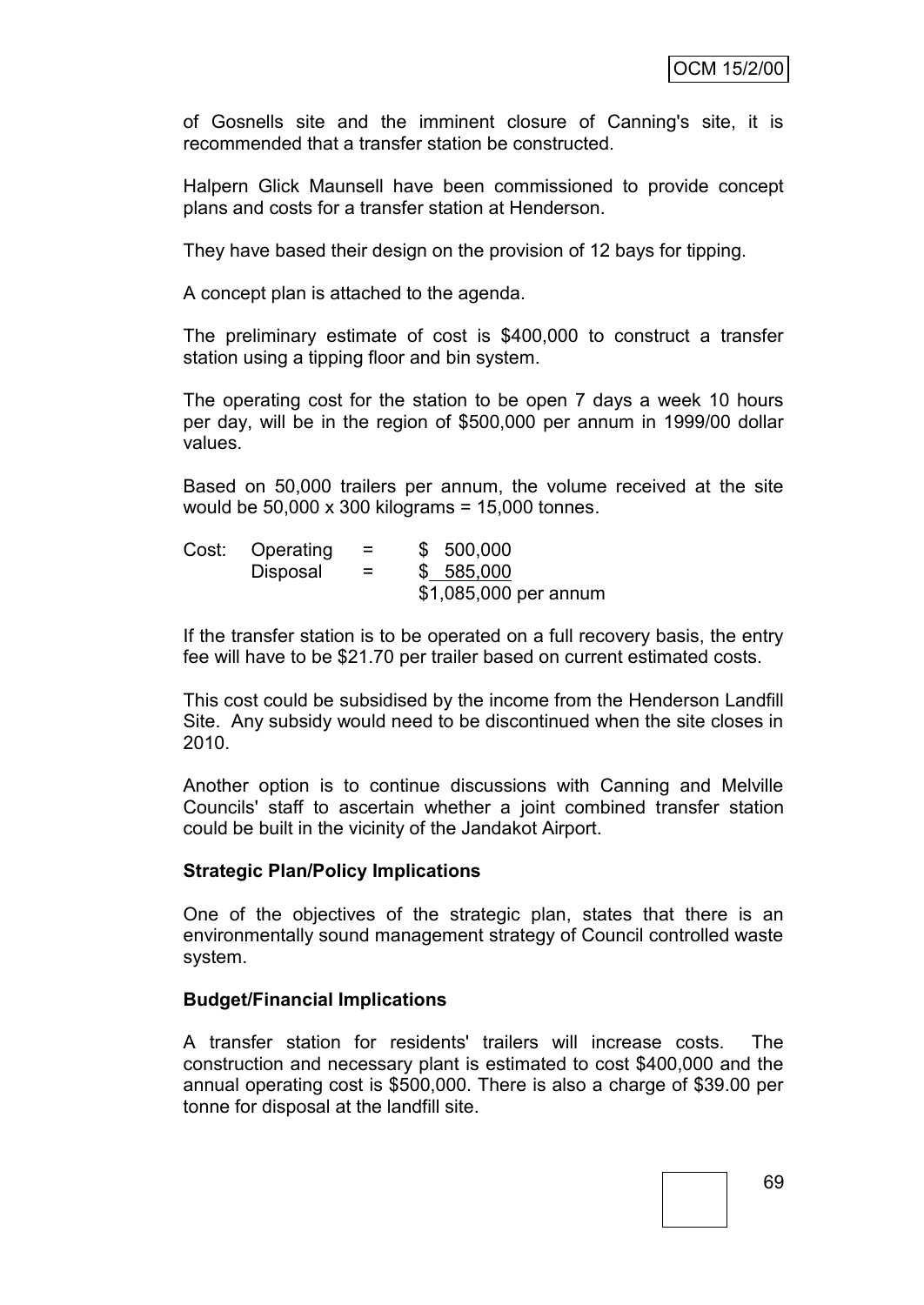A charge of \$21.70 per trailer will be necessary if all costs are to be recovered on a user-pay basis based on current estimated costs.

# **Implications of Section 3.18(3) Local Government Act, 1995**

The Department of Environmental Protection has recommended that the public should not be permitted to go to a tipping face at a landfill site.

### **445. (AG Item 15.4) (OCM1\_2\_2000) - ADJUSTMENT TO 1999/2000 WORKS BUDGET (5402) (JR)**

### **RECOMMENDATION**

That Council adopt the following changes to the 1999/2000 Budget:

- (1) Account No. 695963 Fawcett Rd/Albion Ave Install Roundabout to now read: Account No. 695963 - Fawcett Rd/Albion Ave - Intersection Upgrade;
- (2) Account No. 695968 Williambury Dr Install 3 Speed Plateaux to now read: Account No. 695968 - Williambury Drive - Install TMD's; and
- (3) Account No. 695535 Lydon Bld/Hawkesbury Rt Install Roundabout to now read: Account No. 695535 - Lydon Bld - Install TMD's.

# **TO BE CARRIED BY AN ABSOLUTE MAJORITY OF COUNCIL**

### **COUNCIL DECISION**

MOVED Cmr Jorgensen SECONDED Cmr Smithson that the recommendation be adopted.

# **CARRIED 3/0**

### **Background**

The current works Budget provides for the following traffic management projects to be carried out with specific treatments:

- Fawcett Rd/Albion Ave Install Roundabout (\$57,747)
- Williambury Dr Install 3 Speed Plateaux (\$29,370)
- Lydon Bld/Hawkesbury Rt Install Roundabout (\$78,350)

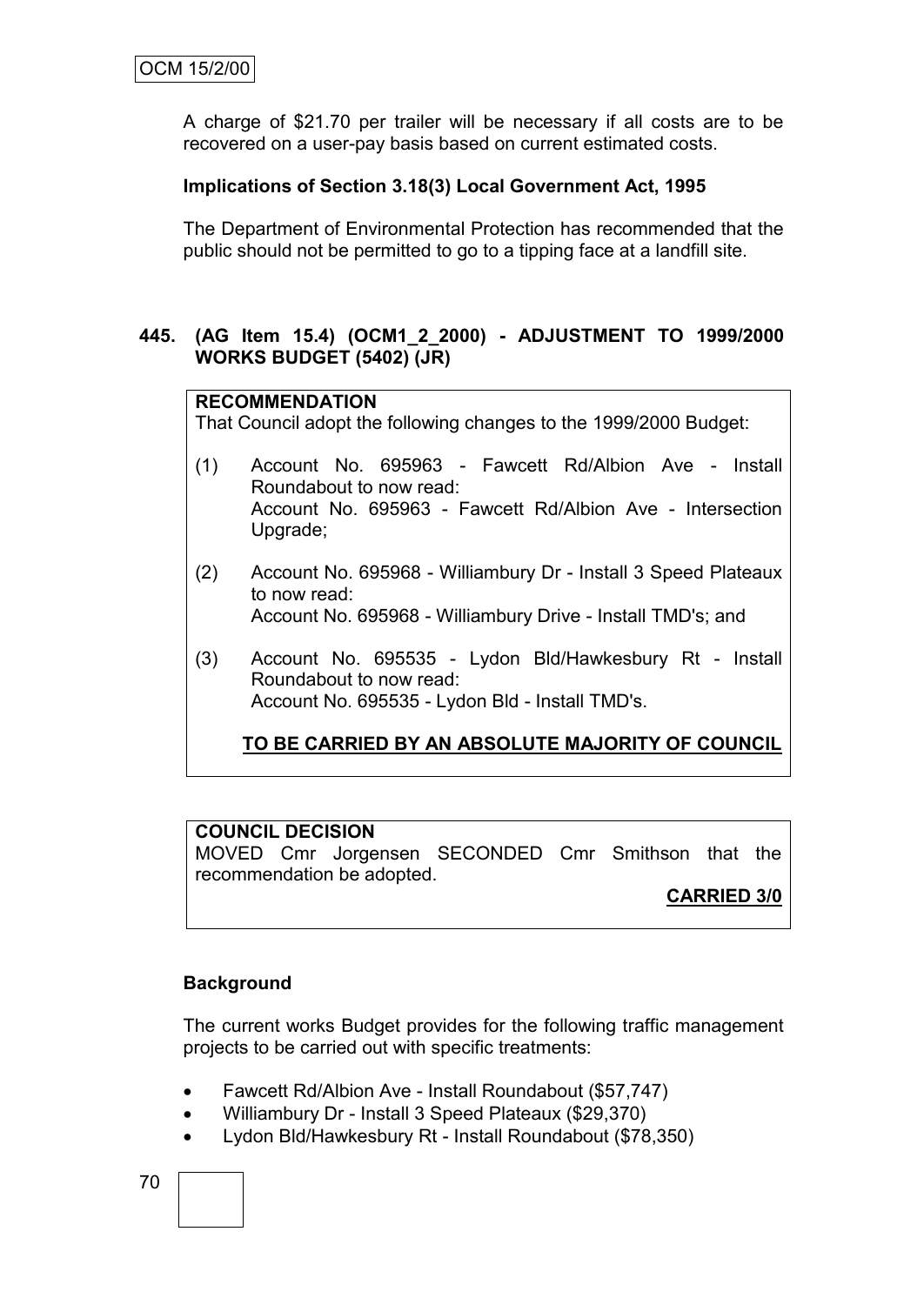### **Submission**

Accordingly, designs have been prepared for the projects and consultation with affected residents has taken place. As a result, a number of strong objections to the proposed treatments have been received:

- Not warranted
- Traffic will be diverted closer to houses and fences, increasing the potential for hazardous situations
- Disrupted access to property
- Generation of after-hours noise
- Disruption to streetscape
- Devaluation of properties

Following consultation, alternative treatments to those specified in the Budget are being investigated which will give the desired result whilst generally appeasing residents. This will require the Budget descriptions to be changed for the treatments to proceed.

# **Report**

As a result of the further consultations and assessment, the Budget descriptions for the above projects should be changed to the following:

• Fawcett Rd/Albion Ave - Intersection Upgrade:

There is a need to kerb and properly drain this intersection due to the high water table. This will basically not alter the layout of the intersection, but the possible incorporation of traffic islands will assist traffic management.

- Williambury Dr Install TMD's: An alternative traffic management device which may be more acceptable to the residents is a chicane treatment.
- Lydon Bld Install TMD's: An alternative traffic management device which may be more acceptable to the residents is a chicane treatment.

### **Strategic Plan/Policy Implications**

N/A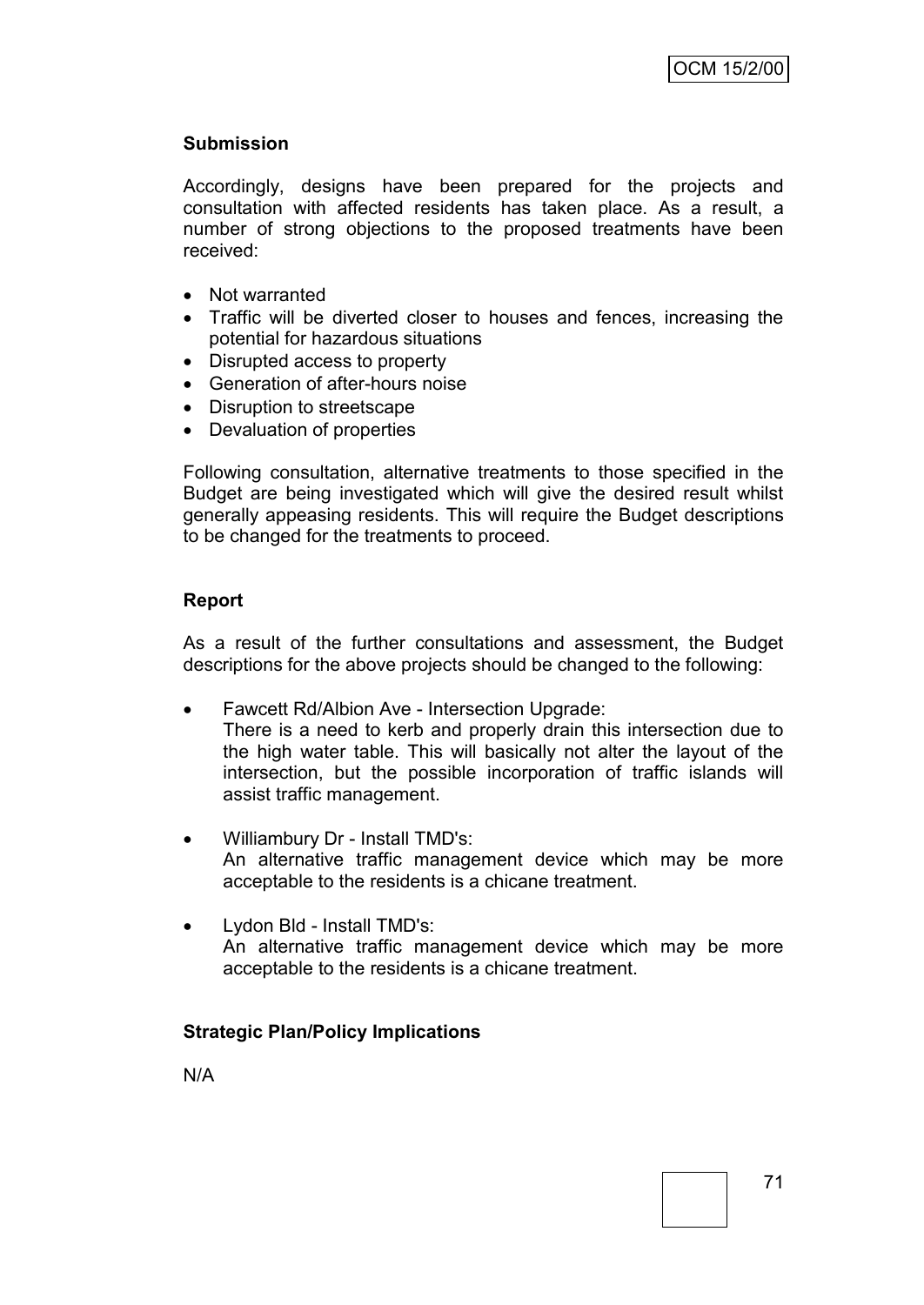# **Budget/Financial Implications**

It is anticipated that the cost of the alternative treatments will be contained within the existing Budget allocations.

#### **Implications of Section 3.18(3) Local Government Act, 1995**

Nil

# **446. (AG Item 16.1) (OCM1\_2\_2000) - BEALE PARK FACILITIES MANAGEMENT STRUCTURE (2203416) (AW)**

### **RECOMMENDATION**

That Council:

- (1) dissolve the Beale Park Management Committee;
- (2) enter a lease agreement for the use of the Beale Park club/changerooms at a peppercorn rental with the Cockburn United Soccer Club (Inc.) for a period of 1 year, with Council having the option to extend the lease agreement for a further two (2) years subject to the club meeting the terms and conditions of the lease including payment for preparation of the lease; and
- (3) enter a user management agreement with the Cockburn City Tee Ball and Baseball Club for the use of the designated club/changerooms on the Beale Park Reserve.

### **COUNCIL DECISION**

MOVED Cmr Jorgensen SECONDED Cmr Smithson that Council:

- (1) dissolve the Beale Park Management Committee and require any funds held by the Committee to be returned to Council within 14 days;
- (2) enter a lease agreement for the use of the Beale Park club/changerooms at a peppercorn rental with the Cockburn United Soccer Club (Inc.) for a period of 1 year, with Council having the option to extend the lease agreement for a further two (2) years subject to the club meeting the terms and conditions of the lease including payment for preparation of the lease; and

72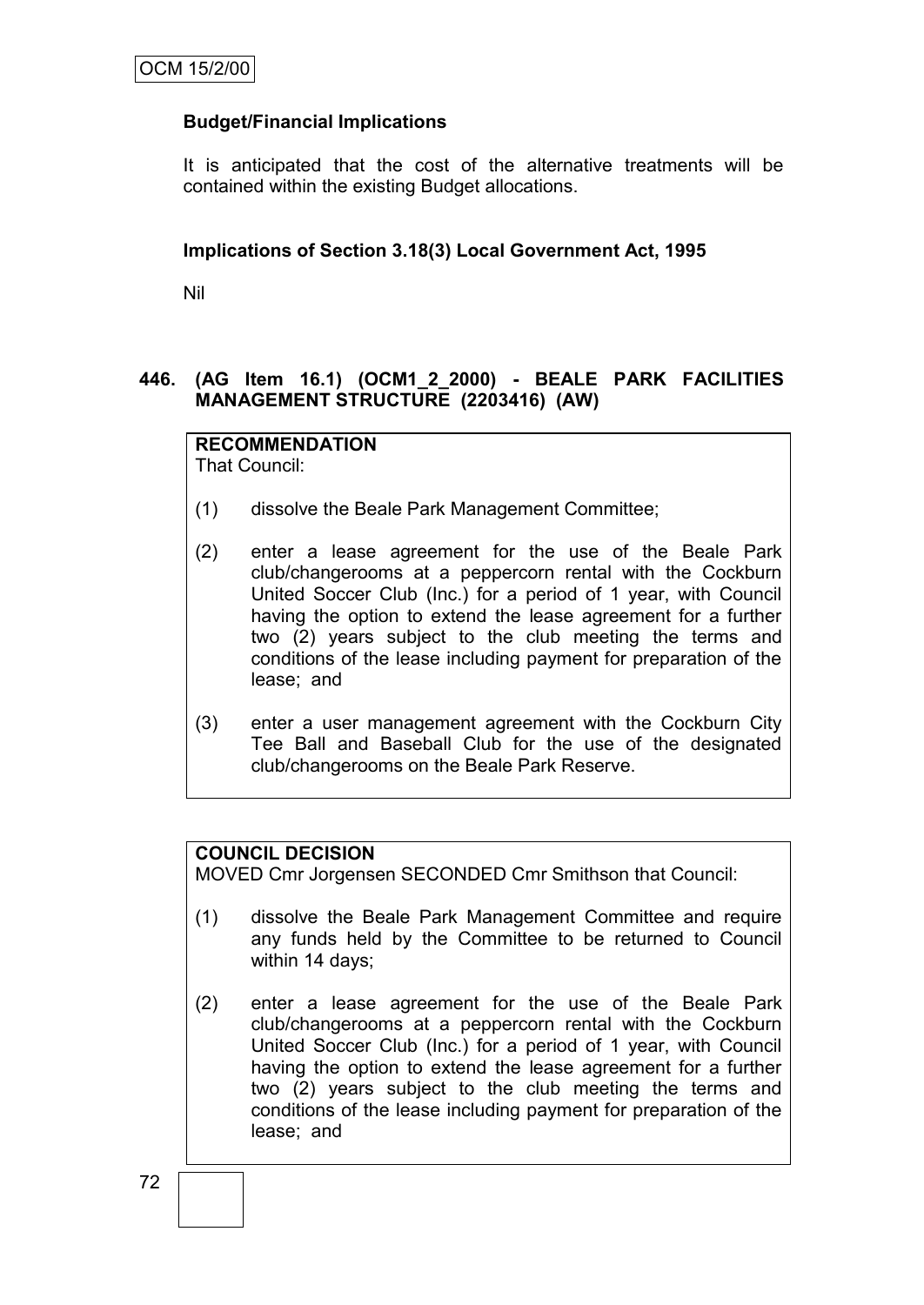- (3) require the Cockburn United Soccer Club (Inc.) pay the balance of outstanding utility costs for the Beale Park Club/ Changerooms not covered by funds returned to Council by the Management Committee; and
- (4) enter a user management agreement with the Cockburn City Tee Ball and Baseball Club for the use of the designated club/changerooms on the Beale Park Reserve.

**CARRIED 3/0**

# **Explanation**

Because of concerns surrounding fees and charges owed by the Cockburn Soccer Club to the current Beale Park Management Committee, it was considered appropriate to include in the recommendation a guarantee, that the Cockburn Soccer Club would pay any outstanding fees and charges currently owed to the Committee, and should the Committee then not have sufficient funds to pay any outstanding debts the Cockburn Soccer Club will need to pay these prior to the Lease Arrangement being entered into.

# **Background**

The Beale Park Management Committee has operated as an appointed committee of the City of Cockburn to oversee the maintenance and running of the Beale Park facilities. However, throughout recent years, committee members have raised serious concerns relating to the performance and efficiency of the committee. In 1994, the Cockburn United Soccer Club (recently Cockburn City Soccer Club) requested that the management committee be disbanded and a lease agreement be set in place for the facilities at Beale Park. The City then forwarded the request to Beale Park Management Committee for consideration. No written reply was received by the City from the Beale Park Management Committee concerning the above matter.

In 1998 Council officers sought to enter into a new User Management Agreement with the Beale Park Management Committee however, an agreement has not been reached at this point in time.

The Beale Park Management Committee has a membership drawn from the Cockburn United Soccer Club, Cockburn City Tee Ball and Baseball Club, community members and until recently, two (2) Councillors. It appears that there has not been a meeting for many months and for all intents and purposes, the current committee is not functioning. There has been a myriad of issues over years on the management of the Beale Park facilities and friction between the various interested parties. A salient issue has been the requirement for the Cockburn United Soccer Club to pay a fee of \$150 per week to the Beale Park Management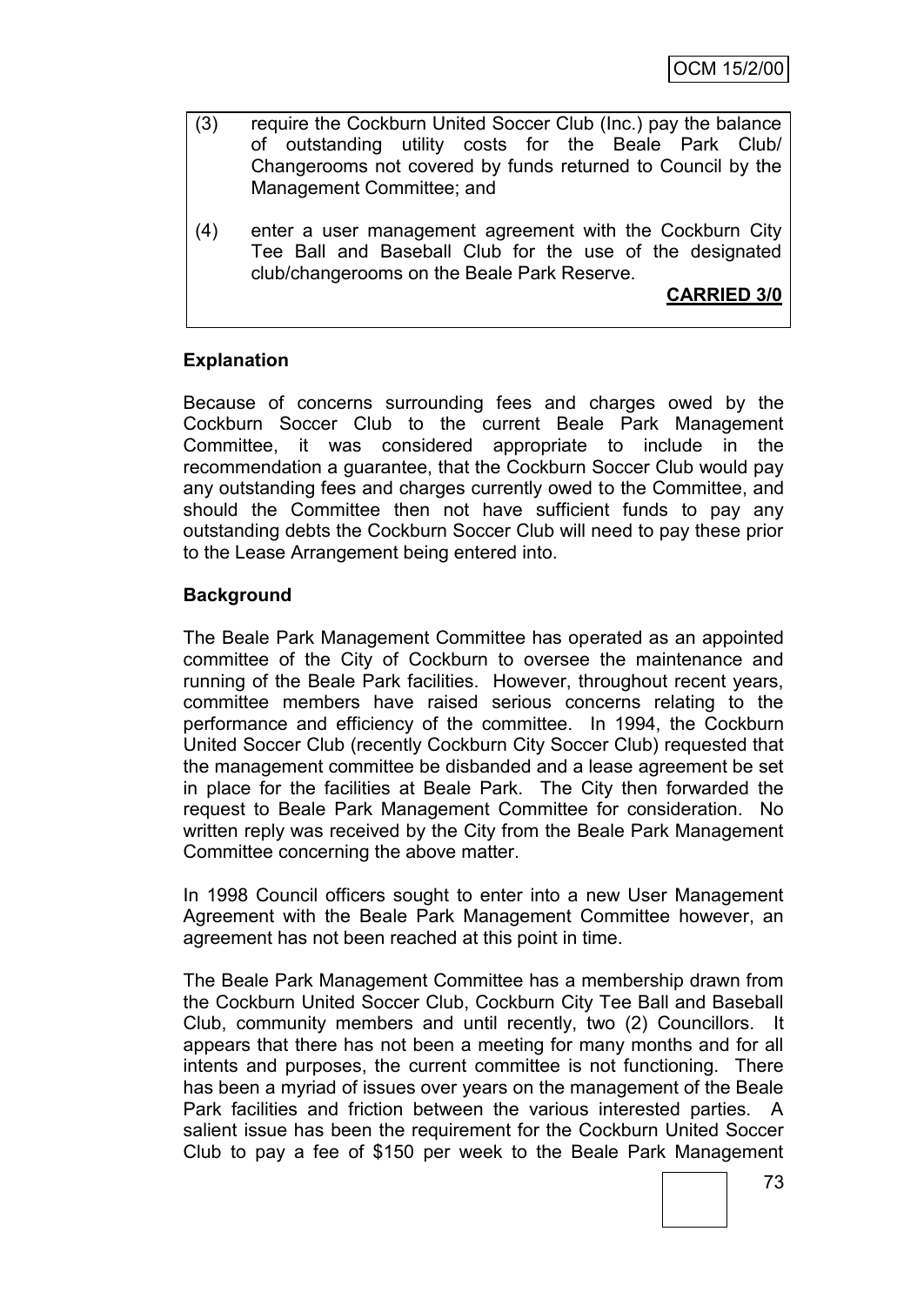Committee. This requirement has regularly not been met and appears as another point of contention between the parties.

#### **Submission**

Due to significant ongoing concerns of the operation of the Beale Park Management Committee, stakeholders have again approached Council to dissolve the committee and pursue a lease arrangement/user management agreement for the facilities located on Beale Park via a letter written by the Cockburn City Soccer Club dated 14 January, 2000.

#### **Report**

Concerns have also been expressed from several Council officers relating to the Beale Park Management Committee's effectiveness, in particular the consistency of meetings, payments of accounts and the booking of the facilities by Cockburn residents.

Following discussions, the Cockburn City Soccer Club is keen to pursue a lease arrangement for the Club's usage of the Beale Park facilities, with the Cockburn City Tee-Ball and Baseball Club keen to pursue a new User Management Agreement for the separate facilities used by the Club. The above changes in management structures at the Beale Park facilities, will result in a greater efficient and effective operation of the facilities by both user groups and residents of the City of Cockburn. In addition, the entering of a lease agreement with the Cockburn City Soccer Club has the potential to reduce maintenance costs of the facility.

Under the current arrangement, the Management Committee is responsible for all operational costs and minor maintenance below \$650. It is proposed that under a lease arrangement, the lessor be responsible for all operational and maintenance matters other than structural repair.

In conclusion, it is clear that the current management arrangements for the Beale Park facilities do not work and action needs to be taken to address the long standing dysfunctional management. There appears to be only two realistic options for the management of these facilities, establish a management structure in which the Soccer Club have sole responsibility for the facilities they use and the Tee Ball to have sole responsibility for the facilities they use. The other alternative is for Council administration to take over the management of the facilities and charge the two clubs a fee to use the facilities.

### **Strategic Plan/Policy Implications**

N/A

74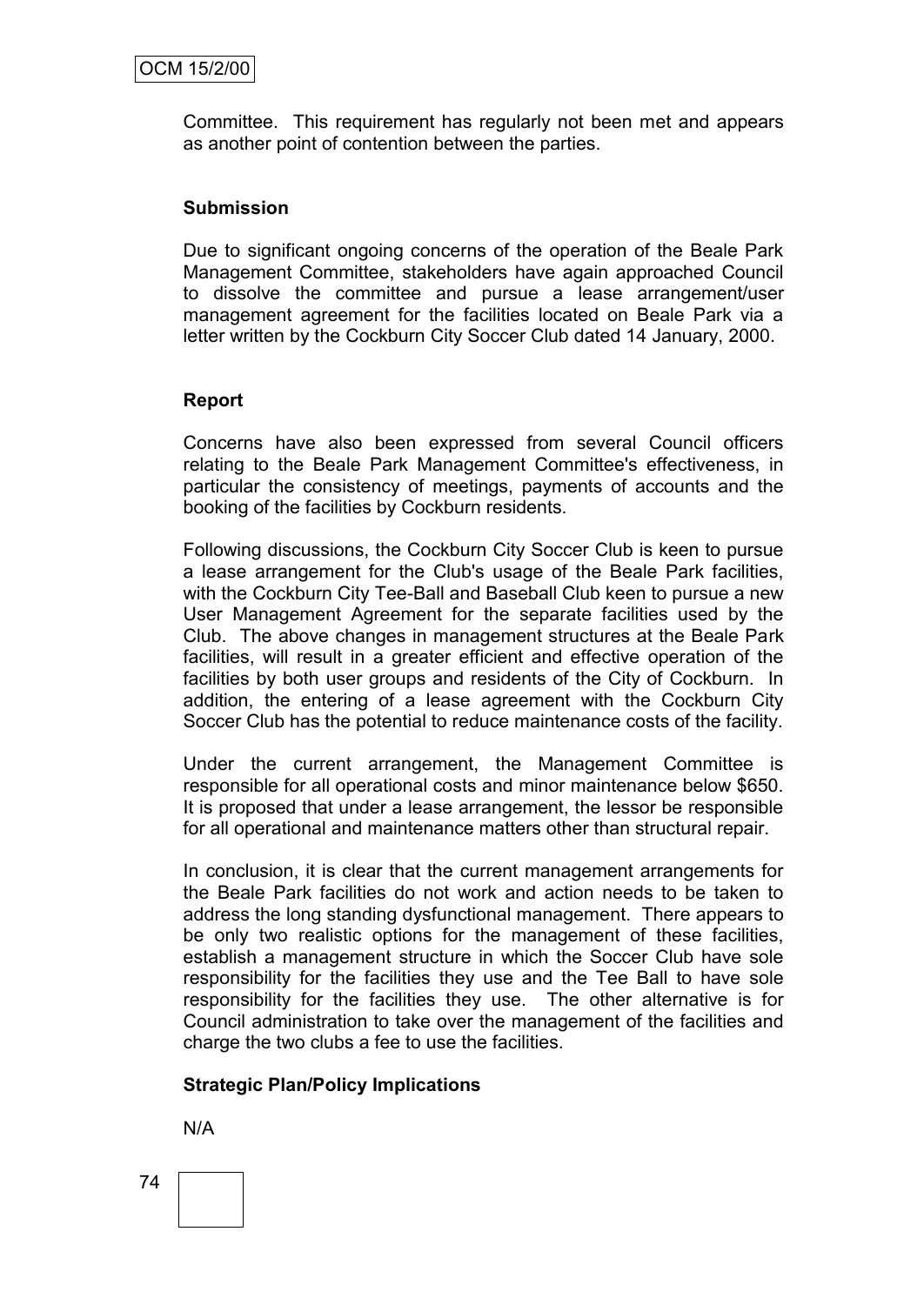# **Budget/Financial Implications**

Will have no significant effect on Council's Municipal Budget, although maintenance costs could be reduced to Council.

### **Implications of Section 3.18(3) Local Government Act, 1995**

Nil

### **DECLARATION OF FINANCIAL INTEREST**

The Chief Executive Officer declared a financial interest in Agenda item 22.1. The nature of the interest being that it directly relates to him.

### **MEETING CLOSED TO MEMBERS OF THE PUBLIC**

MOVED Cmr Smithson SECONDED Cmr Jorgensen that pursuant to s5.23(2)(a) of the Local Government Act 1995 as it relates to an employee, the time being 8.47 pm, the meeting be closed to members of the public to allow Council to discuss Agenda Item 22.1 until the Council decides that the meeting be opened to the public.

#### **CARRIED 3/0**

**AT THIS POINT THE TIME BEING 8.47 PM, DIRECTOR COMMUNITY SERVICES, DIRECTOR PLANNING AND DEVELOPMENT, ACTING DIRECTOR ENGINEERING & WORKS, SECRETARY TO DIRECTOR FINANCE AND CORPORATE SERVICES AND THE PUBLIC AFFAIRS OFFICER LEFT THE MEETING**

**447. (AG Item 22.1) (OCM1\_2\_2000) - CHIEF EXECUTIVE OFFICER - REMUNERATION REVIEW (003) (ATC)**

### **RECOMMENDATION**

That the recommendation contained in the Confidential Report, based on advice from Gerard Daniels Australia Pty Ltd dated 2 December 1999, regarding the remuneration package for the Chief Executive Officer, be adopted.

### **COUNCIL DECISION**

MOVED Cmr Donaldson SECONDED Cmr Smithson that the remuneration package for the Chief Executive Officer as negotiated on 15 February 2000, based on independent advice from Gerard Daniels be adopted and signed by the Chairperson of Commissioners and the Chief Executive Officer.

# **CARRIED 3/0**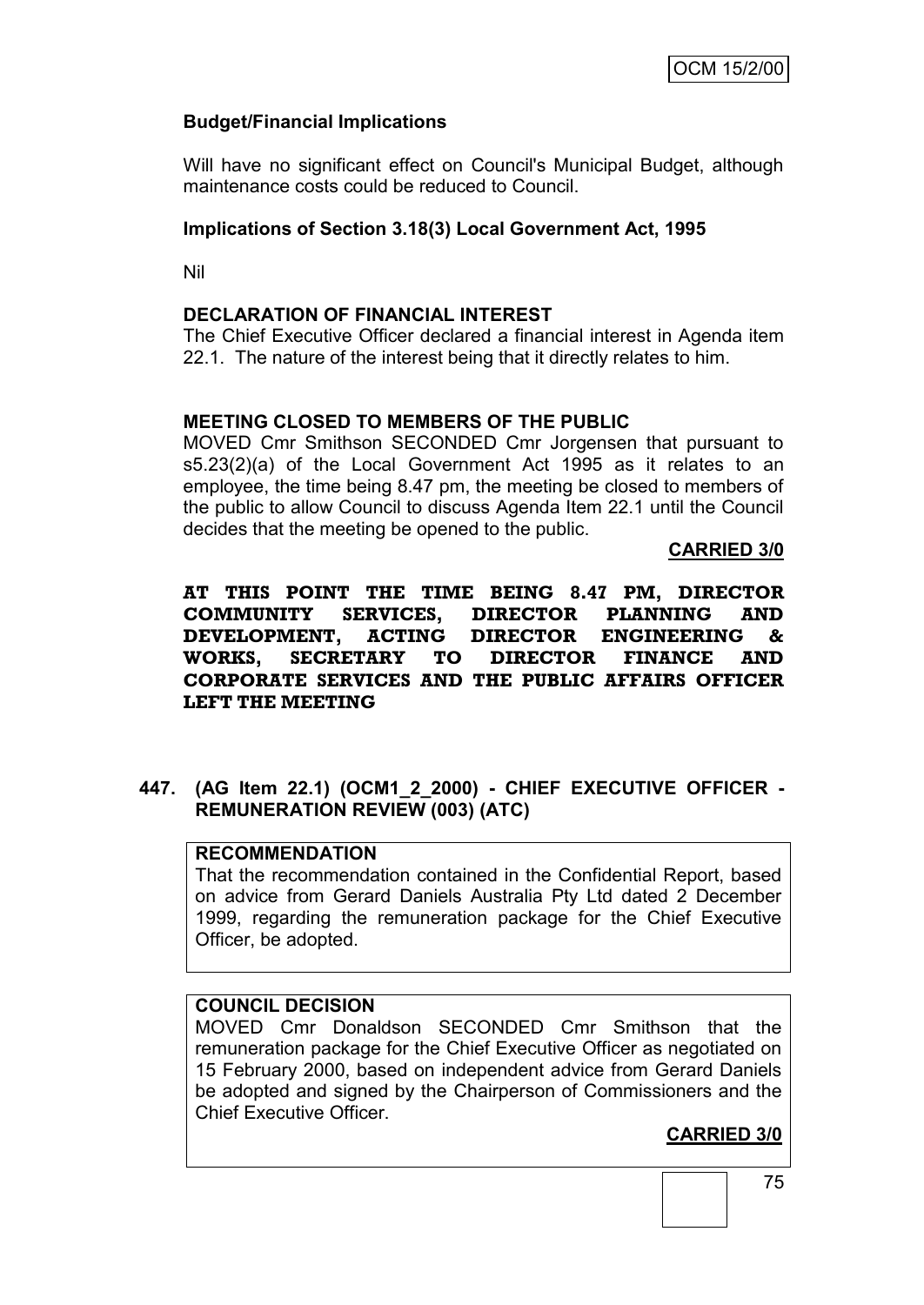# **Explanation**

The report submitted was considered and several changes to the recommendations were made.

### **Background**

The remuneration for the Chief Executive Officer was reviewed by Council in March 1999 (held over from October 1998).

The Consultants, Gerard Daniels Australia Pty Ltd (GD), who provided Council with independent advice submitted at that time, that a further review was required.

#### **Submission**

N/A

#### **Report**

A confidential report has been provided to Commissioners under separate cover, which includes advice from Gerard Daniels Australia Pty Ltd.

#### **Strategic Plan/Policy Implications**

N/A

### **Budget/Financial Implications**

Adequate funds were provided in the 1999/2000 budget.

### **Implications of Section 3.18(3) Local Government Act, 1995**

Nil

### **MEETING OPEN TO MEMBERS OF THE PUBLIC**

MOVED Cmr Smithson SECONDED Cmr Jorgensen, that the meeting be opened to the public, the time being 9.00 pm.

**CARRIED 3/0**

### **THE DECISION OF COUNCIL MADE BEHIND CLOSED DOORS, WAS READ ALOUD BY THE PRESIDING MEMBER**